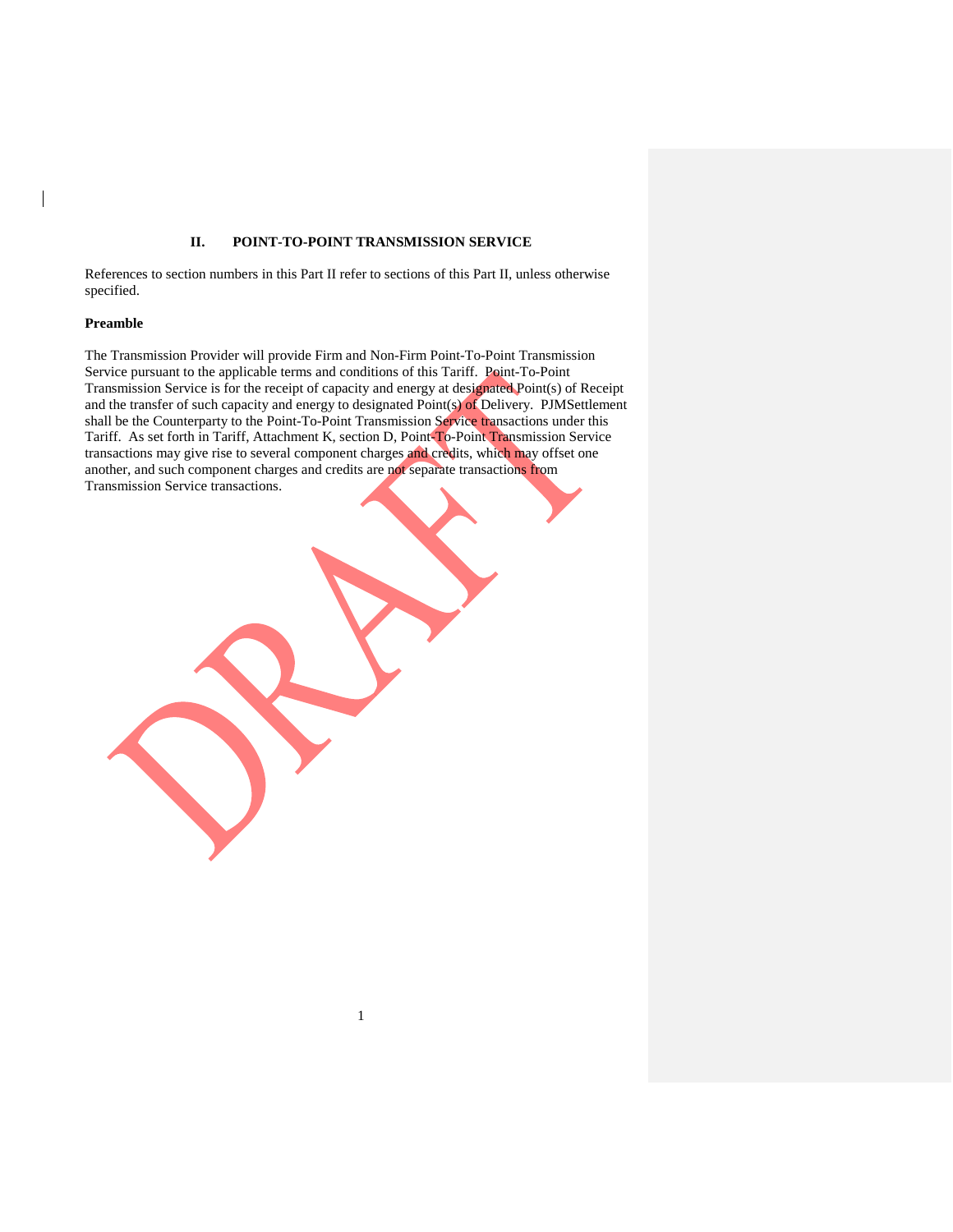## **Nature of Firm Point-To-Point Transmission Service**

 $\overline{\phantom{a}}$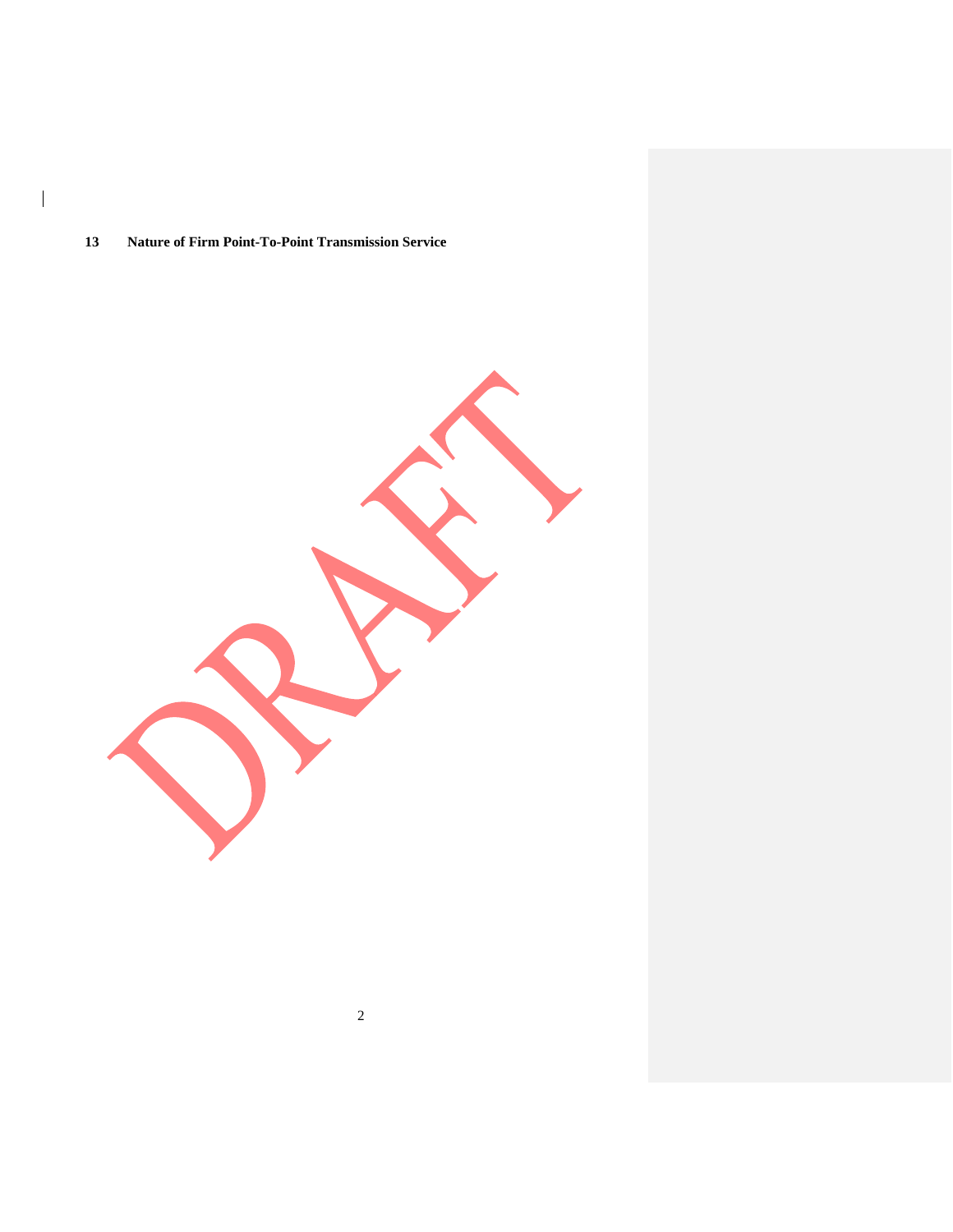## **13.1 Term:**

 $\begin{array}{c} \hline \end{array}$ 

The minimum term of Long-Term Firm Point-To-Point Transmission Service shall be one year and the maximum term shall be specified in the Service Agreement. The term of Short-Term Firm Point-To-Point Transmission Service shall be one day, one week, or one month.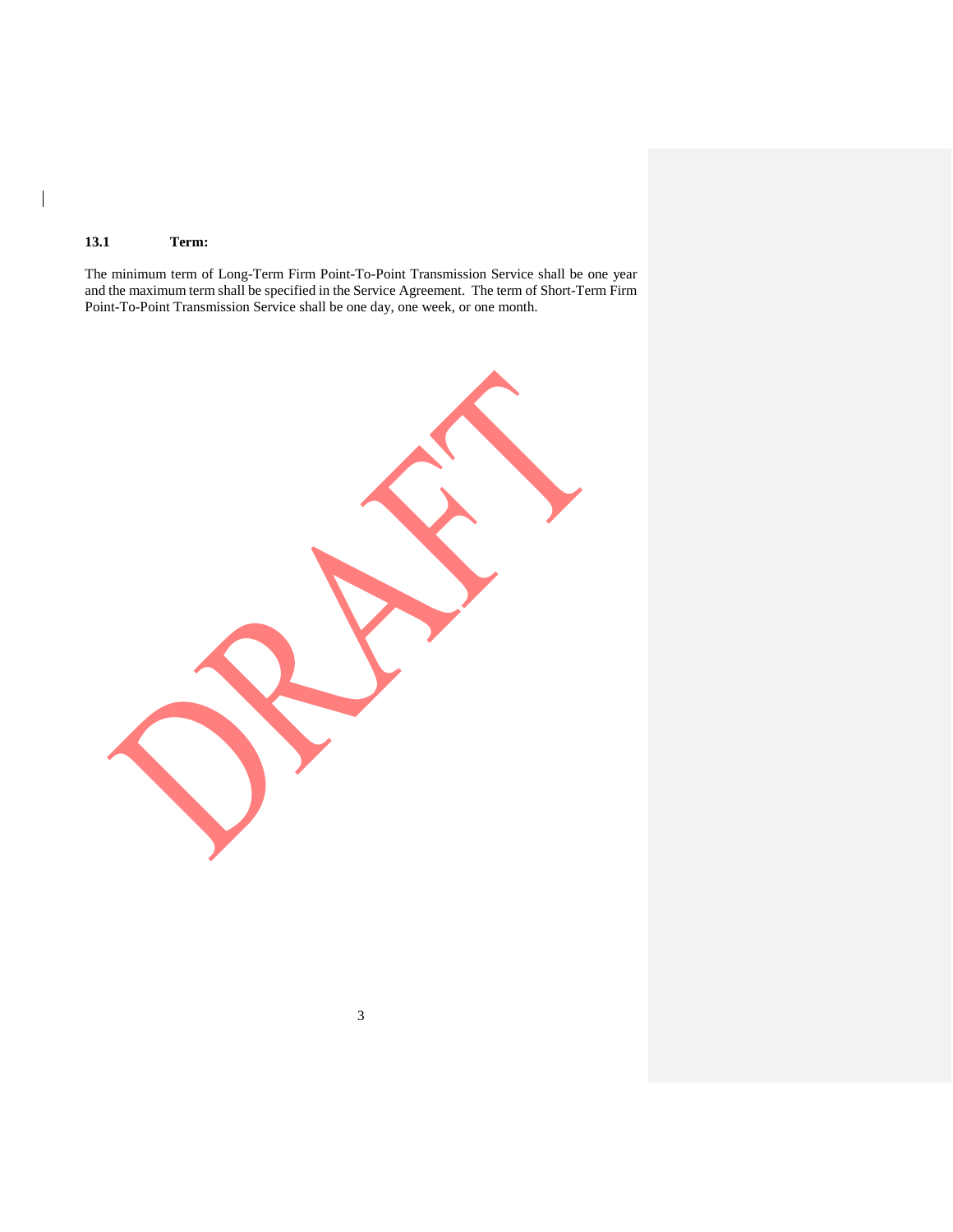## **13.2 Reservation Priority:**

Except as provided in Tariff, Part II, section 17.8 and Tariff, Part II, section 17.9,

(i) Firm Point-To-Point Transmission Service shall be available on a first-come, firstserved basis, i.e., in the chronological sequence in which each Transmission Customer has requested service according to the provisions of Tariff, Part II, section 17. However, Pre-Confirmed Applications for Short-Term Point-to-Point Transmission Service will receive priority over earlier-submitted requests that are not Pre-Confirmed and that have equal or shorter duration.

(ii) If the Transmission System becomes oversubscribed, requests for Long-Term Firm Point-To-Point Transmission Service or Network Integration Transmission Service may preempt requests for monthly transmission service up to two months before the commencement of monthly service. Otherwise, requests for longer term service will not preempt requests for shorter term service. Preemption of monthly service, if any, shall take place sequentially beginning with preemption of the most recent request for monthly service. Monthly requests with equal reservation priority will be preempted on a pro-rata basis. The Transmission Provider shall promptly notify an Eligible Customer with a reservation for monthly service if the reservation is preempted. Such customer shall not have any right of first refusal to match the request for Long-Term Firm Point-To-Point Transmission Service or Network Integration Transmission Service in order to avoid losing its reservation priority. Except in the event of preemption of monthly service as stated in this section, after the Transmission Customer confirms a reservation, service will commence pursuant to the terms of Tariff, Part II.

(iii) Firm Point-To-Point Transmission Service will always have a reservation priority over Non-Firm Point-To-Point Transmission Service under the Tariff. All Long-Term Firm Point-To-Point Transmission Service will have equal reservation priority with Native Load Customers and Network Customers. Reservation priorities for existing firm service customers are provided in Tariff, Part I, section 2.2.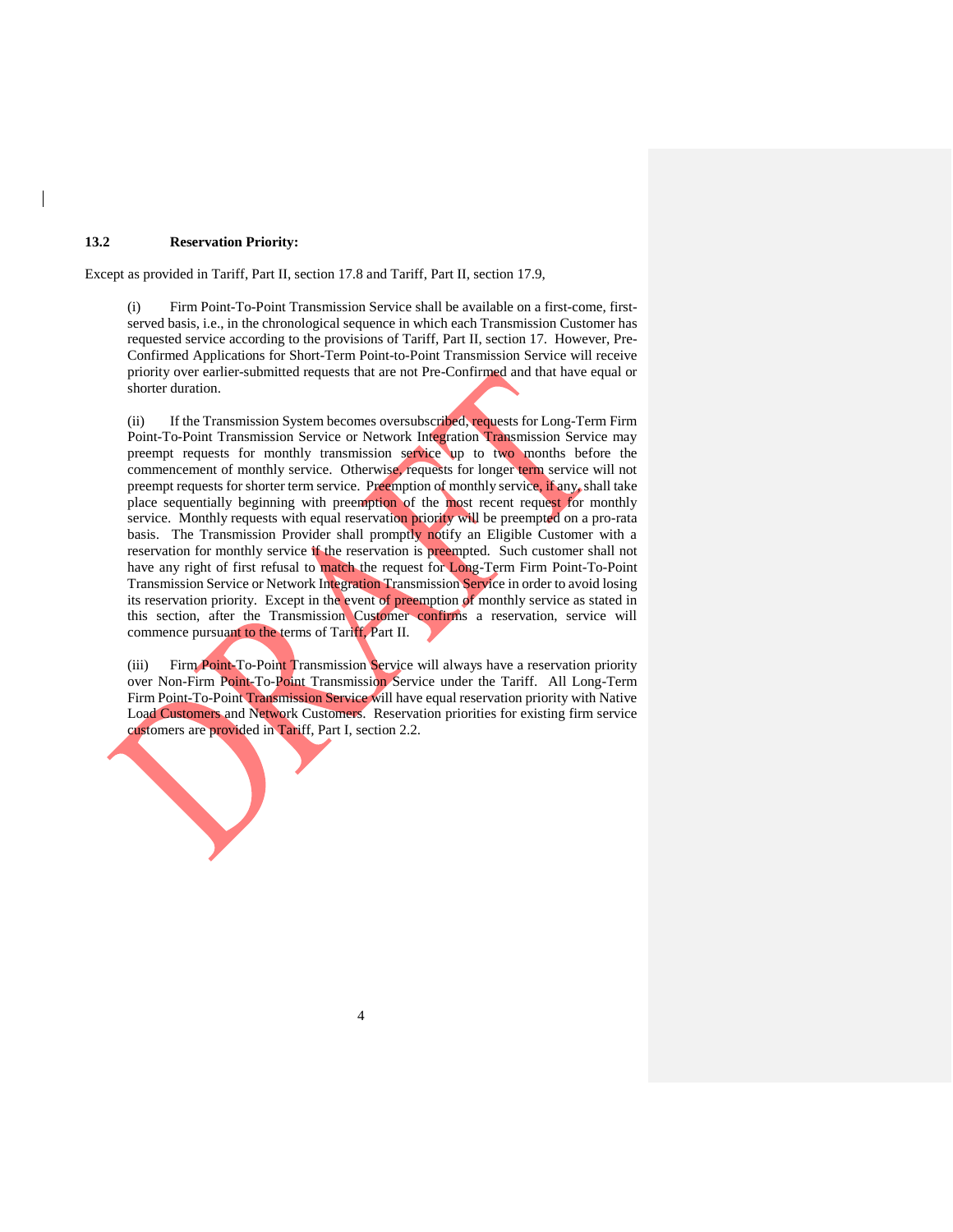## **13.3 Use of Firm Transmission Service by a Transmission Owner:**

 $\overline{\phantom{a}}$ 

Each Transmission Owner will be subject to the rates, terms and conditions of Tariff, Part II when making Third-Party Sales under (i) agreements executed on or after March 1, 1997 or (ii) agreements executed prior to the aforementioned date that the Commission requires to be unbundled, by the date specified by the Commission. Each Transmission Owner will maintain separate accounting, pursuant to Tariff, Part I, section 8, for any use of the Point-To-Point Transmission Service to make Third-Party Sales.

| . |
|---|
|   |
|   |
|   |
|   |
|   |
|   |
|   |
|   |
|   |
|   |
|   |
|   |
|   |
|   |
|   |
|   |
|   |
|   |
|   |
|   |
|   |
|   |
|   |
|   |
|   |
|   |
|   |
|   |
|   |
|   |
|   |
|   |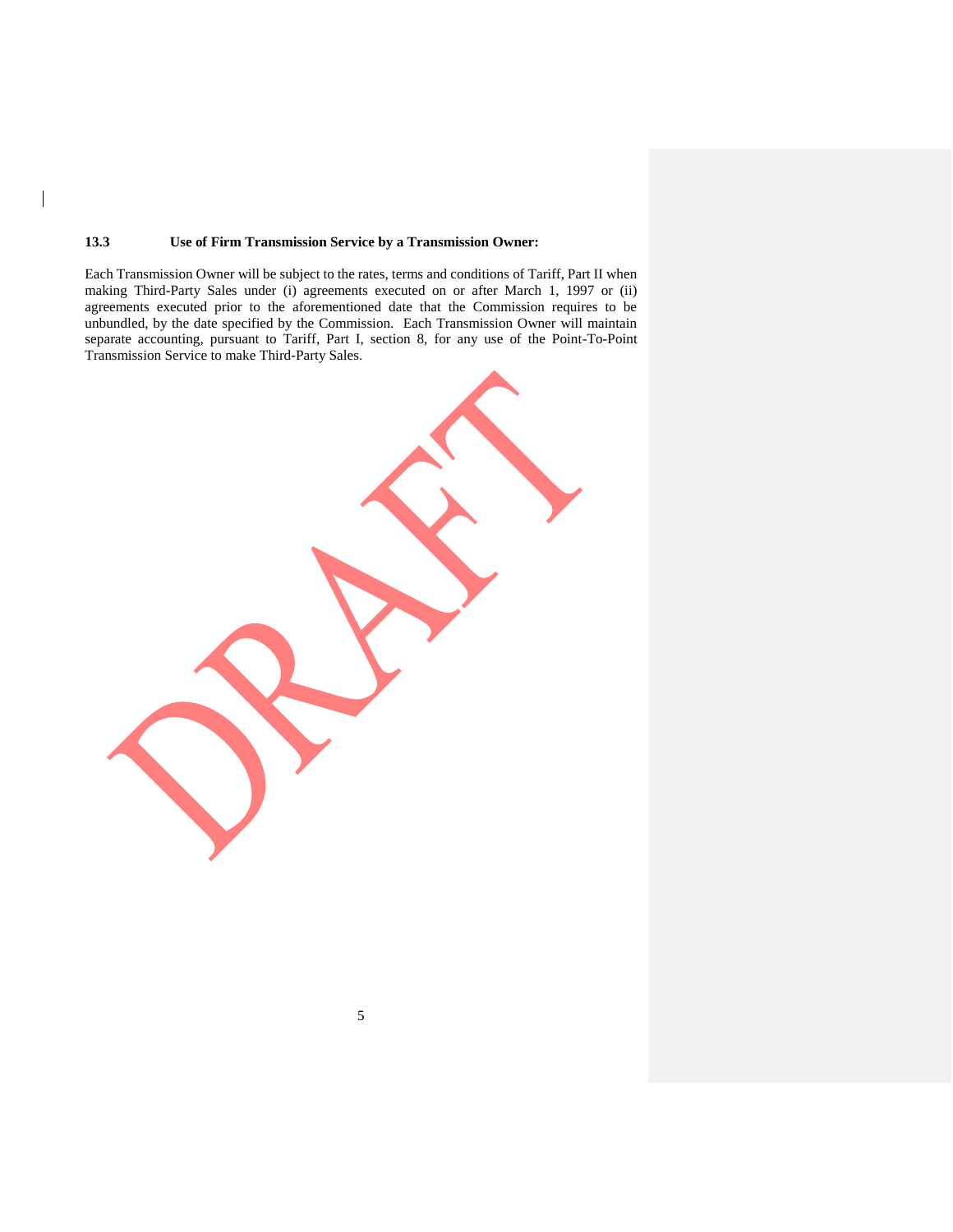### **13.4 Service Agreements:**

The Transmission Provider shall offer a standard form Firm Point-To-Point Transmission Service Agreement (Tariff, Attachment A) to an Eligible Customer when it submits a Completed Application for Long-Term Firm Point-To-Point Transmission Service. The Transmission Provider shall offer a standard form Firm Point-To-Point Transmission Service Agreement (Tariff, Attachment A) to an Eligible Customer when it first submits a Completed Application for Short-Term Firm Point-To-Point Transmission Service pursuant to the Tariff. Executed Service Agreements that contain the information required under the Tariff shall be filed with the Commission in compliance with applicable Commission regulations. An Eligible Customer that uses Transmission Service at a Point of Receipt or Point of Delivery that it has not reserved and that has not executed a Service Agreement will be deemed, for purposes of assessing any appropriate charges and penalties, to have executed the appropriate Service Agreement.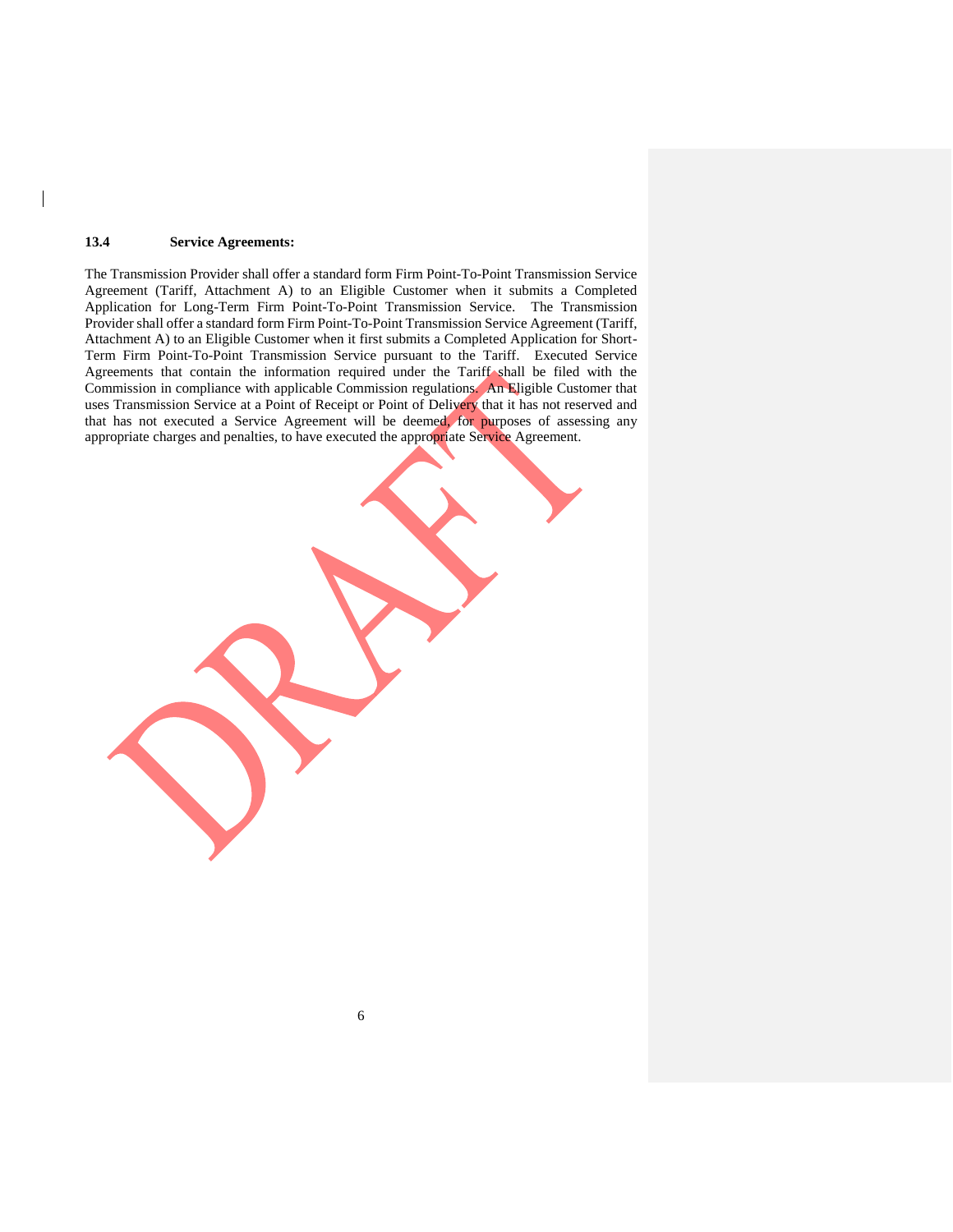### **13.5 Transmission Customer Obligations for Facility Additions or Redispatch Costs:**

In cases where the Transmission Provider determines that the Transmission System is not capable of providing Long-Term Firm Point-To-Point Transmission Service without (1) degrading or impairing the reliability of service to Native Load Customers, Network Customers and other Transmission Customers taking Firm Point-To-Point Transmission Service, or (2) interfering with the Transmission Provider's ability to meet prior firm contractual commitments to others, the Transmission Owner(s) will be obligated to expand or upgrade the Transmission System pursuant to the terms of Tariff, Part II, section 15.4. The Transmission Customer must agree to compensate the Transmission Provider for any necessary transmission facility additions pursuant to the terms of Tariff, Part II, section 27. To the extent the Transmission Provider can relieve any system constraint by redispatching resources available to the PJM Region, it shall do so, provided that the Eligible Customer agrees to compensate the Transmission Provider pursuant to the terms of Tariff, Part II, section 27 and agrees to compensate the Transmission Owner for any necessary transmission facility additions. Any redispatch, Network Upgrade or Direct Assignment Facilities costs to be charged to the Transmission Customer on an incremental basis under the Tariff will be specified in the Service Agreement prior to initiating service.

7

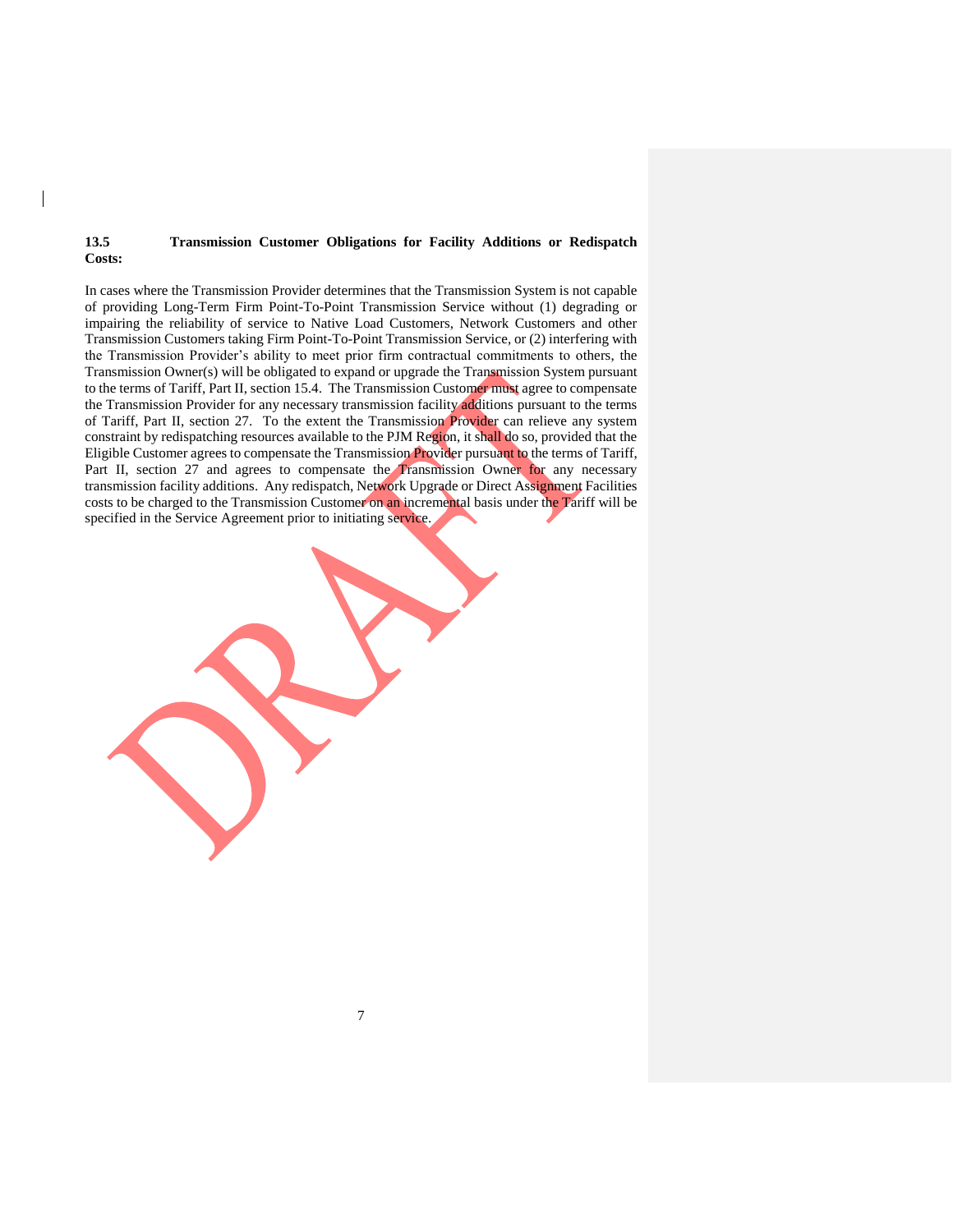#### **13.6 Curtailment of Firm Transmission Service:**

In the event that a Curtailment on the Transmission Provider's Transmission System, or a portion thereof, is required to maintain reliable operation of such system and the systems directly and indirectly interconnected with Transmission Provider's Transmission System. Curtailments will be made on a non-discriminatory basis to the transaction(s) that effectively relieve the constraint. Transmission Provider may elect to implement such Curtailments pursuant to the Transmission Loading Relief procedures. If multiple transactions require Curtailment, to the extent practicable and consistent with Good Utility Practice, Curtailments will be proportionally allocated among Native Load Customers, Network Customers, and Transmission Customers taking Firm Point-To-Point Transmission Service. All Curtailments will be made on a non-discriminatory basis, however, Non-Firm Point-To-Point Transmission Service shall be subordinate to Firm Transmission Service and Non-Firm Point-To-Point Transmission Service for which redispatch costs will not be paid shall be subordinate to Non-Firm Point-To-Point Transmission Service for which redispatch costs will be paid. When the Transmission Provider determines that an electrical emergency exists on the Transmission System and implements emergency procedures to Curtail Firm Transmission Service, the Transmission Customer shall make the required reductions upon request of the Transmission Provider. However, the Transmission Provider reserves the right to Curtail, in whole or in part, any Firm Transmission Service provided under the Tariff when, in the Transmission Provider's sole discretion, an emergency or other unforeseen condition impairs or degrades the reliability of the Transmission System. The Transmission Provider will notify all affected Transmission Customers in a timely manner of any scheduled Curtailments.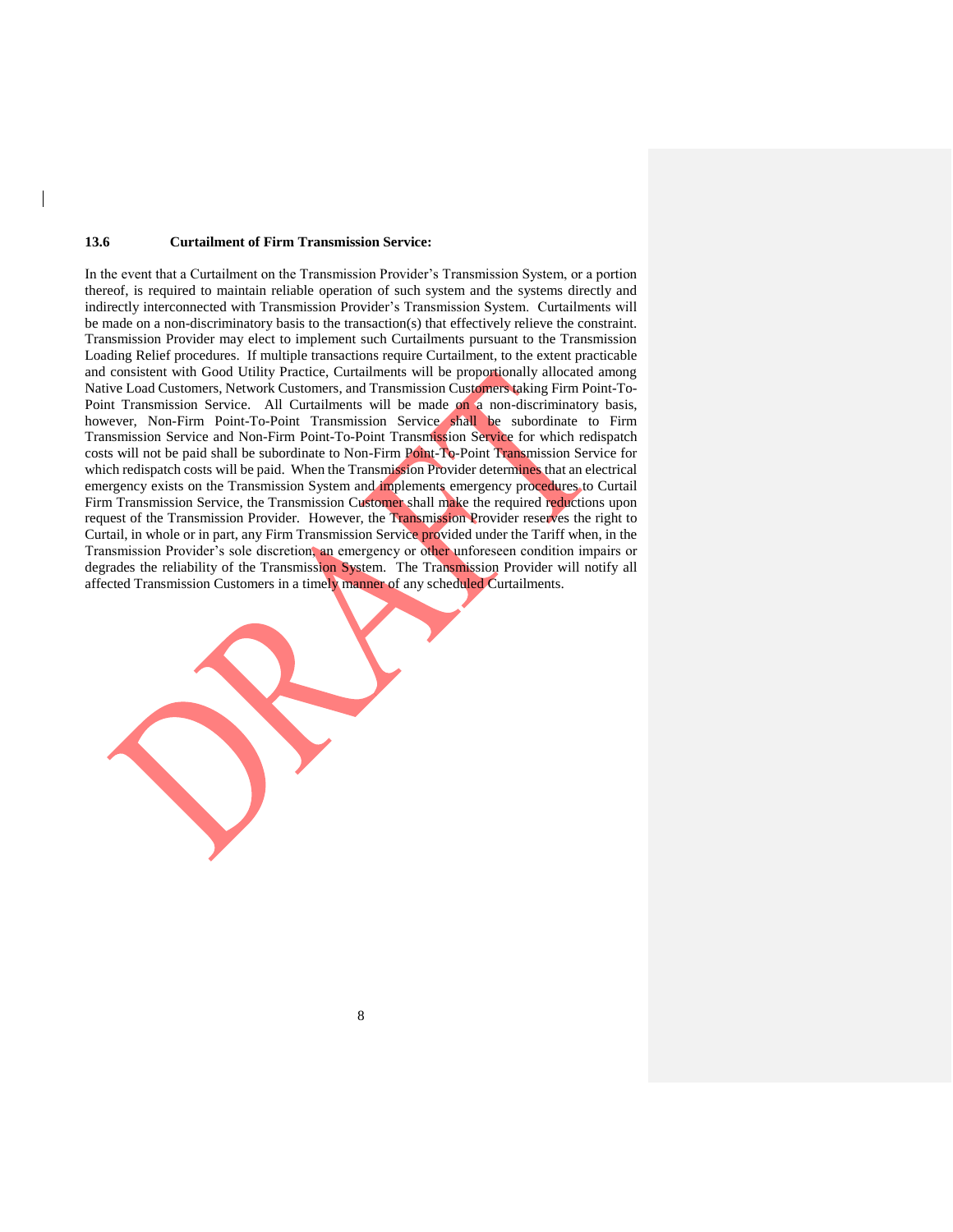## **13.6A Load Shedding:**

 $\overline{\phantom{a}}$ 

To the extent that a system contingency exists on the Transmission Provider's Transmission System and the Transmission Provider determines that it is necessary for the Transmission Owners and the Transmission Customer to shed load, the Transmission Customer and the Transmission Owners shall shed load in accordance with previously established procedures under the Operating Agreement.

9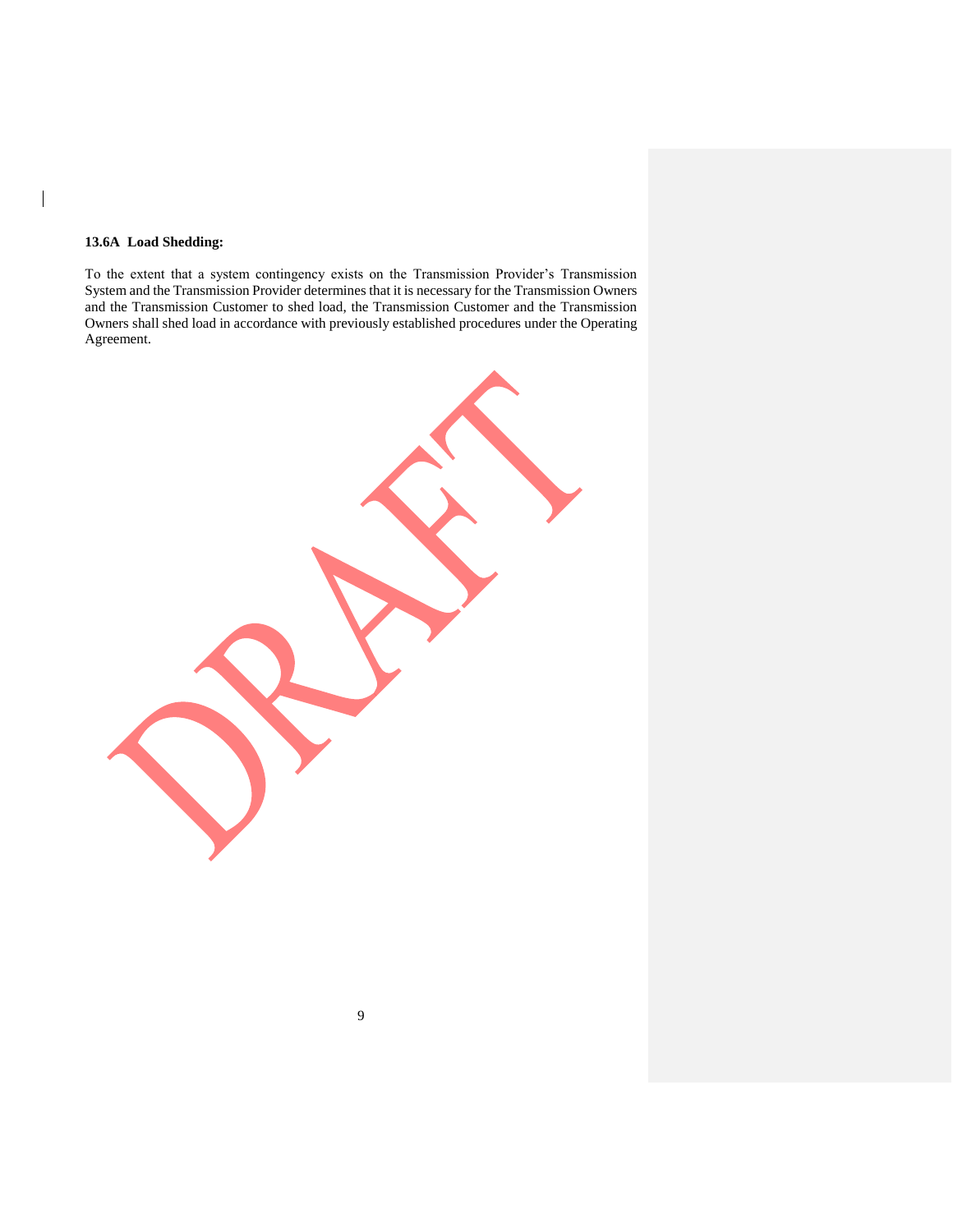## **13.7 Classification of Firm Transmission Service:**

(a) The Transmission Customer taking Firm Point-To-Point Transmission Service may (1) change its Receipt and Delivery Points to obtain service on a non-firm basis consistent with the terms of Tariff, Part II, section 22.1 or (2) request a modification of the Points of Receipt or Delivery on a firm basis pursuant to the terms of Tariff, Part II, section 22.2.

(b) The Transmission Customer may purchase transmission service to make sales of capacity and energy from multiple generating units that are on the Transmission Provider's Transmission System. For such a purchase of transmission service, the resources will be designated as multiple Points of Receipt, unless the multiple generating units are at the same generating plant in which case the units would be treated as a single Point of Receipt.

(c) The Transmission Provider shall provide firm deliveries of capacity and energy from the Point(s) of Receipt to the Point(s) of Delivery. Each Point of Receipt at which firm transmission capacity is reserved by the Transmission Customer shall be set forth in the Firm Point-To-Point Service Agreement for Long-Term Firm Transmission Service along with a corresponding capacity reservation associated with each Point of Receipt. Points of Receipt and corresponding capacity reservations shall be as mutually agreed upon by the Parties for Short-Term Firm Transmission. Each Point of Delivery at which firm transfer capability is reserved by the Transmission Customer shall be set forth in the Firm Point-To-Point Service Agreement for Long-Term Firm Transmission Service along with a corresponding capacity reservation associated with each Point of Delivery. Points of Delivery and corresponding capacity reservations shall be as mutually agreed upon by the Parties for Short-Term Firm Transmission. The greater of either (1) the sum of the capacity reservations at the Point(s) of Receipt, or  $(2)$  the sum of the capacity reservations at the Point(s) of Delivery shall be the Transmission Customer's Reserved Capacity. The Transmission Customer will be billed for its Reserved Capacity under the terms of Tariff, Schedule 7. The Transmission Customer may not exceed its firm capacity reserved at each Point of Receipt and each Point of Delivery except as otherwise specified in Tariff, Part II, Ssection 22. In the event the Transmission Customer (including Third Party Sales by a Transmission Owner) exceeds its firm capacity reserved at any Point of Receipt or Point of Delivery or uses Transmission Service at a Point of Receipt or Point of Delivery that it has not reserved, except as otherwise specified in Tariff, Part II, section 22, the Transmission Customer shall pay a penalty equal to twice the rate set forth in Tariff, Schedule 7 as follows:

The unreserved use penalty for a single hour of unreserved use shall be based on the rate for daily Firm Point-To-Point Transmission Service. If there is more than one assessment for a given duration (e.g., daily) for the Transmission Customer, the penalty shall be based on the next longest duration (e.g., weekly). The unreserved penalty charge for multiple instances of unreserved use (i.e., more than one hour) within a day shall be based on the daily rate Firm Point-To-Point Transmission Service. The unreserved penalty charge for multiple instances of unreserved use isolated to one calendar week shall be based on the charge for weekly Firm Point-To-Point Transmission Service. The unreserved use penalty charge for multiple instances of unreserved use during more than one week during a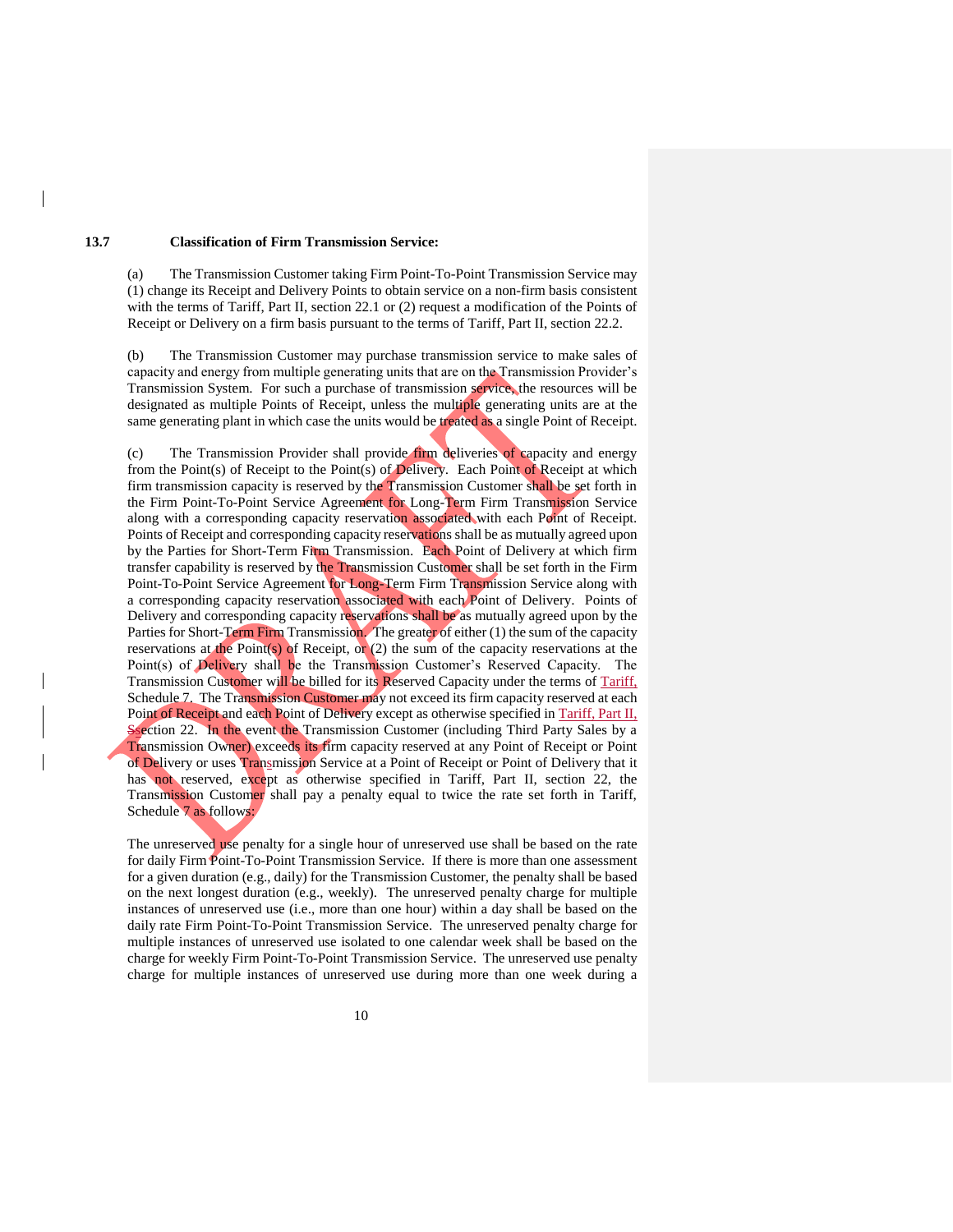calendar month shall be based on the charge for monthly Firm Point-To-Point Transmission Service.

The Transmission Provider shall distribute all unreserved use penalties incurred under this section in a given hour to the Transmission Customers that: (1) were using transmission service in the same hour in which the unreserved use penalty was incurred; and (2) did not incur unreserved use penalties under this section during the hour in which the penalties were incurred. The Transmission Provider shall distribute the unreserved use penalties to each such Transmission Customer pro-rata based on the total Tariff, Schedule 1A charges for all such Transmission Customers for all the hours of the day in which the penalty was incurred.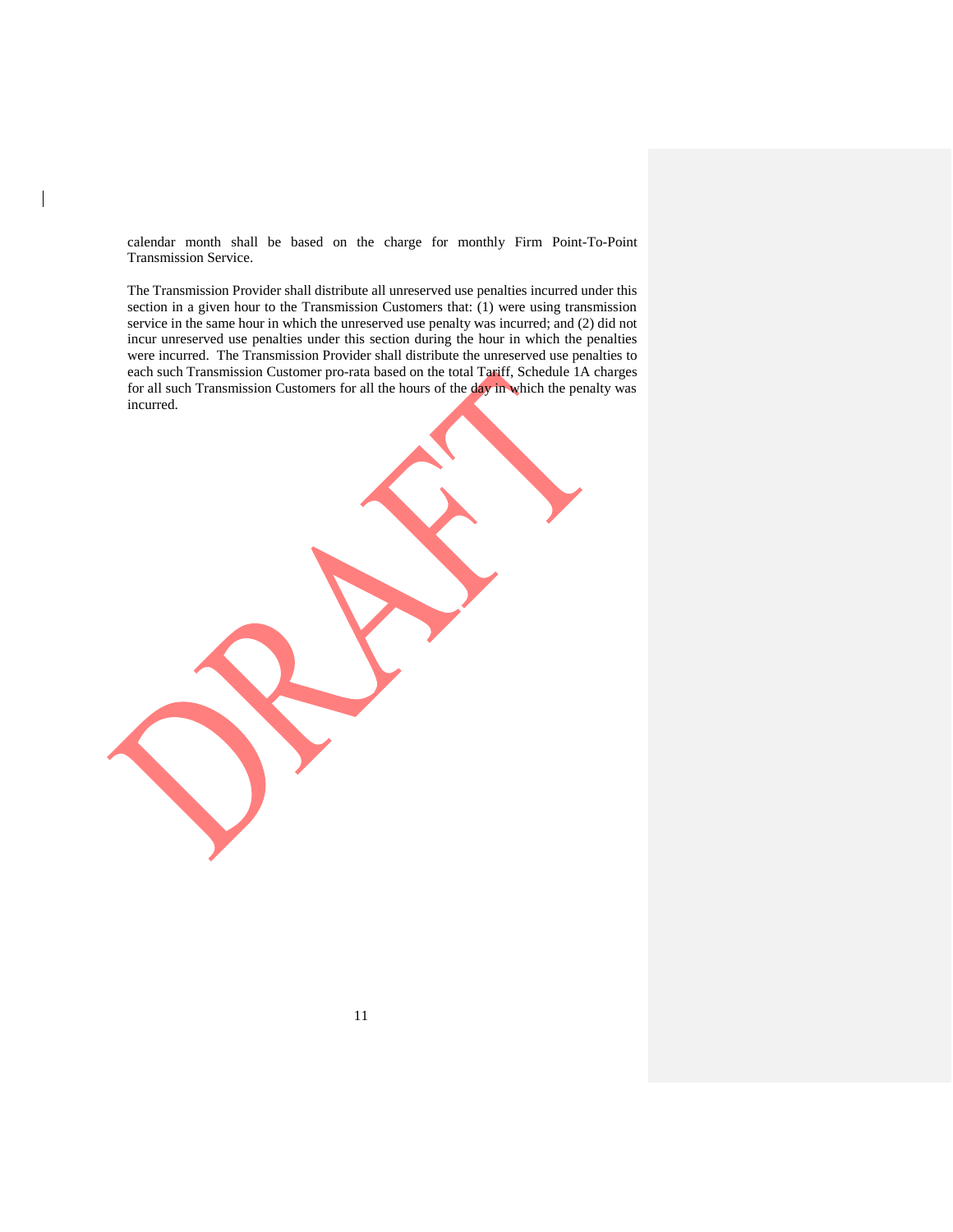#### **13.8 Scheduling of Firm Point-To-Point Transmission Service:**

Schedules for the Transmission Customer's Firm Point-To-Point Transmission Service must be submitted to the Transmission Provider no later than 10:00 a.m. (eastern) of the day prior to commencement of such service. Schedules submitted after 10:00 a.m. (eastern) will be accommodated, if practicable. Hour-to-hour and intra-hour (four intervals consisting of fifteen minute schedules) schedules of any capacity and energy that is to be delivered must be stated in increments of 1,000 kW per hour. Transmission Customers within the PJM Region with multiple requests for Transmission Service at a Point of Receipt, each of which is under 1,000 kW per hour, may consolidate their service requests at a common point of receipt into units of 1,000 kW per hour for scheduling and billing purposes. Scheduling changes will be permitted up to twenty (20) minutes before the start of the next scheduling interval provided that the Delivering Party and Receiving Party also agree to the schedule modification. The Transmission Provider will furnish to the Delivering Party's system operator, hour-to-hour schedules equal to those furnished by the Receiving Party and shall deliver the capacity and energy provided by such schedules. Should the Transmission Customer, Delivering Party or Receiving Party revise or terminate any schedule, such party shall immediately notify the Transmission Provider, and the Transmission Provider shall have the right to adjust accordingly the schedule for capacity and energy to be received and to be delivered.

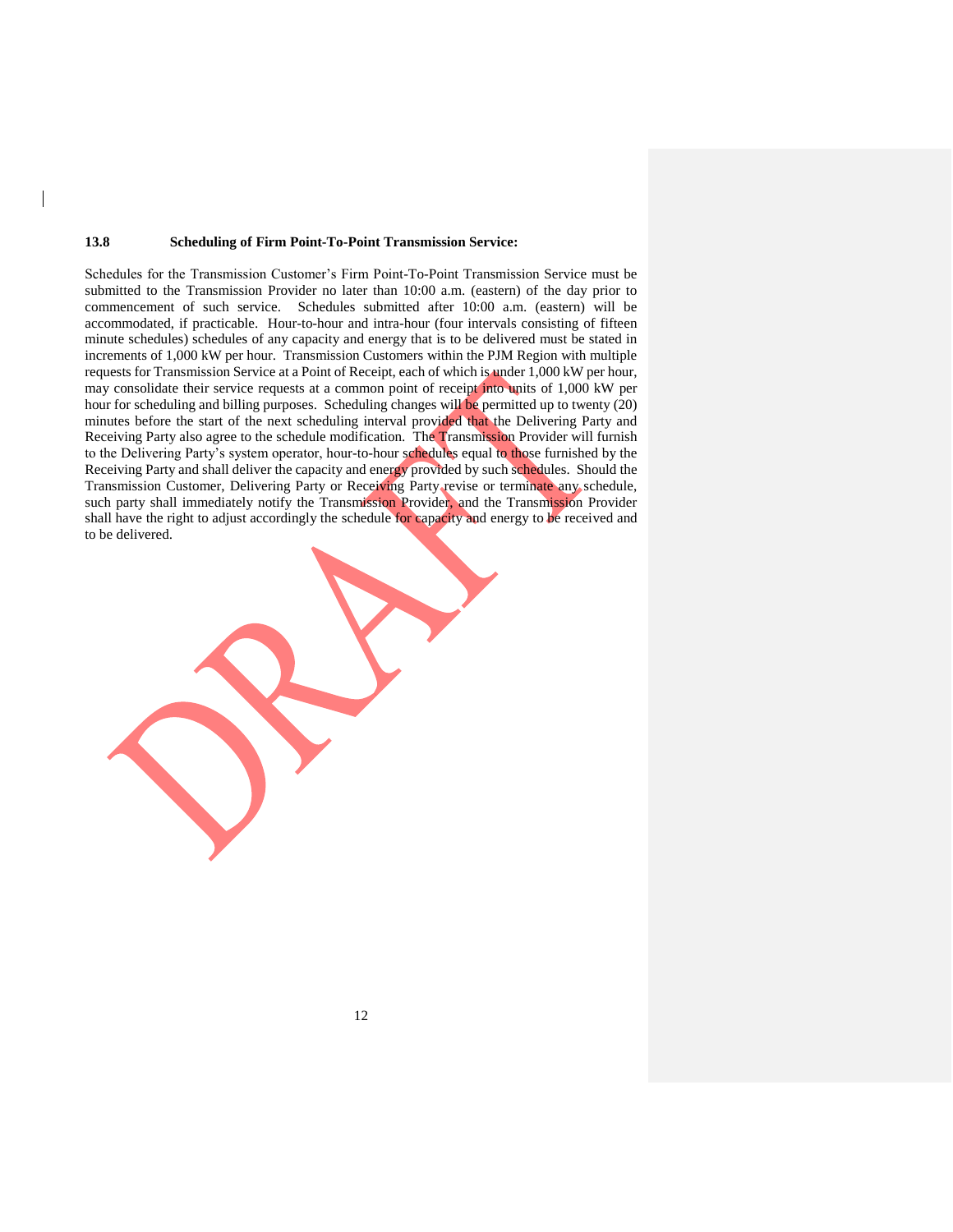## **Nature of Non-Firm Point-To-Point Transmission Service**

 $\begin{array}{c} \hline \end{array}$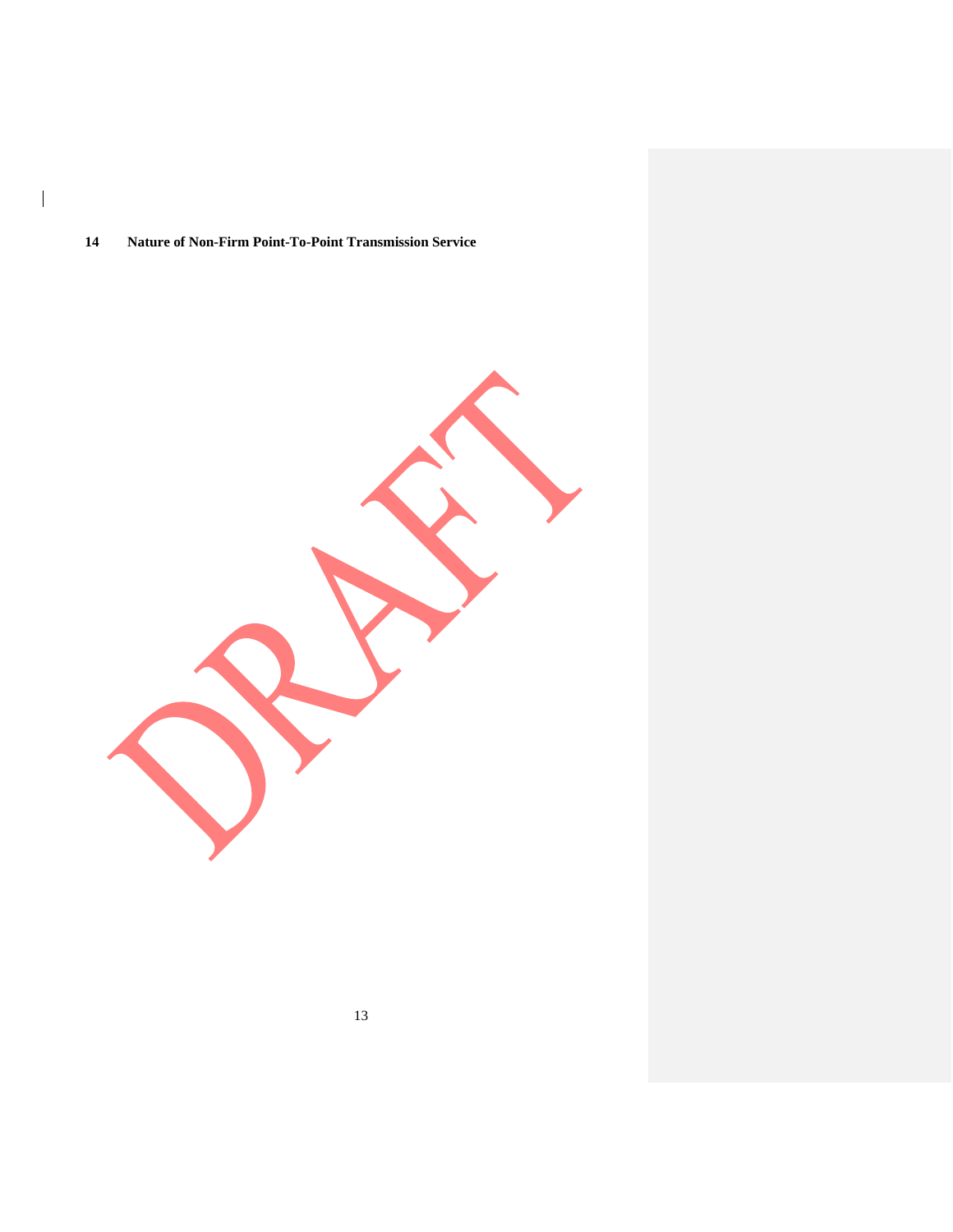## **14.1 Term:**

 $\overline{\phantom{a}}$ 

Non-Firm Point-To-Point Transmission Service will be available for periods ranging from one (1) hour to one (1) month. However, a Purchaser of Non-Firm Point-To-Point Transmission Service will be entitled to reserve a sequential term of service (such as a sequential monthly term without having to wait for the initial term to expire before requesting another monthly term) so that the total time period for which the reservation applies is greater than one month, subject to the requirements of Tariff, Part II, section 18.3.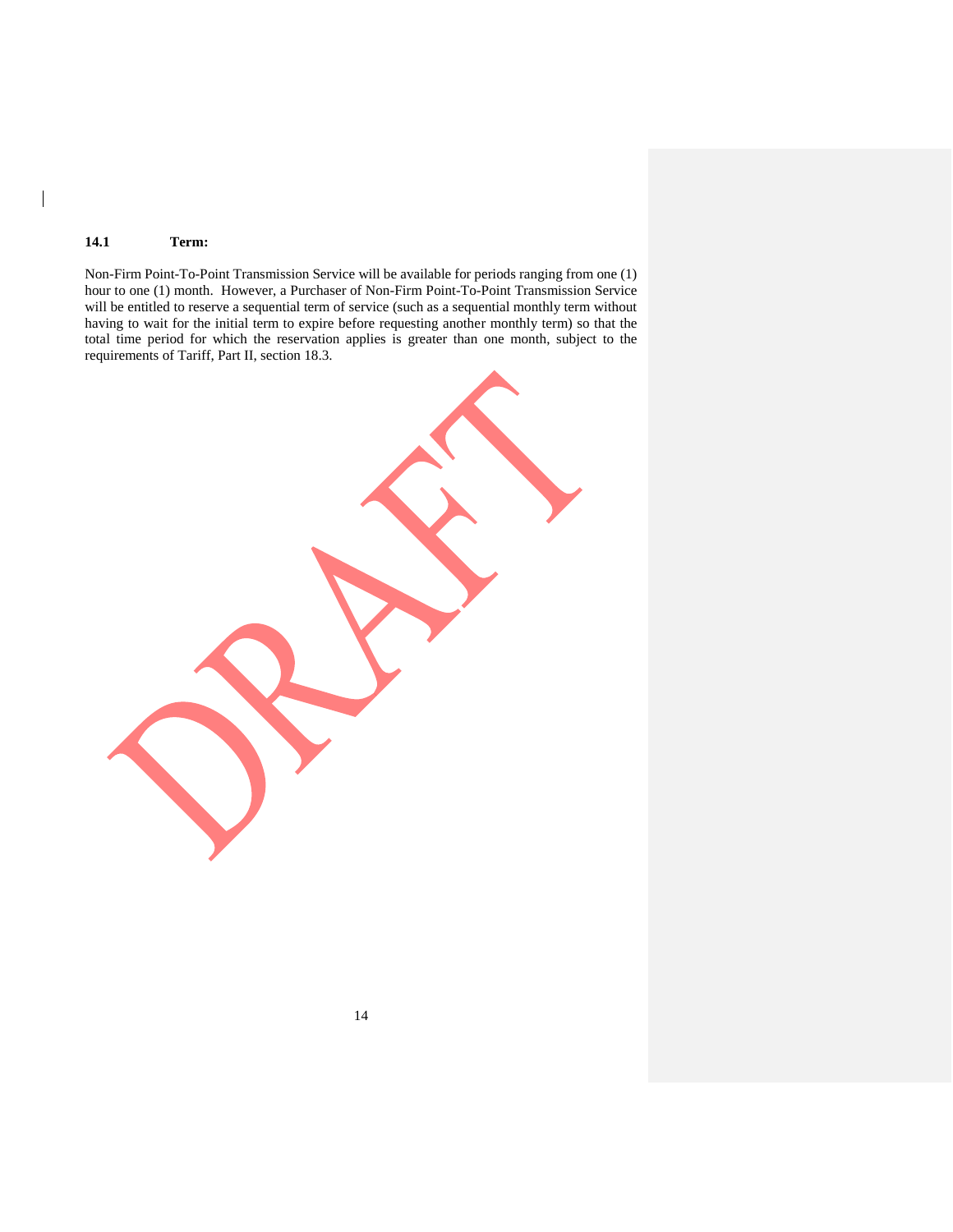### **14.2 Reservation Priority:**

Non-Firm Point-To-Point Transmission Service shall be available from transfer capability in excess of that needed for reliable service to Native Load Customers, Network Customers and other Transmission Customers taking Long-Term and Short-Term Firm Point-To-Point Transmission Service. A higher priority will be assigned to requests or reservations with Pre-Confirmed Applications. In the event the Transmission System is constrained, competing requests of the same Pre-Confirmation status and equal duration will be prioritized based on the highest price offered by the Eligible Customer for the Transmission Service. Otherwise, requests for longer term service will not preempt requests for shorter term service. Transmission service for Network Customers from resources other than designated Network Resources will have a higher priority than any Non-Firm Point-To-Point Transmission Service. Non-Firm Point-To-Point Transmission Service over secondary Point(s) of Receipt and Point(s) of Delivery will have the lowest reservation priority under the Tariff.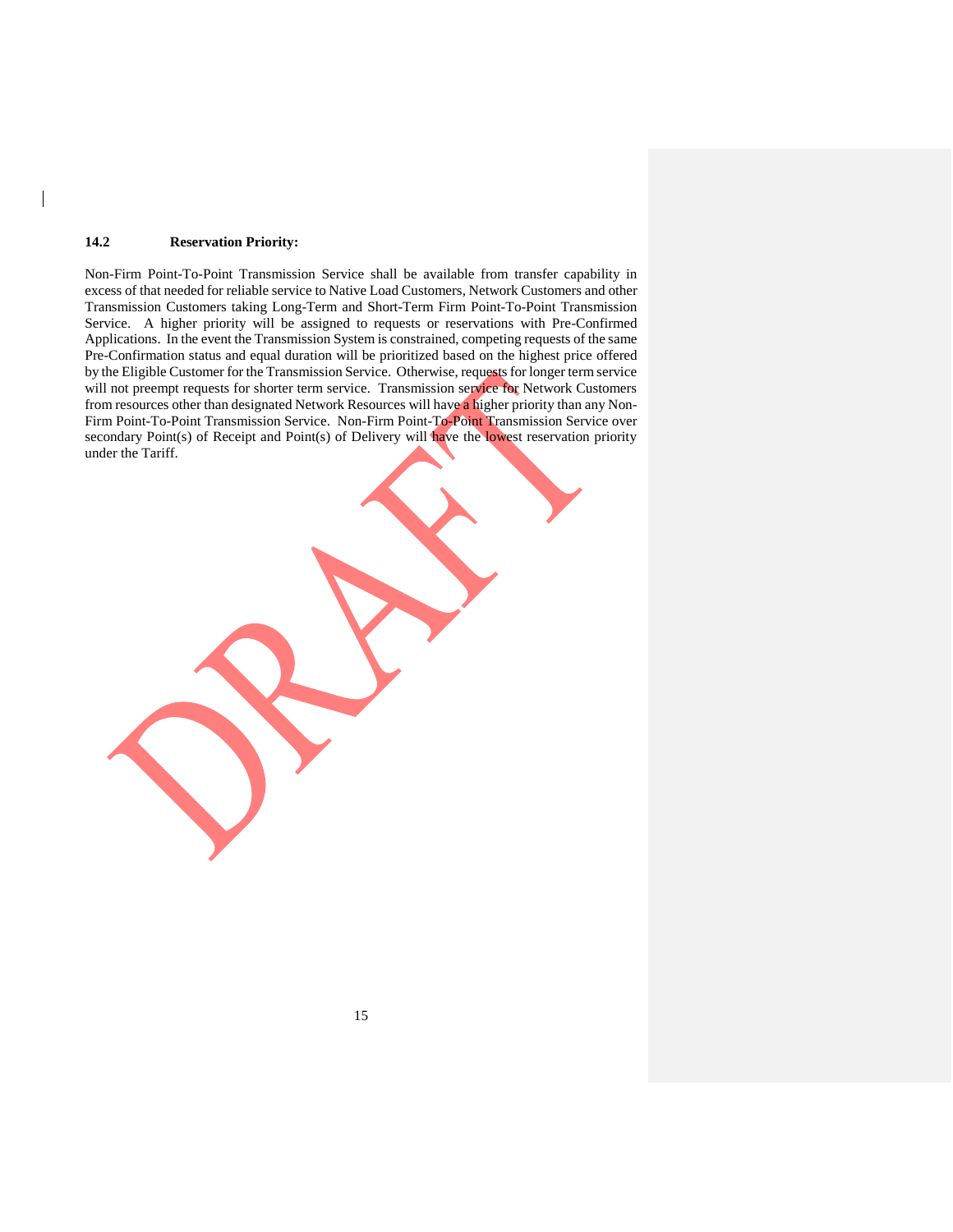## **14.3 Use of Non-Firm Point-To-Point Transmission Service by a Transmission Owner:**

 $\overline{\phantom{a}}$ 

Each Transmission Owner will be subject to the rates, terms and conditions of Tariff, Part II when making Third-Party Sales under (i) agreements executed on or after March 1, 1997 or (ii) agreements executed prior to the aforementioned date that the Commission requires to be unbundled, by the date specified by the Commission. The Transmission Owner will maintain separate accounting, pursuant to Tariff, Part I, section 8, for any use of Non-Firm Point-To-Point Transmission Service to make Third-Party Sales.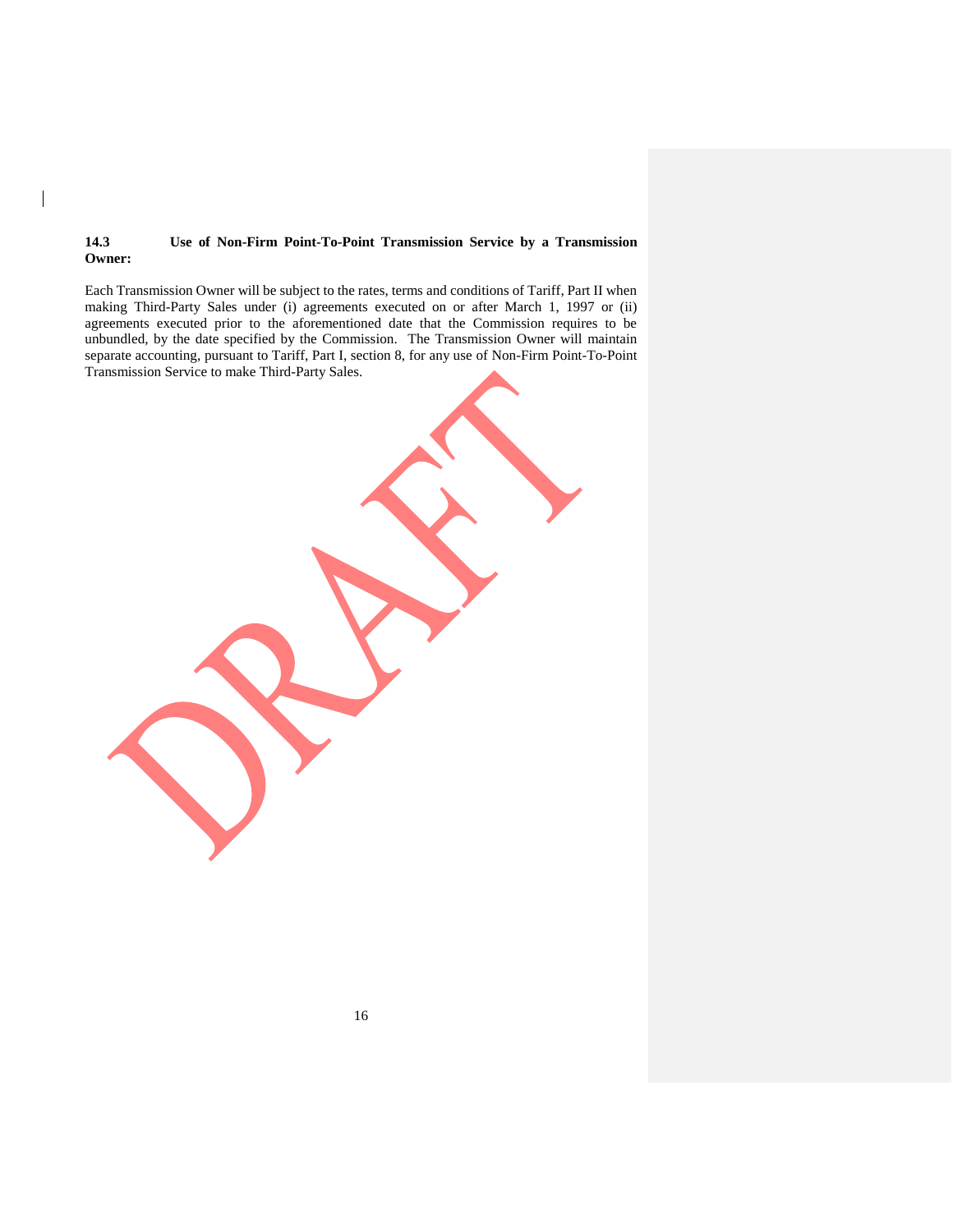## **14.4 Service Agreements:**

 $\overline{\phantom{a}}$ 

The Transmission Provider shall offer a standard form Non-Firm Point-To-Point Transmission Service Agreement (Tariff, Attachment B) to an Eligible Customer when it first submits a Completed Application for Non-Firm Point-To-Point Transmission Service pursuant to the Tariff. Executed Service Agreements that contain the information required under the Tariff shall be filed with the Commission in compliance with applicable Commission regulations.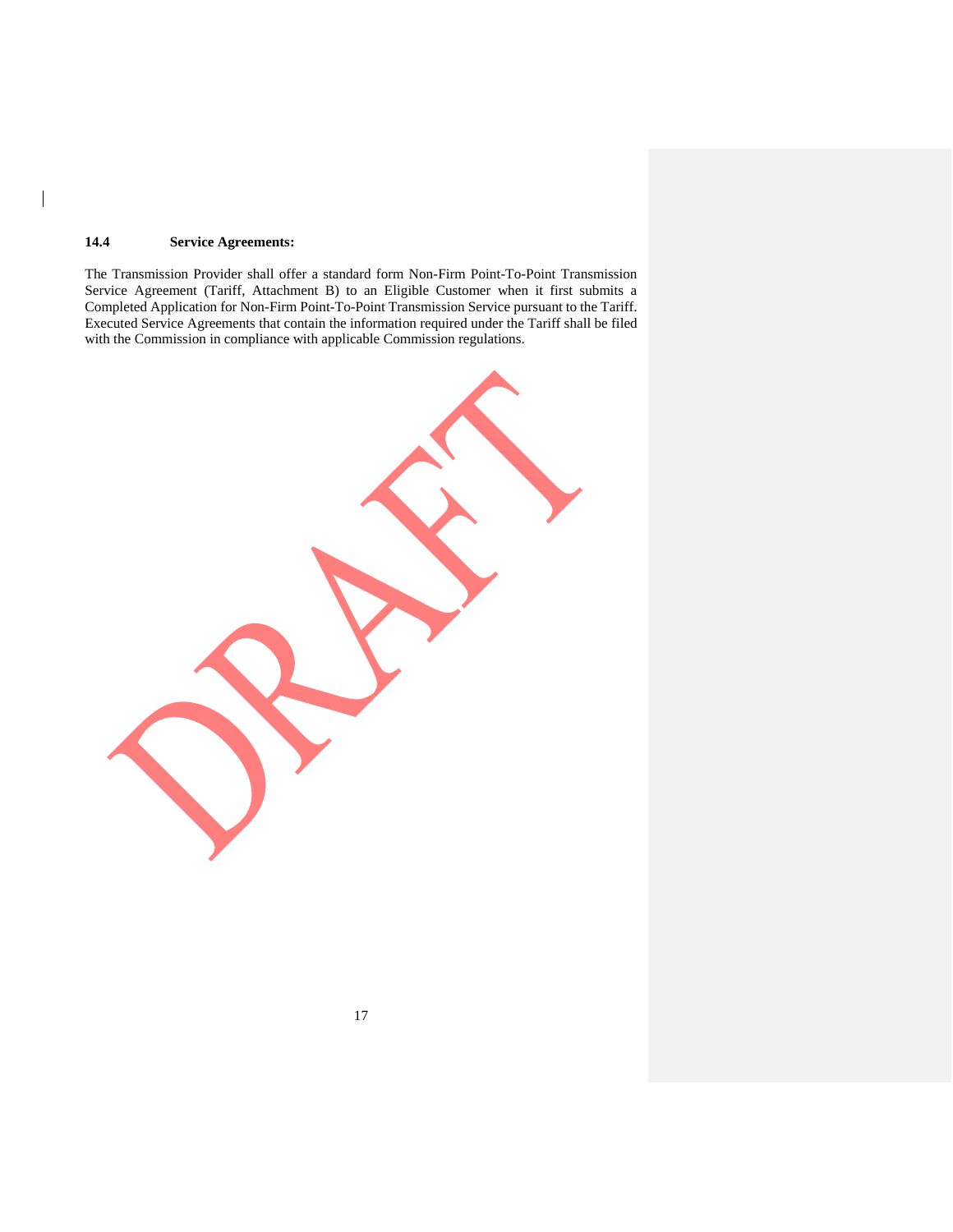#### **14.5 Classification of Non-Firm Point-To-Point Transmission Service:**

Non-Firm Point-To-Point Transmission Service shall be offered under terms and conditions contained in Tariff, Part II. The Transmission Provider and the Transmission Owners undertake no obligation under the Tariff to plan the Transmission System in order to have sufficient capacity for Non-Firm Point-To-Point Transmission Service. Parties requesting Non-Firm Point-To-Point Transmission Service for the transmission of firm power do so with the full realization that such service is subject to availability and to Curtailment or Interruption under the terms of the Tariff. In the event the Transmission Customer (including Third Party Sales by a Transmission Owner) exceeds its non-firm capability reserved at any Point of Receipt or Point of Delivery, the Transmission Customer shall pay the rate set forth in Tariff, Schedule 8 for the delivery period (i.e., monthly, weekly, daily or hourly) for which the Transmission Customer is reserving capacity multiplied by an adjusted reserved capacity (for pricing purposes only) equal to the highest level used by the Transmission Customer at such Point of Receipt or Point of Delivery as integrated over a 60 minute period. Non-Firm Point-To-Point Transmission Service shall include transmission of energy on an hourly basis and transmission of scheduled short-term capacity and energy on a daily, weekly or monthly basis, but not to exceed one month's reservation for any one Application, under Tariff, Schedule 8.

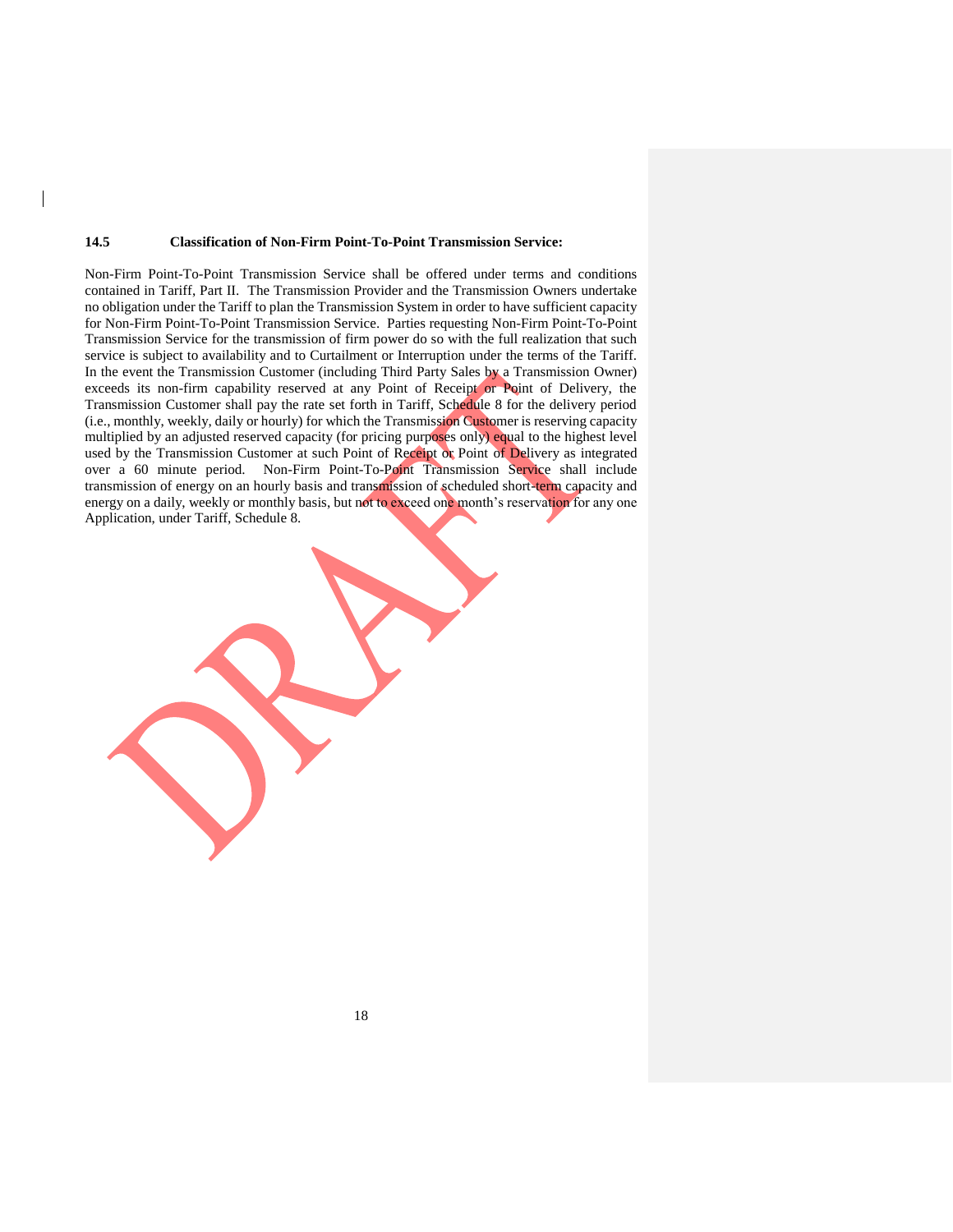#### **14.6 Scheduling of Non-Firm Point-To-Point Transmission Service:**

Schedules for Non-Firm Point-To-Point Transmission Service must be submitted to the Transmission Provider no later than 2:00 p.m. (eastern) of the day prior to the commencement of such service. Schedules submitted after 2:00 p.m. (eastern) will be accommodated, if practicable. Hour-to-hour and intra-hour (four intervals consisting of fifteen minute schedules) schedules of energy that is to be delivered must be stated in increments of 1,000 kW per hour. Transmission Customers within the PJM Region with multiple requests for Transmission Service at a Point of Receipt, each of which is under 1,000 kW per hour, may consolidate their schedules at a common Point of Receipt into units of 1,000 kW per hour. Scheduling changes will be permitted up to twenty (20) minutes before the start of the next scheduling interval provided that the Delivering Party and Receiving Party also agree to the schedule modification. The Transmission Provider will furnish to the Delivering Party's system operator, hour-to-hour schedules equal to those furnished by the Receiving Party and shall deliver the capacity and energy provided by such schedules. Should the Transmission Customer, Delivering Party or Receiving Party revise or terminate any schedule, such party shall immediately notify the Transmission Provider, and the Transmission Provider shall have the right to adjust accordingly the schedule for capacity and energy to be received and to be delivered.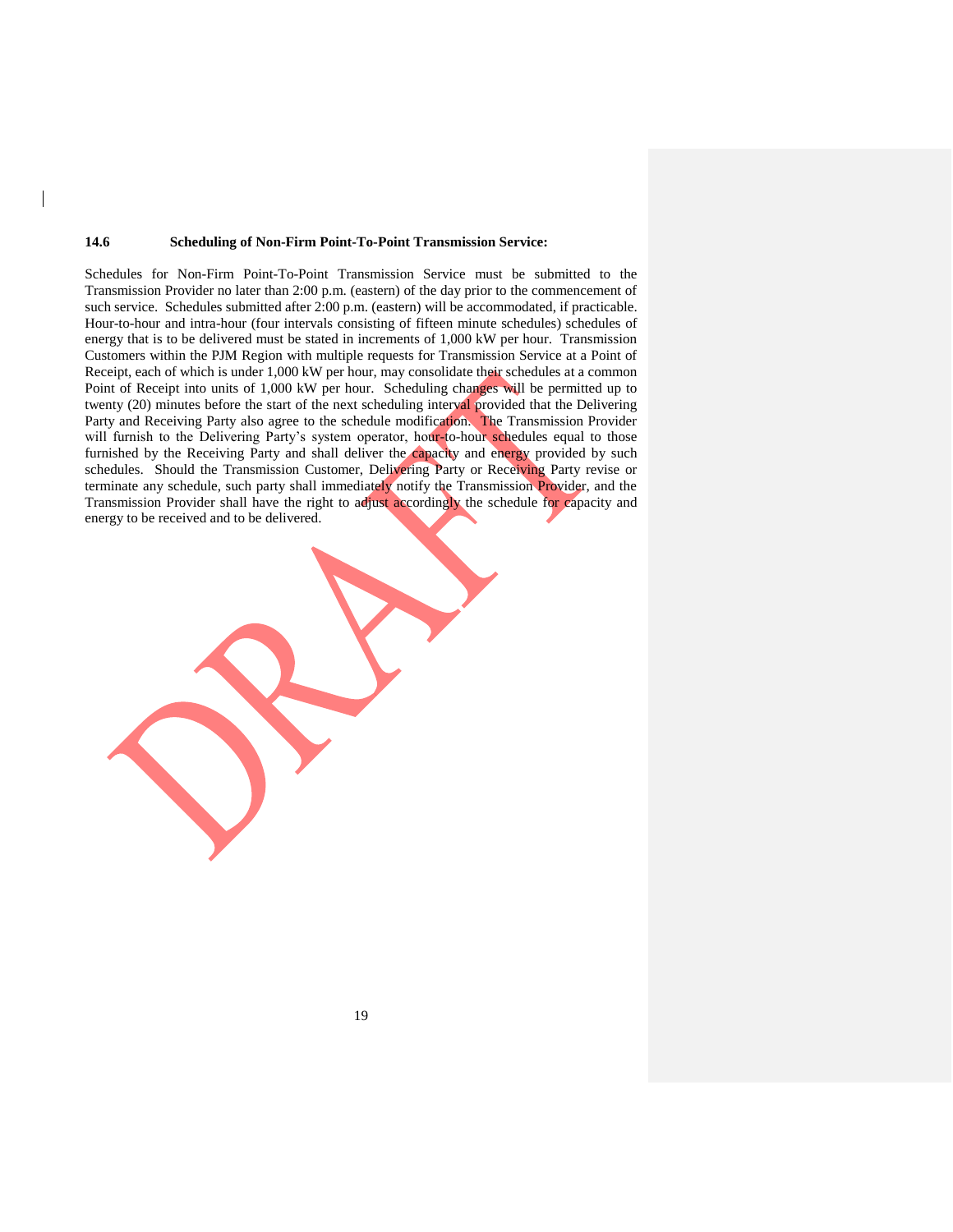#### **14.7 Curtailment or Interruption of Service:**

The Transmission Provider reserves the right to Curtail, in whole or in part, Non-Firm Point-To-Point Transmission Service provided under the Tariff for reliability reasons when an emergency or other unforeseen condition threatens to impair or degrade the reliability of the Transmission System or the systems directly and indirectly interconnected with Transmission Provider's Transmission System. Transmission Provider may elect to implement such Curtailments pursuant to the Transmission Loading Relief procedures. The Transmission Provider reserves the right to Interrupt, in whole or in part, Non-Firm Point-To-Point Transmission Service provided under the Tariff for economic reasons in order to accommodate (1) a request for Firm Transmission Service, (2) a request for Non-Firm Point-To-Point Transmission Service of greater duration, (3) a request for Non-Firm Point-To-Point Transmission Service of equal duration with a higher price, or (4) transmission service for Network Customers from non-designated resources. The Transmission Provider also will discontinue or reduce service to the Transmission Customer to the extent that deliveries for transmission are discontinued or reduced at the Point(s) of Receipt. Where required, Curtailments or Interruptions will be made on a non-discriminatory basis to the transaction(s) that effectively relieve the constraint, however, Non-Firm Point-To-Point Transmission Service shall be subordinate to Firm Transmission Service and Non-Firm Point-To-Point Transmission Service for which redispatch costs will not be paid shall be subordinate to Non-Firm Point-To-Point Transmission Service for which redispatch costs will be paid. If multiple transactions require Curtailment or Interruption, to the extent practicable and consistent with Good Utility Practice, Curtailments or Interruptions will be made to transactions of the shortest term (e.g., hourly nonfirm transactions will be Curtailed or Interrupted before daily non-firm transactions and daily nonfirm transactions will be Curtailed or Interrupted before weekly non-firm transactions). Transmission service for Network Customers from resources other than designated Network Resources will have a higher priority than any Non-Firm Point-To-Point Transmission Service under the Tariff. Non-Firm Point-To-Point Transmission Service over secondary Point(s) of Receipt and Point(s) of Delivery will have a lower priority than any Non-Firm Point-To-Point Transmission Service under the Tariff. The Transmission Provider will provide advance notice of Curtailment or Interruption where such notice can be provided consistent with Good Utility Practice.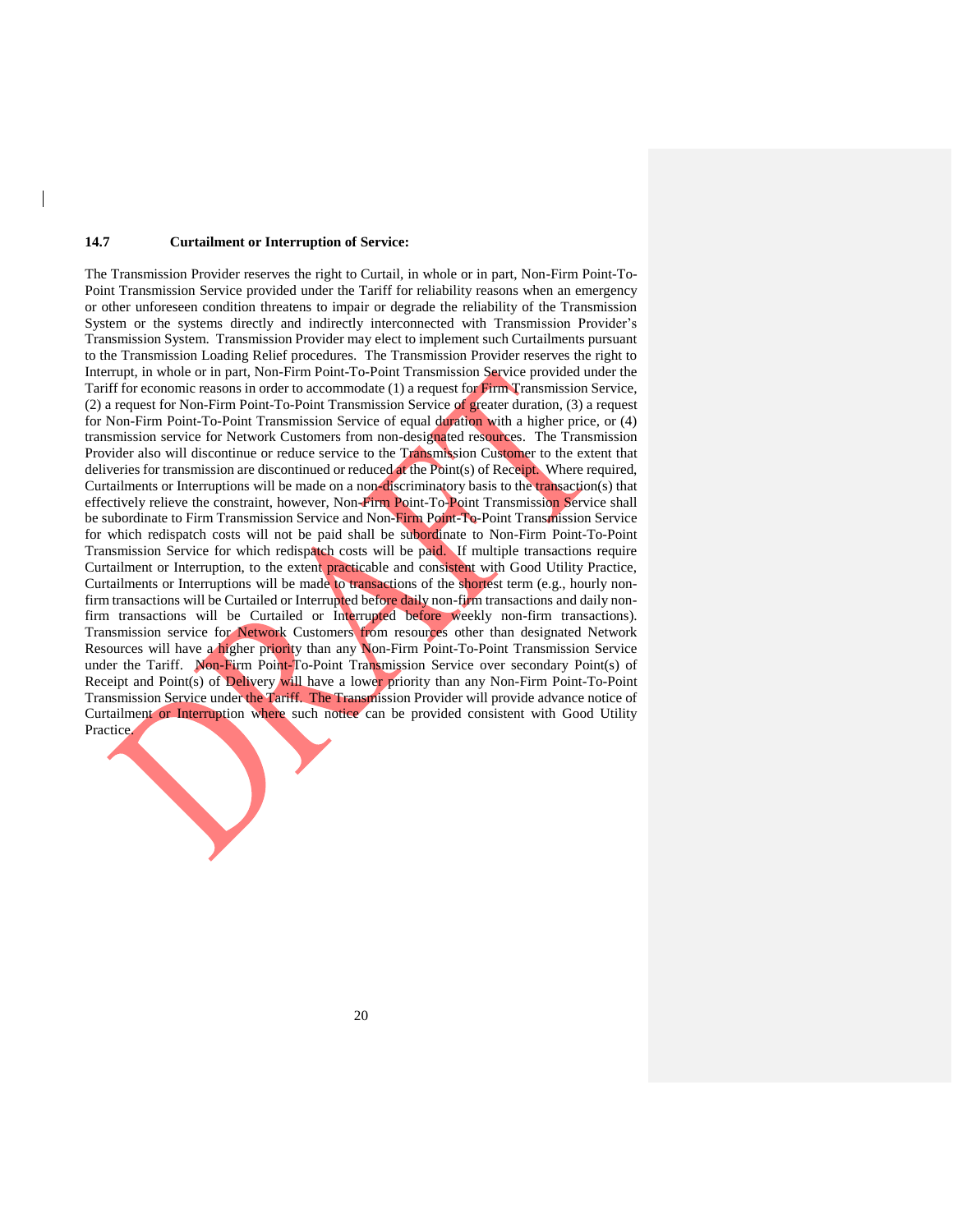**Service Availability**

 $\begin{array}{c} \hline \end{array}$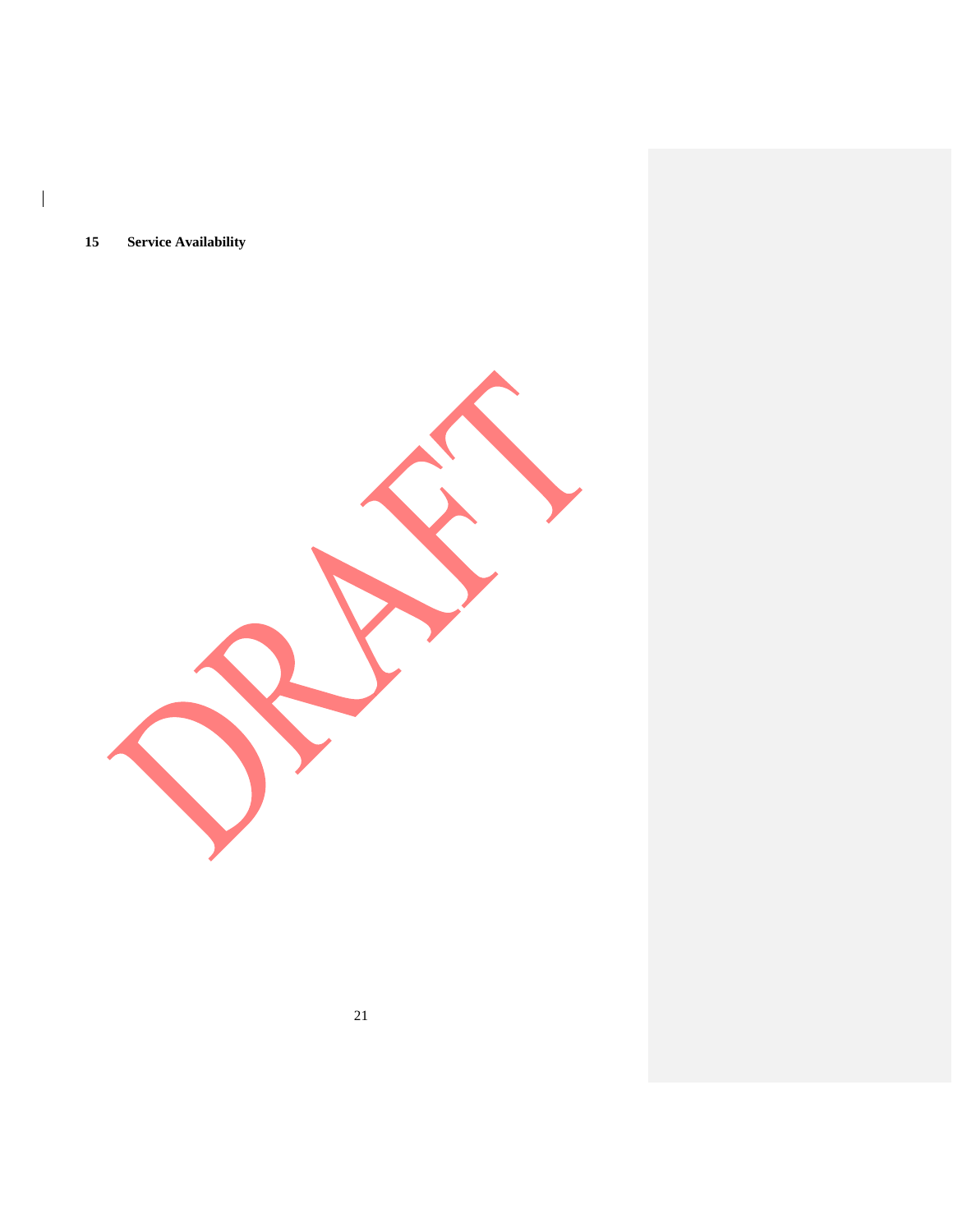## **15.1 General Conditions:**

 $\overline{\phantom{a}}$ 

The Transmission Provider will provide Firm and Non-Firm Point-To-Point Transmission Service over, on or across the Transmission System to any Transmission Customer that has met the requirements of Tariff, Part II, section 16.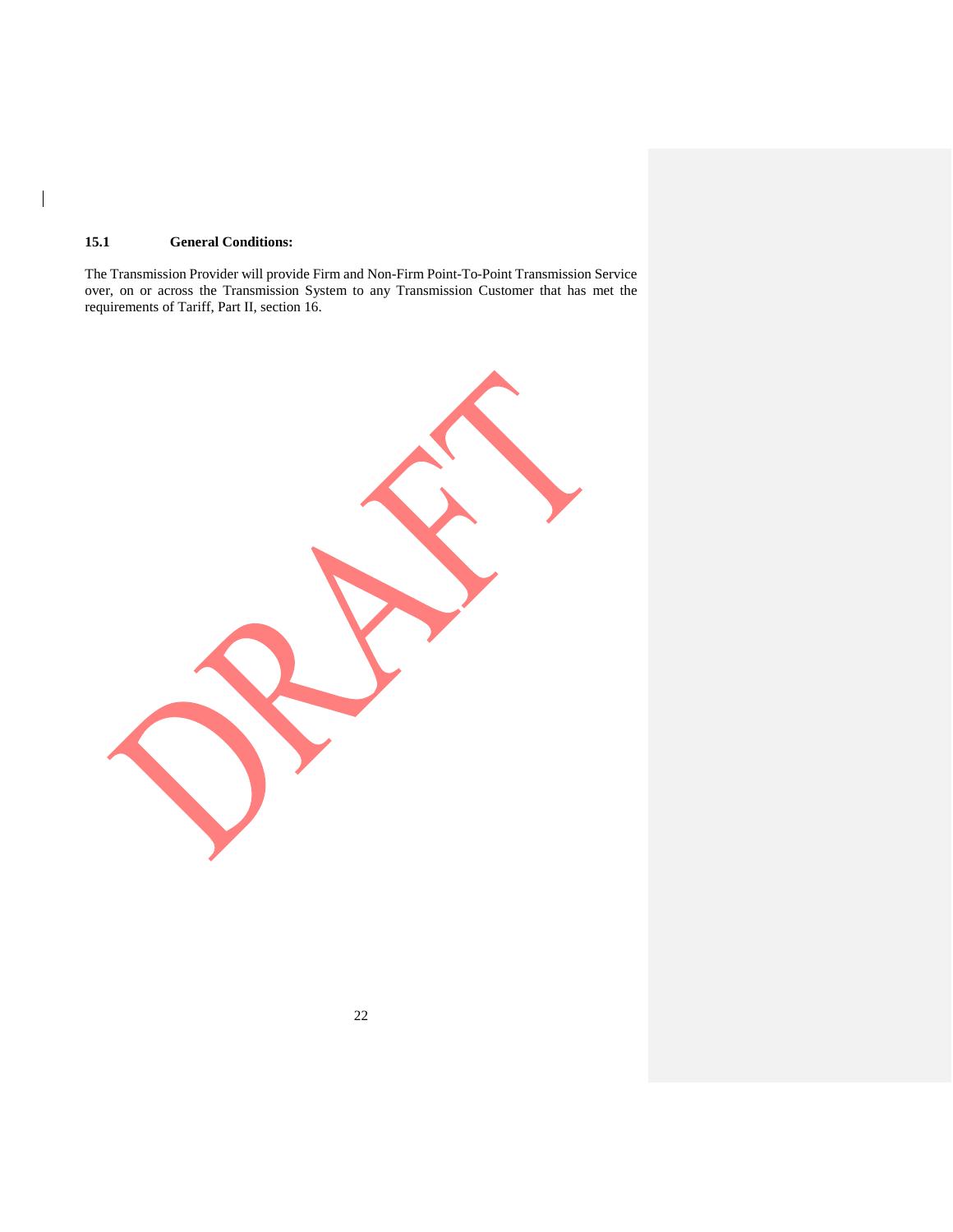### **15.2 Determination of Available Transfer Capability:**

A description of the Transmission Provider's specific methodology for assessing available transfer capability posted on the Transmission Provider's OASIS (Tariff, section 4) is contained in Tariff, Attachment C. The Transmission Provider will not provide Short-Term Firm Point-To-Point Transmission Service in excess of the transfer capability posted on OASIS pursuant to Tariff, Part II, section 17.9. In the event sufficient transfer capability may not exist to accommodate a request for Long-Term Firm Point-To-Point Transmission Service, and such request does not commence and terminate within the 18 month ATC horizon, the Transmission Provider will respond by performing (in coordination with the affected Transmission Owner or Transmission Owners to the extent necessary) a Phase I System Impact Study Firm Transmission Feasibility Study as described in Tariff, Part II, section 19. If a request for Long-Term Firm Point-to-Point Transmission Service falls entirely within the ATC horizon, the request will be evaluated based on the posted ATC.

**Formatted:** Font color: Red, Strikethrough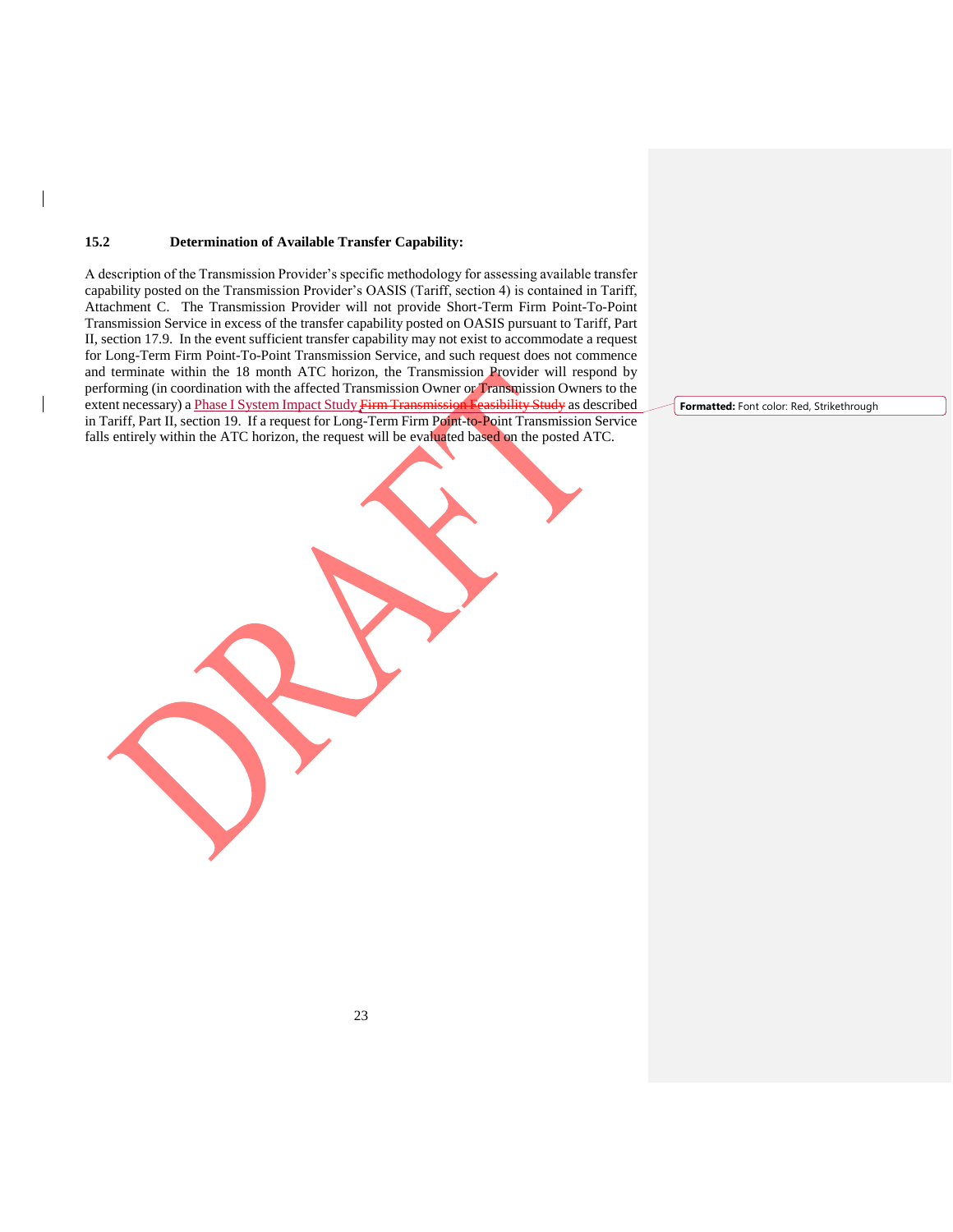### **15.3 Initiating Service in the Absence of an Executed Service Agreement:**

If the Transmission Provider and the Transmission Customer requesting Firm or Non-Firm Point-To-Point Transmission Service cannot agree on all the terms and conditions of the Point-To-Point Service Agreement, the Transmission Provider shall file with the Commission, within thirty (30) days after the date the Transmission Customer provides written notification directing the Transmission Provider to file, an unexecuted Point-To-Point Service Agreement containing terms and conditions deemed appropriate by the Transmission Provider for such requested Transmission Service. The Transmission Provider shall commence providing Transmission Service subject to the Transmission Customer agreeing to (i) compensate the Transmission Provider at whatever rate the Commission ultimately determines to be just and reasonable, and (ii) comply with the terms and conditions of the Tariff including posting appropriate security deposits in accordance with the terms of Tariff, Part II, section 17.3.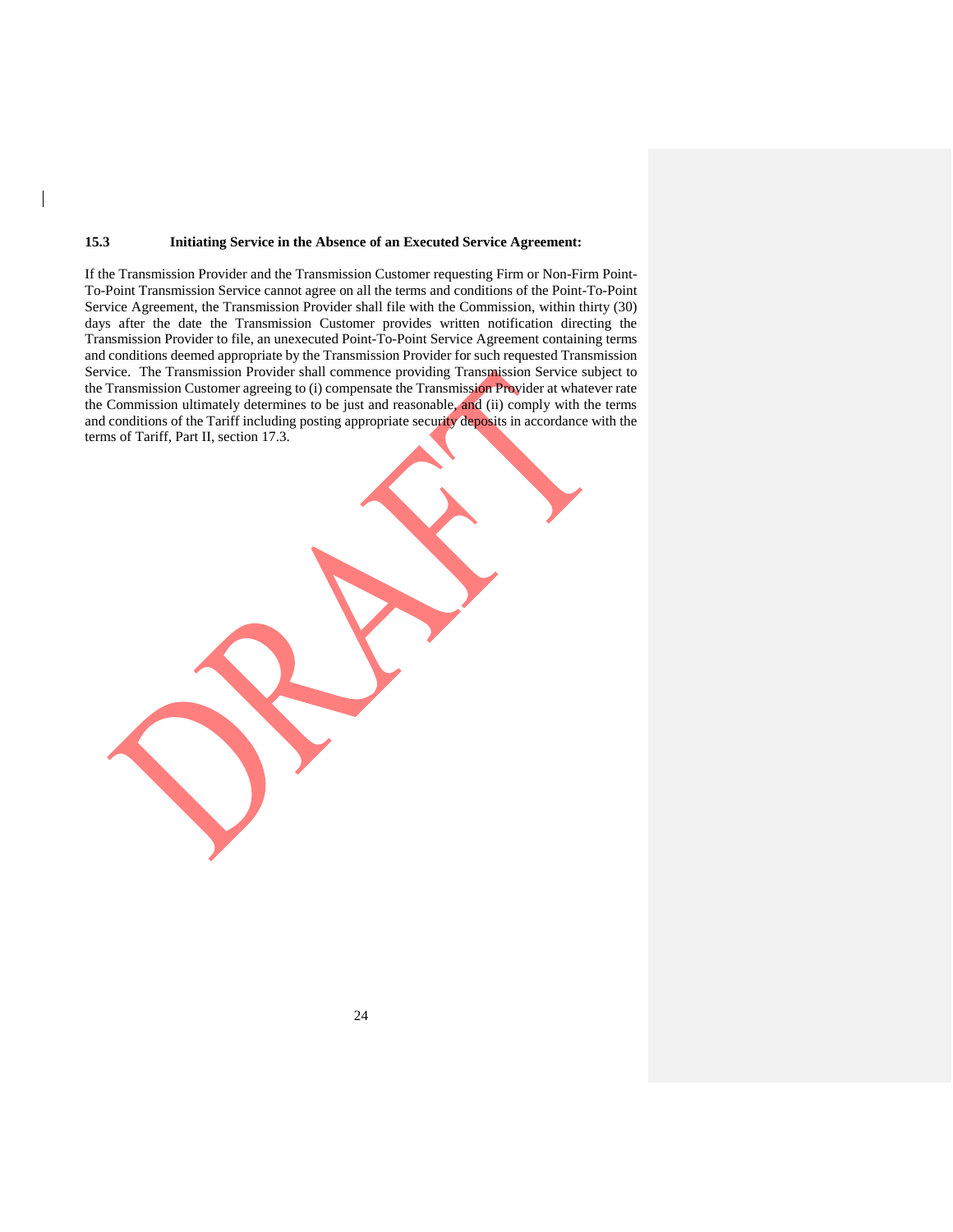## **15.4 Obligation to Provide Transmission Service that Requires Expansion or Modification of the Transmission System or Redispatch:**

(a) If the Transmission Provider determines that it cannot accommodate a Completed Application for Long-Term Firm Point-To-Point Transmission Service because of insufficient capability on the Transmission System, the Transmission Owners will be obligated and shall use due diligence to expand or modify, the Transmission System to provide the requested Firm Transmission Service consistent with the planning obligations in Operating Agreement, Schedule 6, provided the Transmission Customer agrees to compensate the Transmission Provider or the affected Transmission Owner(s) for such costs pursuant to the terms of Tariff, Part II, section 27. The Transmission Provider and the affected Transmission Owners will conform to Good Utility Practice and the planning obligations in Operating Agreement, Schedule 6 in determining the need for new facilities and the affected Transmission Owner(s) will conform to Good Utility Practice in the design and construction of such facilities. The obligation applies only to those facilities that the Transmission Owners have the right to expand or modify.

(b) If the Transmission Provider determines that it cannot accommodate a Completed Application for Long-Term Firm Point-To-Point Transmission Service because of insufficient capability on its Transmission System, the Transmission Provider will use due diligence to provide redispatch until Network Upgrades are completed for the Transmission Customer.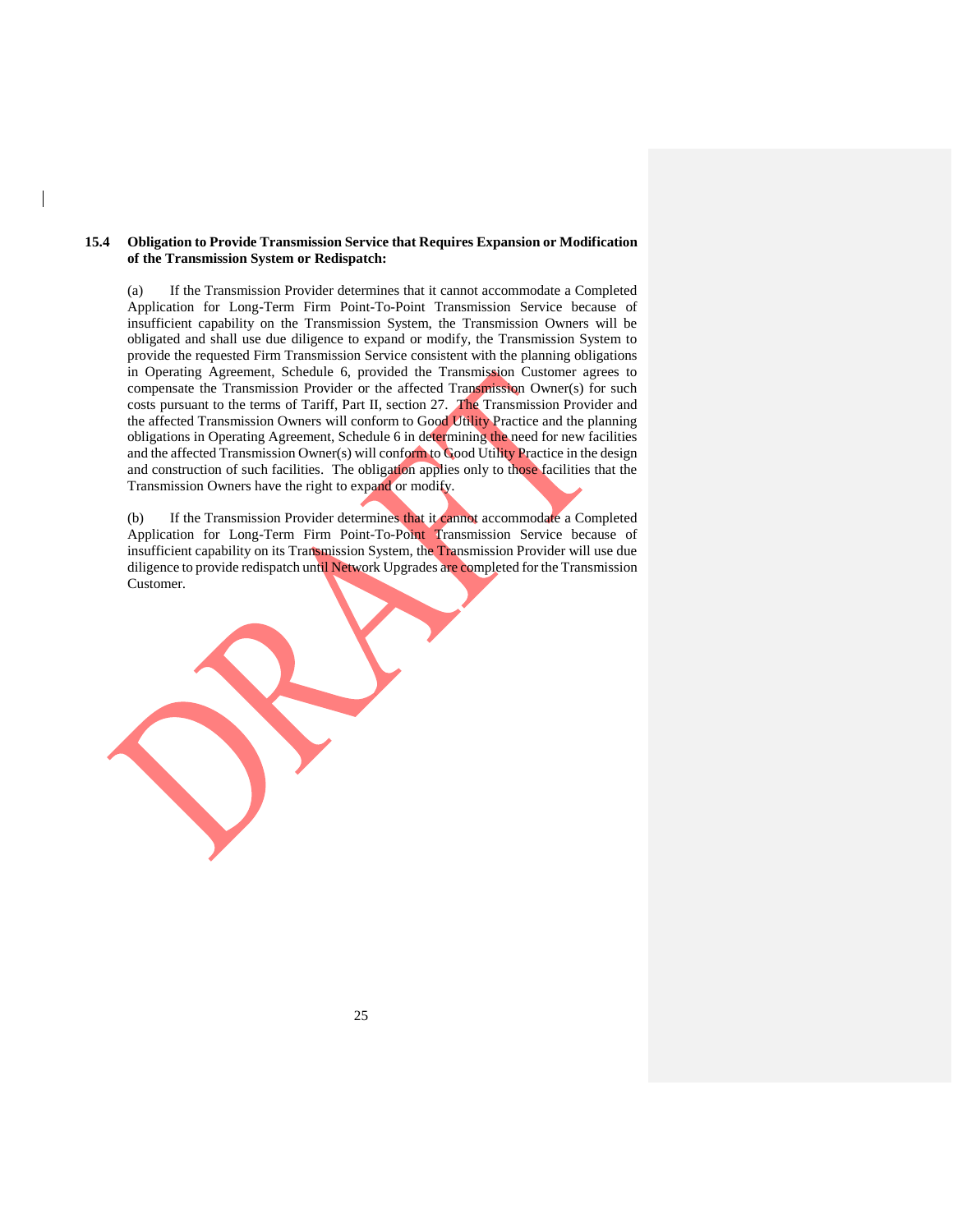## **15.5 Deferral of Service:**

 $\overline{\phantom{a}}$ 

The Transmission Provider may defer providing service until construction of new transmission facilities or upgrades needed to provide Firm Point-To-Point Transmission Service are completed whenever the Transmission Provider determines that providing the requested service would, without such new facilities or upgrades, impair or degrade reliability to any existing firm services.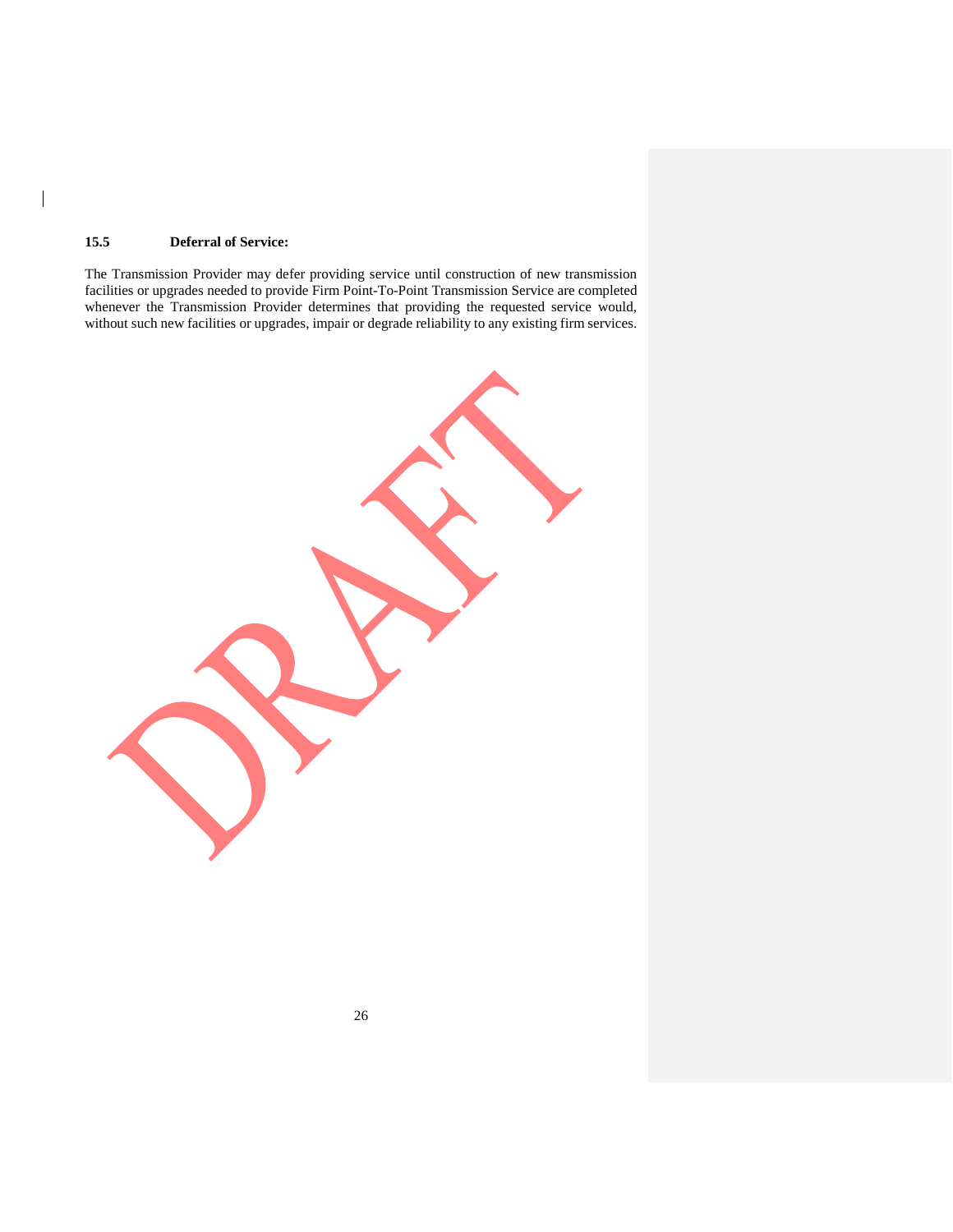## **15.6 Other Transmission Service Schedules:**

 $\overline{\phantom{a}}$ 

Eligible Customers receiving transmission service under other agreements on file with the Commission may continue to receive transmission service under those agreements until such time as those agreements may be modified by the Commission.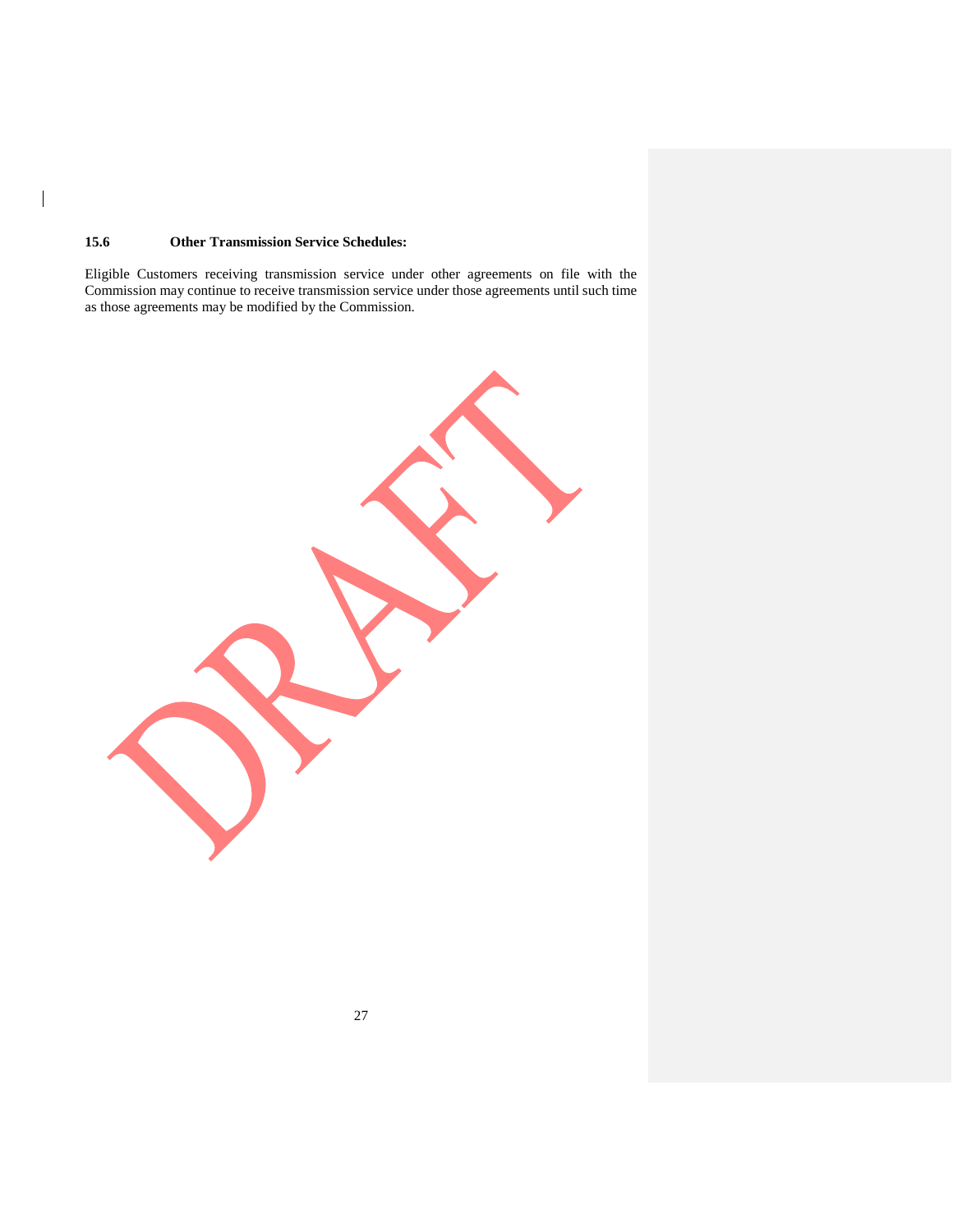**15.7 [Reserved]**

 $\overline{\phantom{a}}$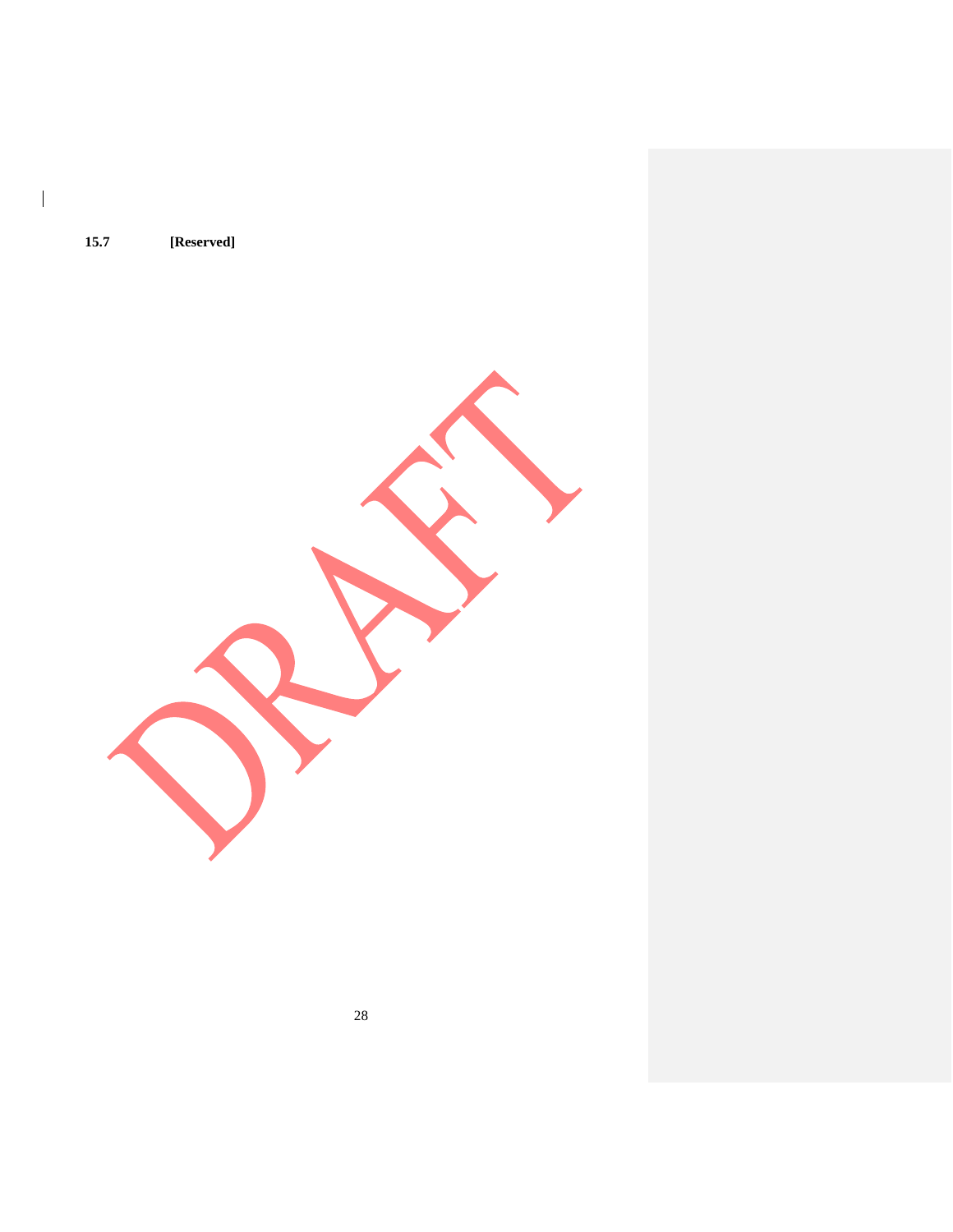## **Transmission Customer Responsibilities**

 $\overline{\phantom{a}}$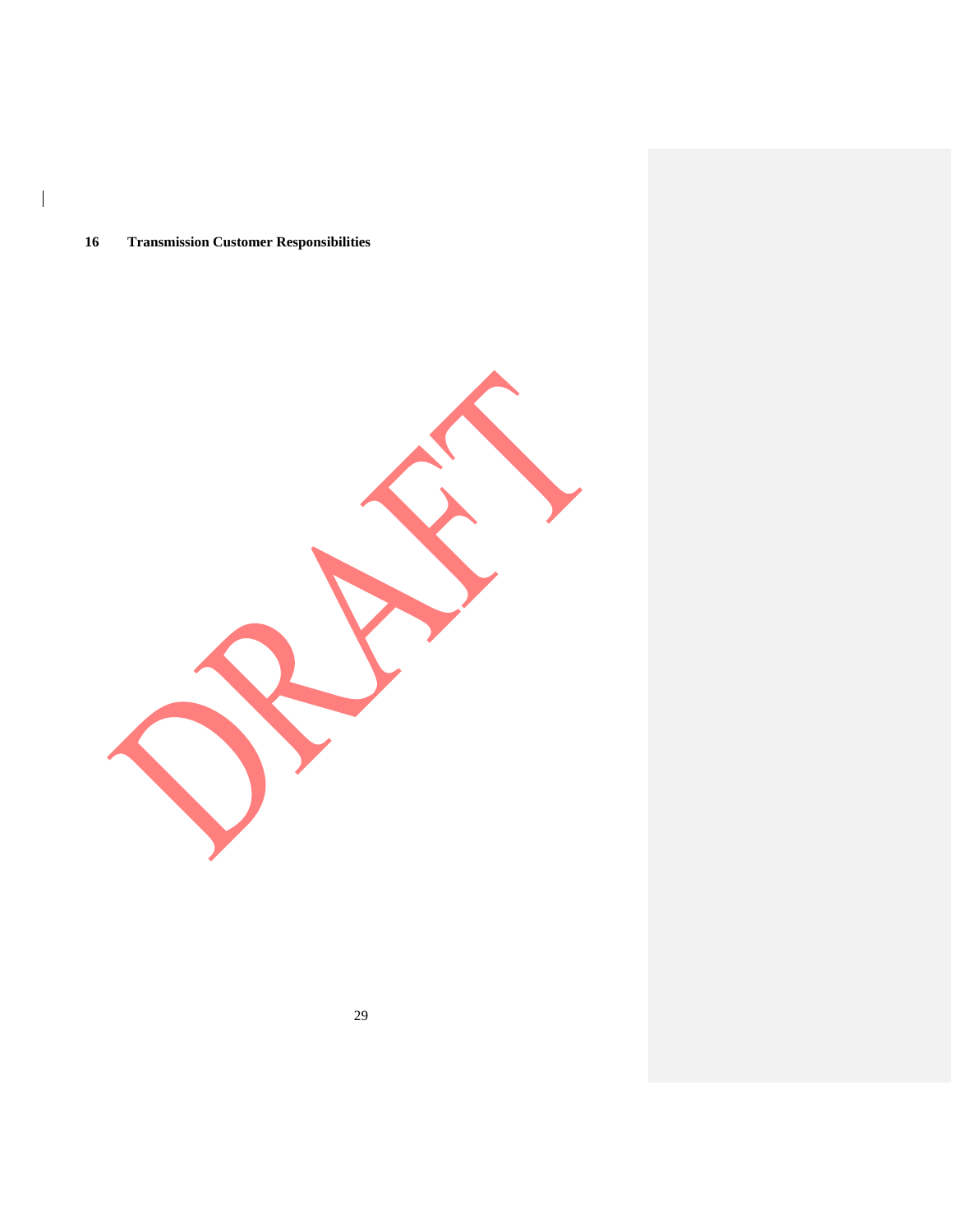## **16.1 Conditions Required of Transmission Customers:**

Point-To-Point Transmission Service shall be provided by the Transmission Provider only if the following conditions are satisfied by the Transmission Customer:

a. The Transmission Customer has pending a Completed Application for service;

b. The Transmission Customer meets the creditworthiness criteria set forth in Tariff, Part I, section 11;

c. The Transmission Customer will have arrangements in place for any other transmission service necessary to effect the delivery from the generating source to the Transmission Provider prior to the time service under Tariff, Part II commences;

d. The Transmission Customer agrees to pay for any facilities constructed and chargeable to such Transmission Customer under Tariff, Part II, whether or not the Transmission Customer takes service for the full term of its reservation;

e. The Transmission Customer provides the information required by the Transmission Provider's planning process established in Operating Agreement, Schedule 6; and

f. The Transmission Customer has executed a Point-To-Point Service Agreement or has agreed to receive service pursuant to Tariff, Part II, section 15.3.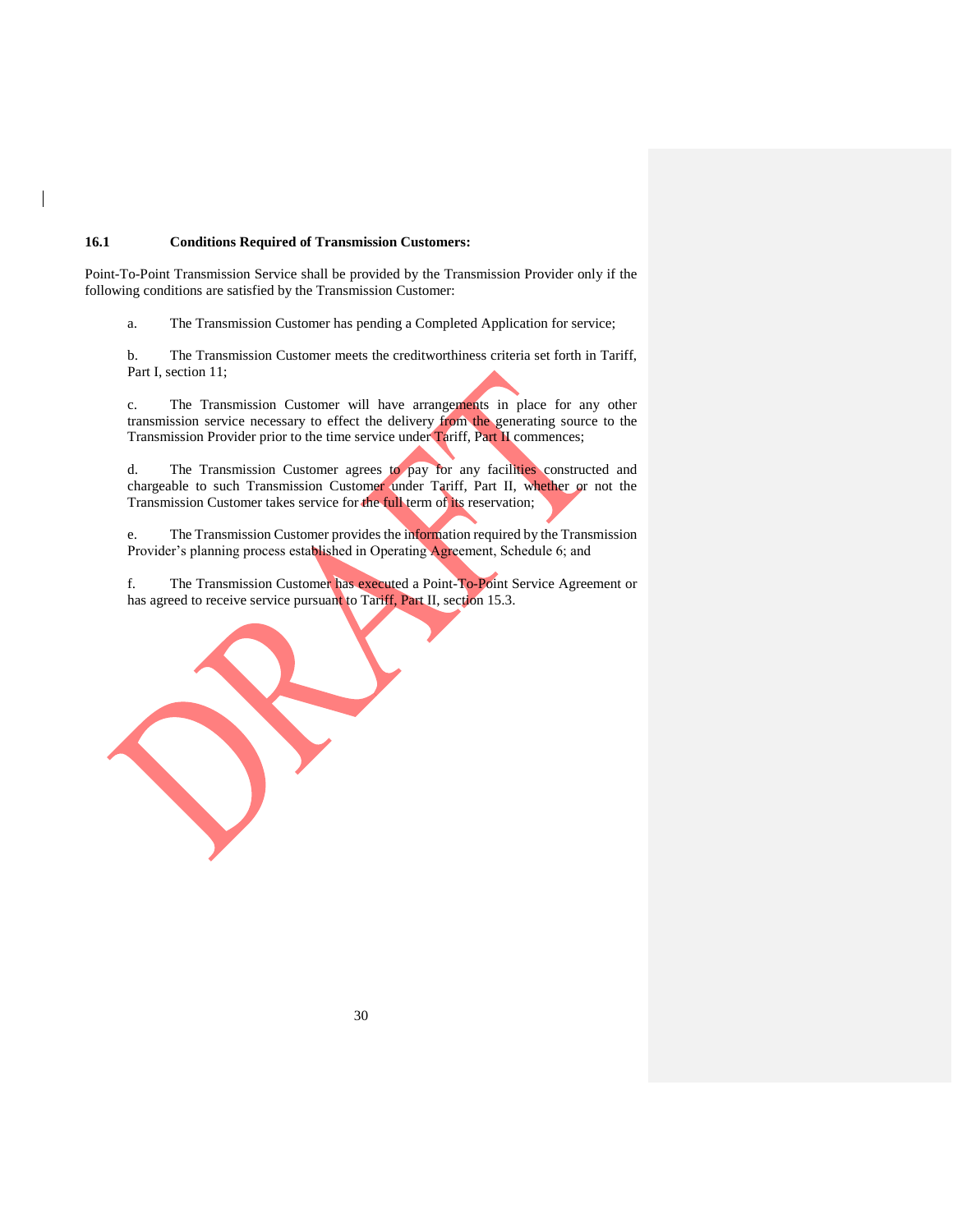### **16.2 Transmission Customer Responsibility for Third-Party Arrangements:**

Any scheduling arrangements that may be required by other electric systems shall be the responsibility of the Transmission Customer requesting service. The Transmission Customer shall provide, unless waived by the Transmission Provider, notification to the Transmission Provider identifying such systems and authorizing them to schedule the capacity and energy to be transmitted by the Transmission Provider pursuant to Tariff, Part II on behalf of the Receiving Party at the Point of Delivery or the Delivering Party at the Point of Receipt. However, the Transmission Provider will undertake reasonable efforts to assist the Transmission Customer in making such arrangements, including without limitation, providing any information or data required by such other electric system pursuant to Good Utility Practice.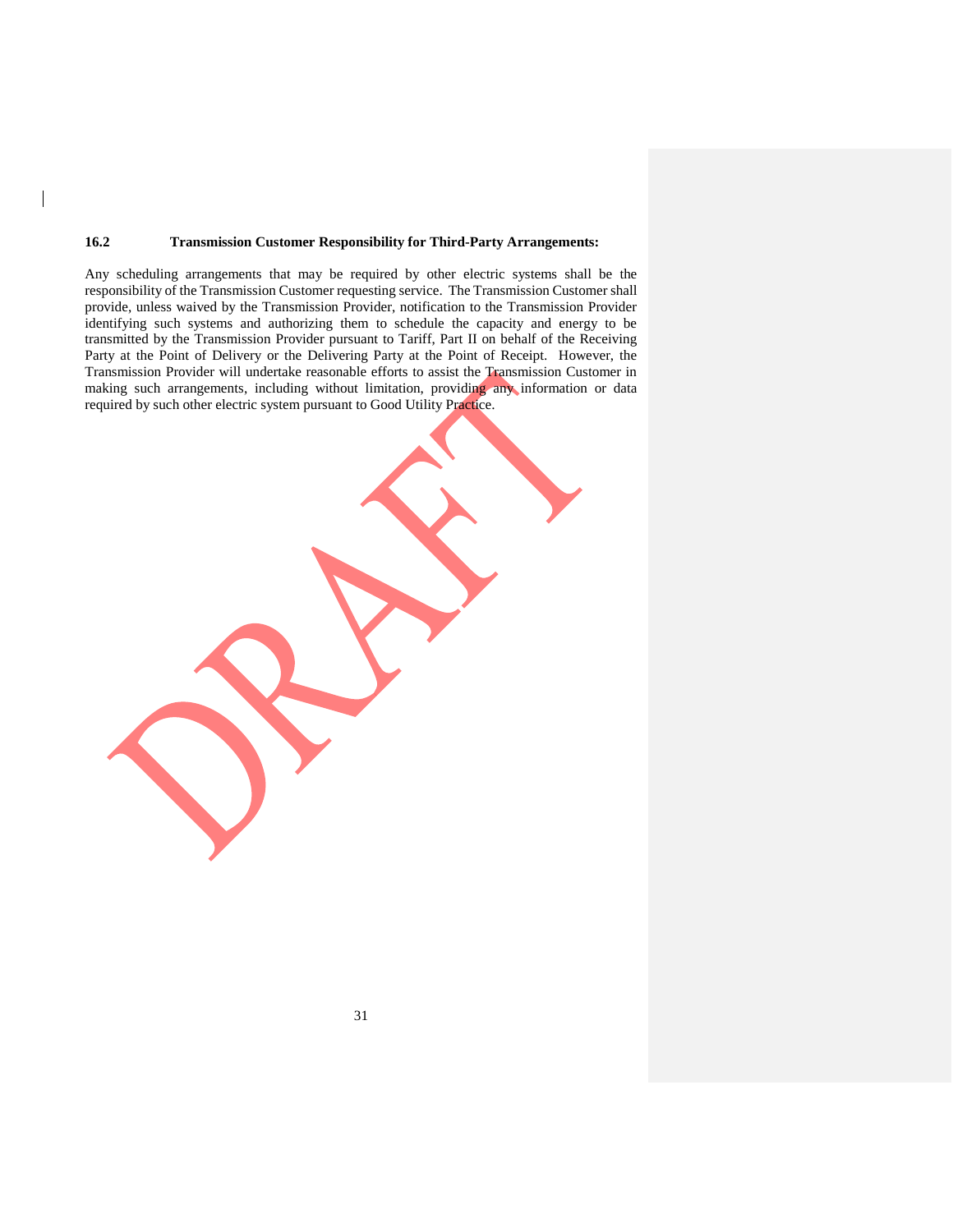# **Procedures for Arranging Firm Point-To-Point Transmission Service**

 $\overline{\phantom{a}}$ 

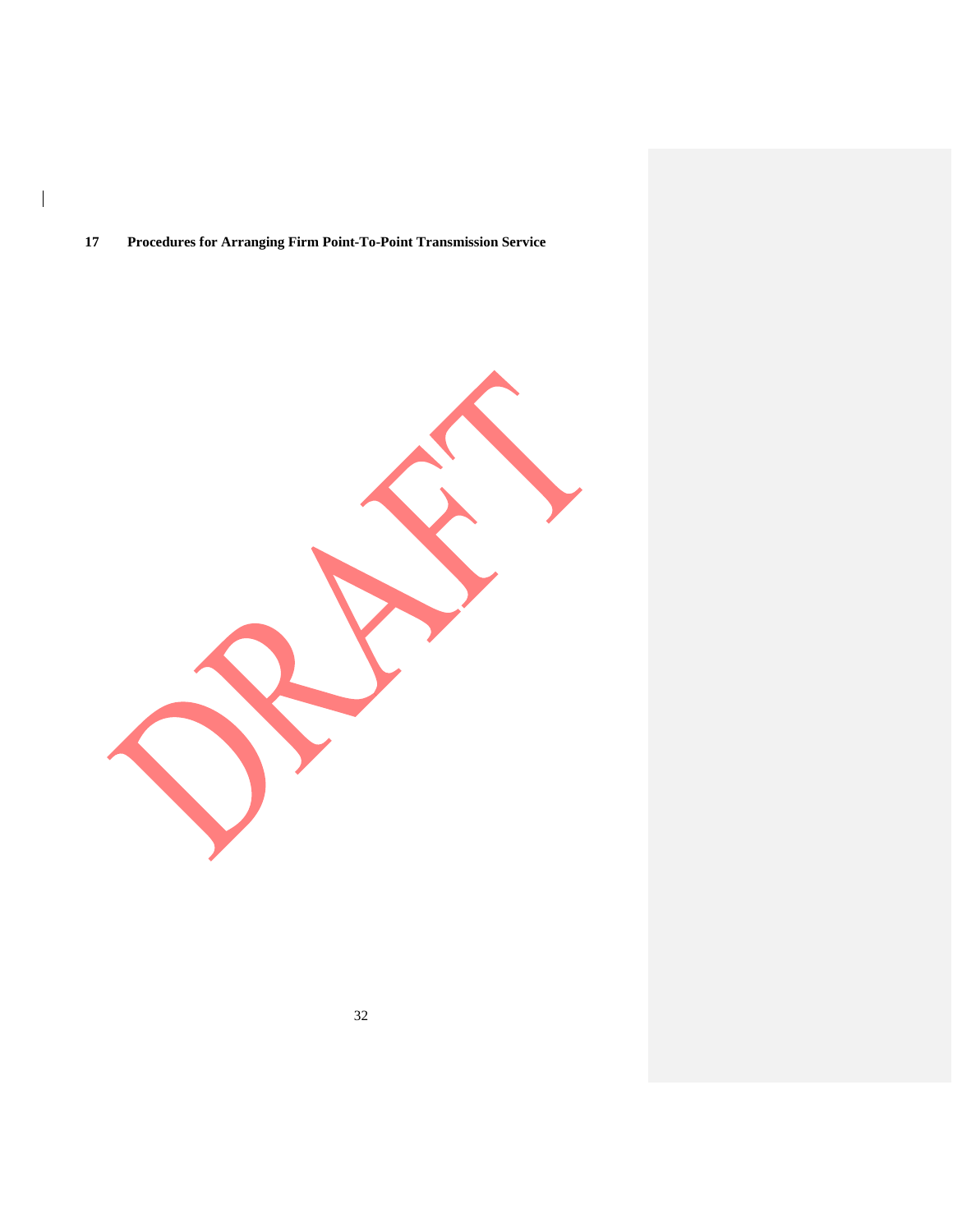## **17.1 Application:**

A request for Firm Point-To-Point Transmission Service for periods of one year or longer must contain an Application submitted on the OASISa written Application to: PJM Interconnection, L.L.C., 2750 Monroe Blvd., Audubon, PA 19403, at least sixty (60) days in advance of the calendar month in which service is to commence. The Transmission Provider will consider requests for such firm service on shorter notice when feasible. Requests for firm service for periods of less than one year shall be subject to the expedited procedures set forth in Tariff, Part II, section 17.8. All Firm Point-To-Point Transmission Service requests should be submitted by entering the information listed below on the Transmission Provider's OASIS. Prior to implementation of the Transmission Provider's OASIS, a Completed Application may be submitted by (i) transmitting the required information to the Transmission Provider by telefax, or (ii) providing the information by telephone over the Transmission Provider's time recorded telephone line. A Completed Application for service that terminates within the 18-month ATC horizon will receive a timestamp establishing priority in accordance with Tariff, section 13.2. Requests for service for periods of one year or longer that terminate after the 18-month ATC horizon Each of these methods will receive provide a time-stamped record for establishing the Project IdentifierQueue Position of the Completed Application. For Transmission Service requests that require a Phase I System Impact Study, a Completed Application must be submitted and received by the Transmission Provider by the cycle Application Deadline in order to be assigned a Project Identifier in such cycle.

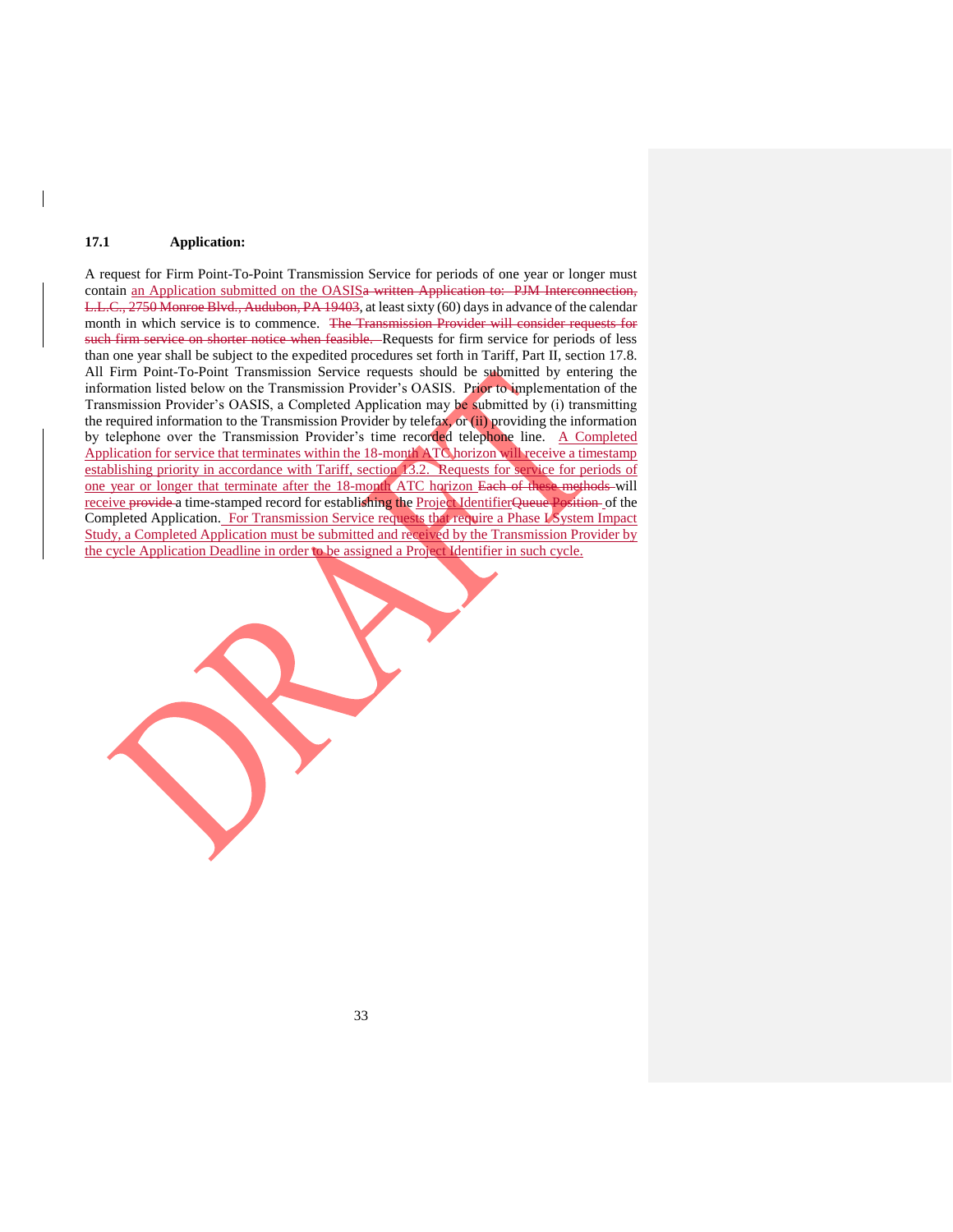## **17.2 Completed Application:**

If requested by the Transmission Provider, aA Completed Application shall provide all of the information included in 18 C.F.R. § 2.20 including but not limited to the following:

(i) The identity, address, telephone number and facsimile number of the entity requesting service;

(ii) A statement that the entity requesting service is, or will be upon commencement of service, an Eligible Customer under the Tariff;

(iii) The location of the Point(s) of Receipt and Point $(s)$  of Delivery and the identities of the Delivering Parties and the Receiving Parties;

(iv) The location of the generating facility(ies) supplying the capacity and energy and the location of the load ultimately served by the capacity and energy transmitted. The Transmission Provider will treat this information as confidential except to the extent that disclosure of this information is required by this Tariff, by regulatory or judicial order, for reliability purposes pursuant to Good Utility Practice or pursuant to Applicable Regional Entity transmission information sharing agreements. The Transmission Provider shall treat this information consistent with the standards of conduct contained in Part 37 of the Commission's regulations;

(v) A description of the supply characteristics of the capacity and energy to be delivered;

(vi) An estimate of the capacity and energy expected to be delivered to the Receiving Party;

(vii) The Service Commencement Date and the term of the requested Transmission Service;

(viii) The transmission capacity requested for each Point of Receipt and each Point of Delivery on the Transmission Provider's Transmission System; customers may combine their requests for service in order to satisfy the minimum transmission capacity requirement;

(ix) A statement indicating that, if the Eligible Customer submits a Pre-Confirmed Application, the Eligible Customer will execute a Service Agreement upon receipt of notification that Transmission Provider can provide the requested Transmission Service; and

(x) Any additional information required by the Transmission Provider's planning process established in Operating Agreement, Schedule 6.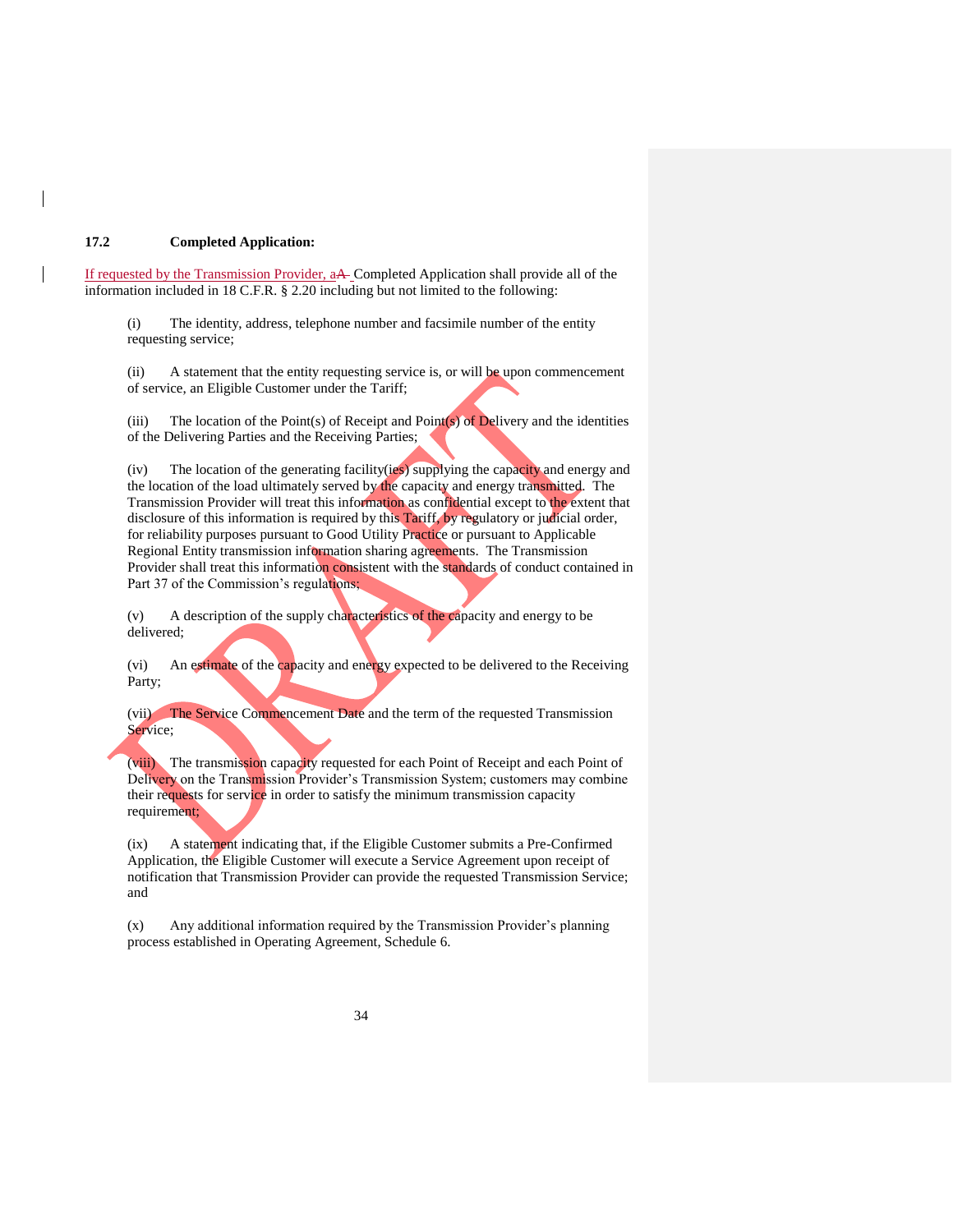The Transmission Provider shall treat this information consistent with the standards of conduct contained in Part 37 of the Commission's regulations.

 $\mathsf I$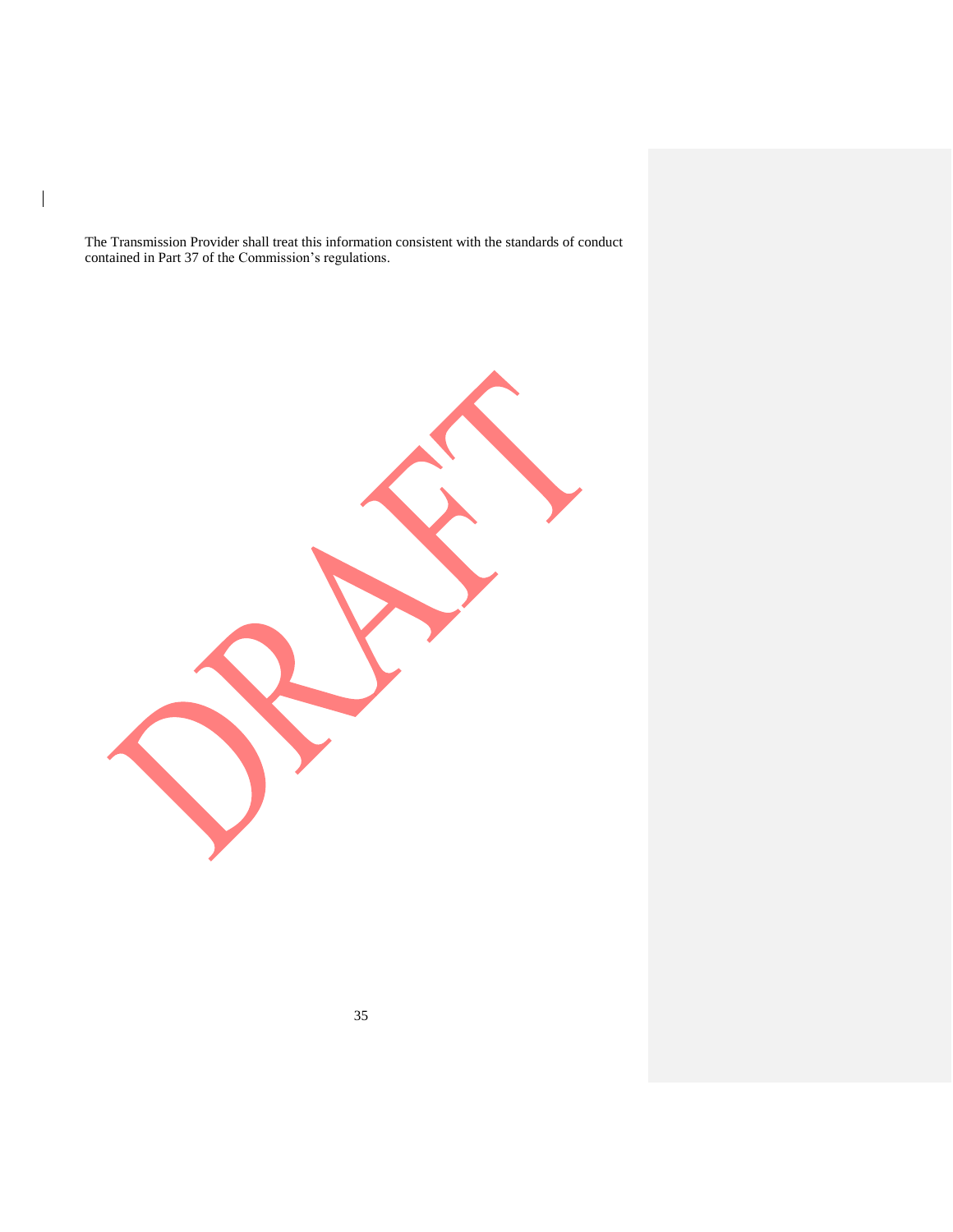# **17.3 Compliance with Credit Policy:**

 $\overline{\phantom{a}}$ 

A party requesting Transmission Service shall provide the information specified in, and otherwise comply with, the "PJM Credit Policy" set forth in Tariff, Attachment Q hereto.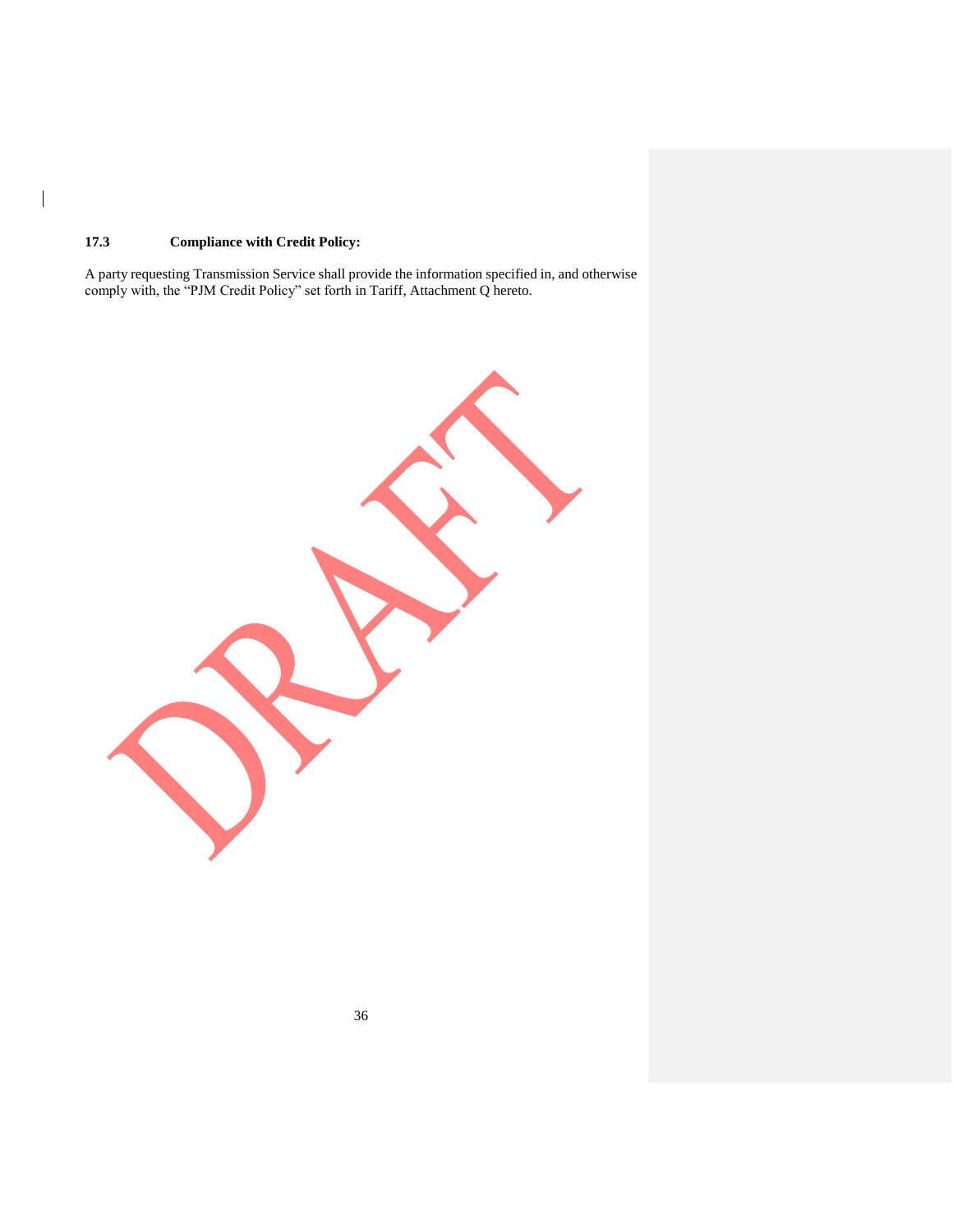## **17.4 Notice of Deficient Application:**

If an Application fails to meet the requirements of the Tariff, the Transmission Provider shall notify the entity requesting service within fifteen (15) days of receipt of the reasons for such failure. The Transmission Provider will attempt to remedy minor deficiencies in the Application through informal communications with the Eligible Customer. If such efforts are unsuccessful, the Transmission Provider shall return the Application, along with any deposit, with interest. Upon receipt of a new or revised Application that fully complies with the requirements of Tariff, Part II, the Eligible Customer shall be assigned a new queued time on the OASIS and/or Project Identifier, as applicable, Queue Position consistent with the date of the new or revised Application.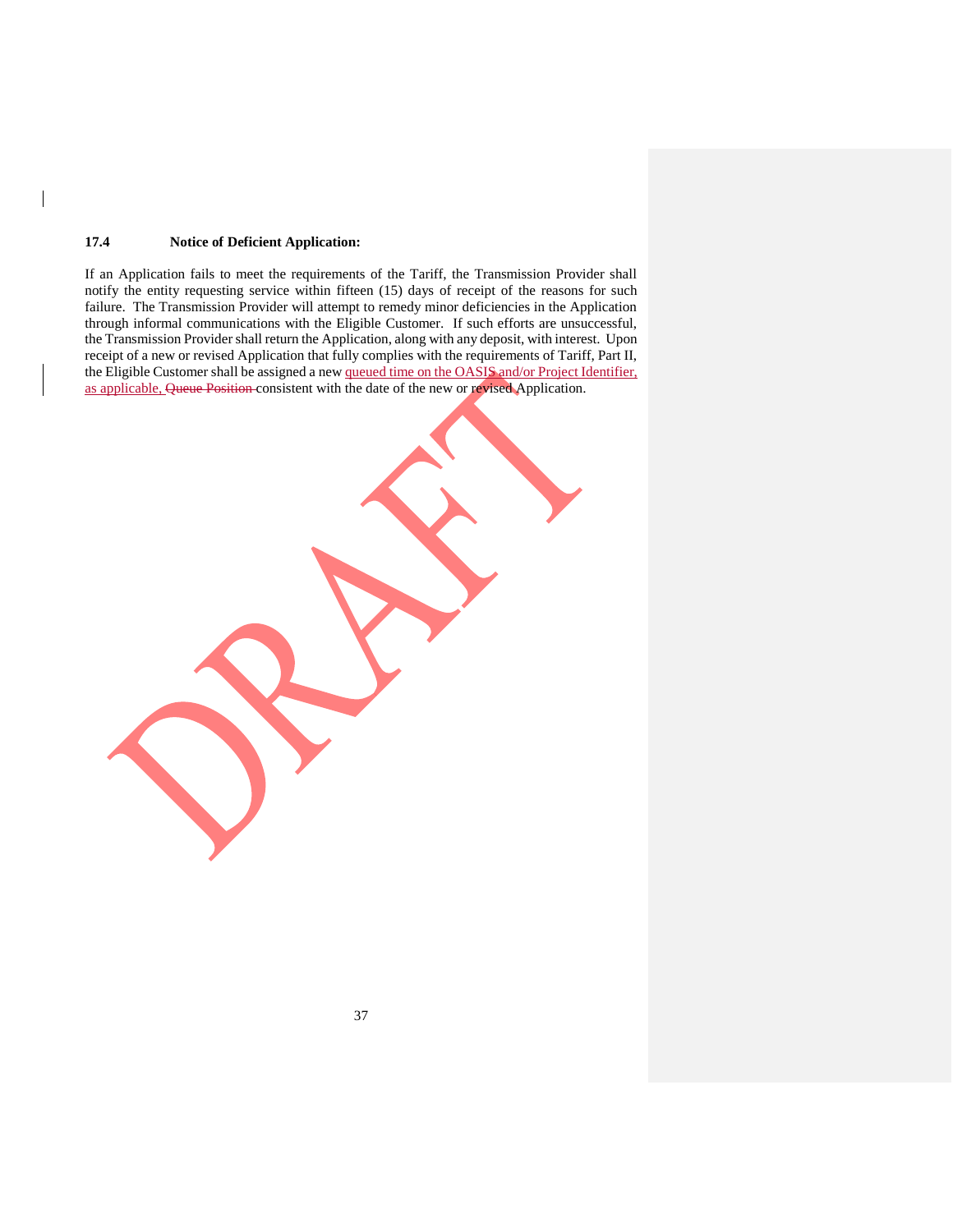#### **17.5 Response to a Completed Application:**

Following receipt of a Completed Application for Firm Point-To-Point Transmission Service, the Transmission Provider shall make a determination of available transfer capability as required in Tariff, Part II, section 15.2. With respect to Short-Term Firm Point-To-Point Transmission Service, the Transmission Provider shall notify the Eligible Customer as soon as practicable, but not later than thirty (30) days after the date of receipt of a Completed Application, whether it will be able to provide service. With respect to Long-Term Firm Point-To-Point Transmission Service, the Transmission Provider shall notify the Eligible Customer as soon as practicable, but not later than thirty (30) days after the date of receipt of a Completed Application either (i) if it will be able to provide service without performing a Phase I System Impact StudyFirm Transmission Feasibility Study or (ii) if such a study is needed to evaluate the impact of the Application pursuant to Tariff, Part II, section 19.1; provided that, if, in connection with the request, Transmission Provider must provide notification to an existing customer pursuant to Tariff, Part I, section 2.3, the foregoing deadline shall be extended to forty-five (45) days after the date of receipt of a Completed Application. Responses by the Transmission Provider must be made as soon as practicable to all completed applications and the timing of such responses must be made on a nondiscriminatory basis.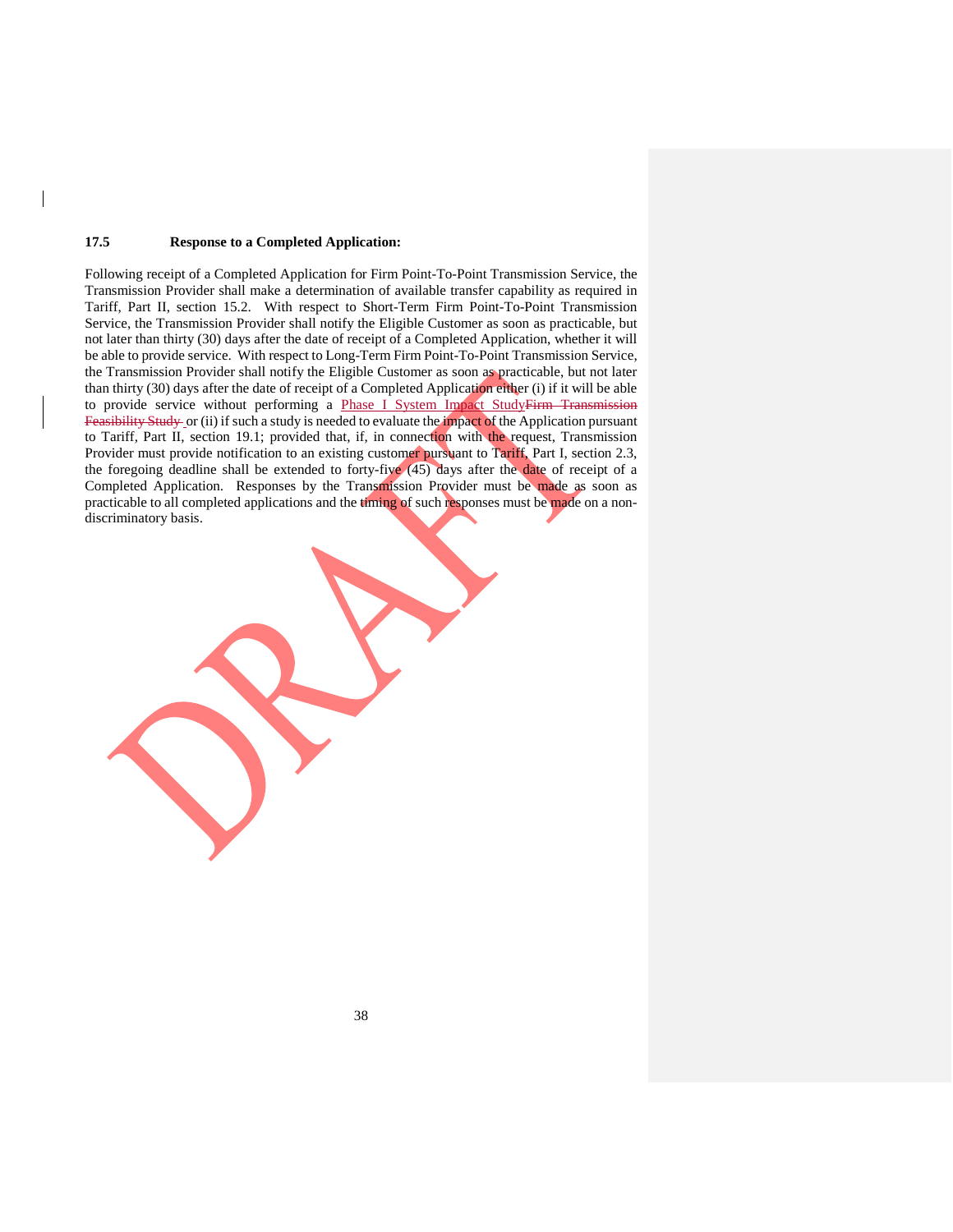### **17.6 Execution of Service Agreement:**

Whenever the Transmission Provider determines that a Phase I System Impact Study Firm Transmission Feasibility Study is not required and that the service can be provided, it shall notify the Eligible Customer as soon as practicable but no later than thirty (30) days after receipt of the Completed Application. Where a Firm Transmission Feasibility Phase I System Impact Study is required, the provisions of Tariff, Part II, section 19 will govern the execution of a Service Agreement. Failure of an Eligible Customer to execute and return the Service Agreement or request the filing of an unexecuted service agreement pursuant to Tariff, Part II, section 15.3, within fifteen (15) days after it is tendered by the Transmission Provider will be deemed a withdrawal and termination of the Application and any deposit submitted shall be refunded with interest. Nothing herein limits the right of an Eligible Customer to file another Application after such withdrawal and termination.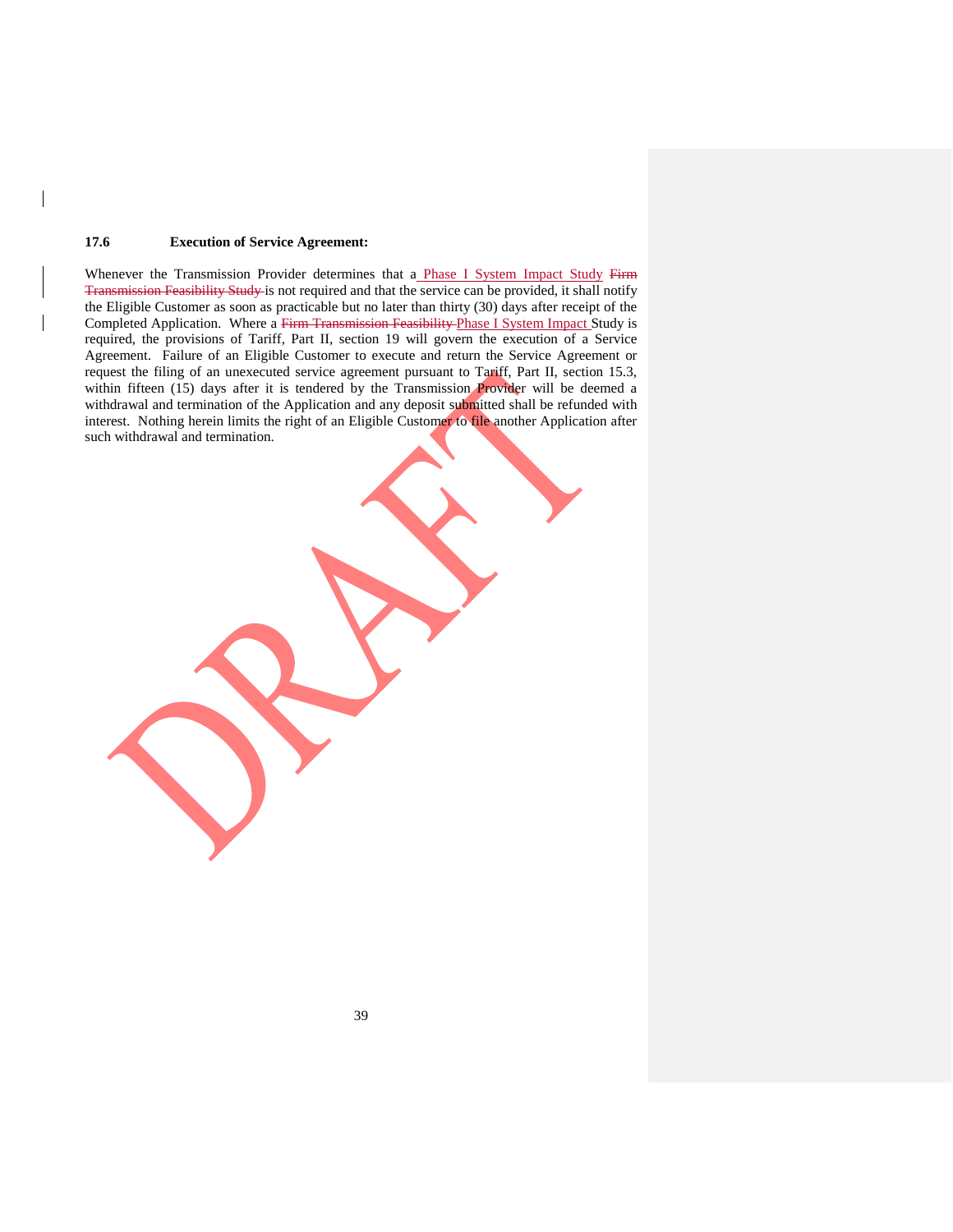#### **17.7 Extensions for Commencement of Service:**

The Transmission Customer can obtain, subject to availability, up to five (5) one-year extensions for the commencement of service. The Transmission Customer may postpone service by paying a non-refundable annual reservation fee equal to one-month's charge for Firm Transmission Service for each year or fraction thereof within 15 days of notifying Transmission Provider it intends to extend the commitment of service. If during any extension for the commencement of service an Eligible Customer submits a Completed Application for Firm Transmission Service, and such request can be satisfied only by releasing all or part of the Transmission Customer's Reserved Capacity, the original Reserved Capacity will be released unless the following condition is satisfied. Within thirty (30) days, the original Transmission Customer agrees to pay the Firm Point-To-Point transmission rate for its Reserved Capacity concurrent with the new Service Commencement Date. In the event the Transmission Customer elects to release the Reserved Capacity, the reservation fees or portions thereof previously paid will be forfeited.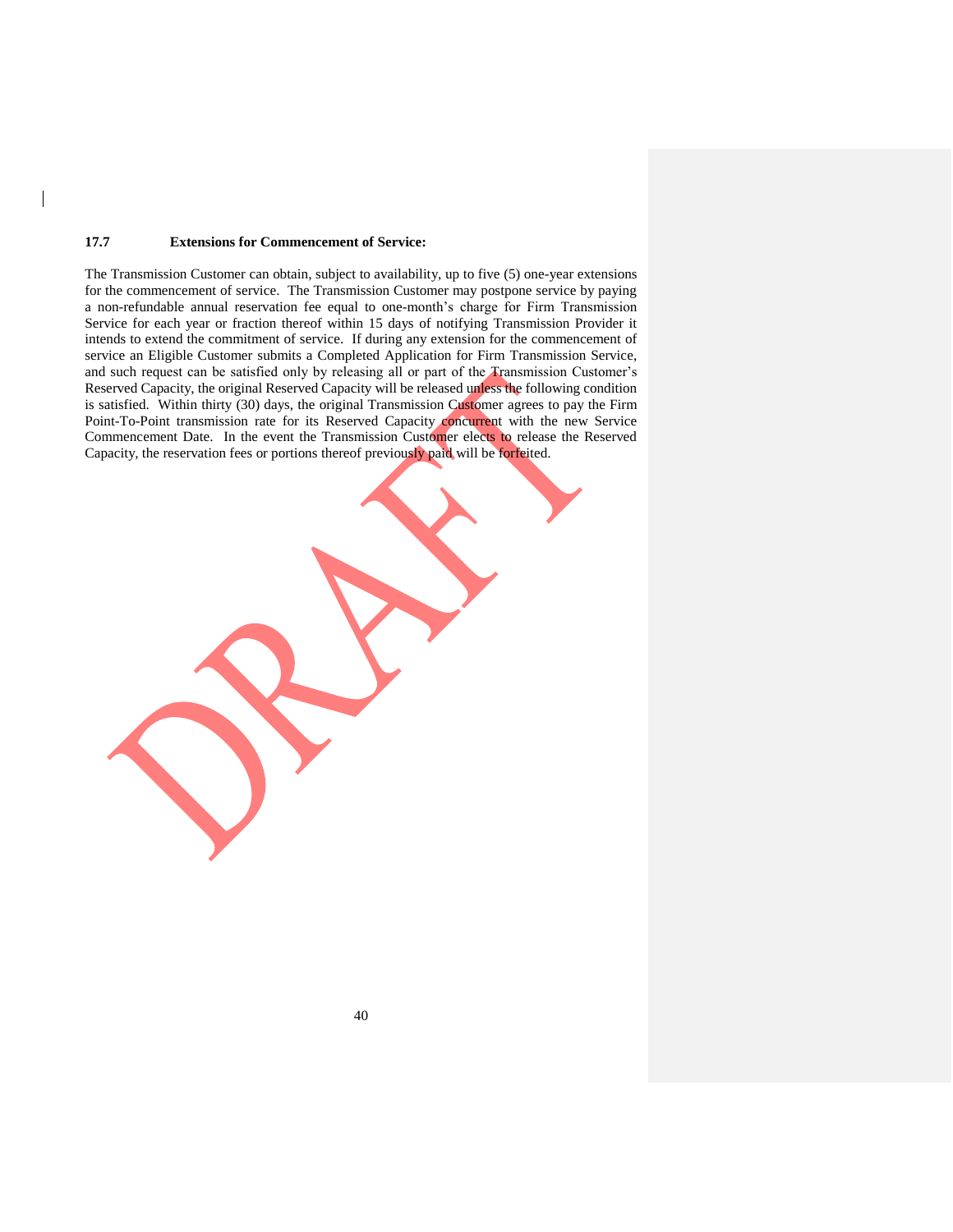#### **17.8 Reservation of Short-Term Firm Point-To-Point Transmission Service:**

Requests for monthly service shall be submitted no earlier than 12:00 a.m. EPT of the first calendar day of the month, which is seventeen (17) months before the date service is requested to commence; requests for weekly service shall be submitted no earlier than 12:00 a.m. EPT of the day, which is fourteen (14) days before the date service is to commence; and requests for daily service shall be submitted no earlier than 12:00 a.m. EPT of the day, which is seven (7) days before the date service is to commence. Requests for monthly service shall be submitted no later than 12:00 a.m. EPT of the date which is fourteen (14) days before service is to commence; requests for weekly service shall be submitted no later than 12:00 a.m. EPT of the date which is than seven (7) days before the service is to commence; and requests for daily service shall be submitted no later than 2:00 p.m. EPT the Business Day before service is to commence. All requests received during the first thirty (30) minutes following the above-specified times shall be deemed to have been received simultaneously. Designations of new Network Resources under Tariff, Part III, section 30.2 that will use interface capacity and that are for a period of less than one year will be processed together with, and in the same manner as, requests for Short-Term Firm Point-To-Point Transmission Service.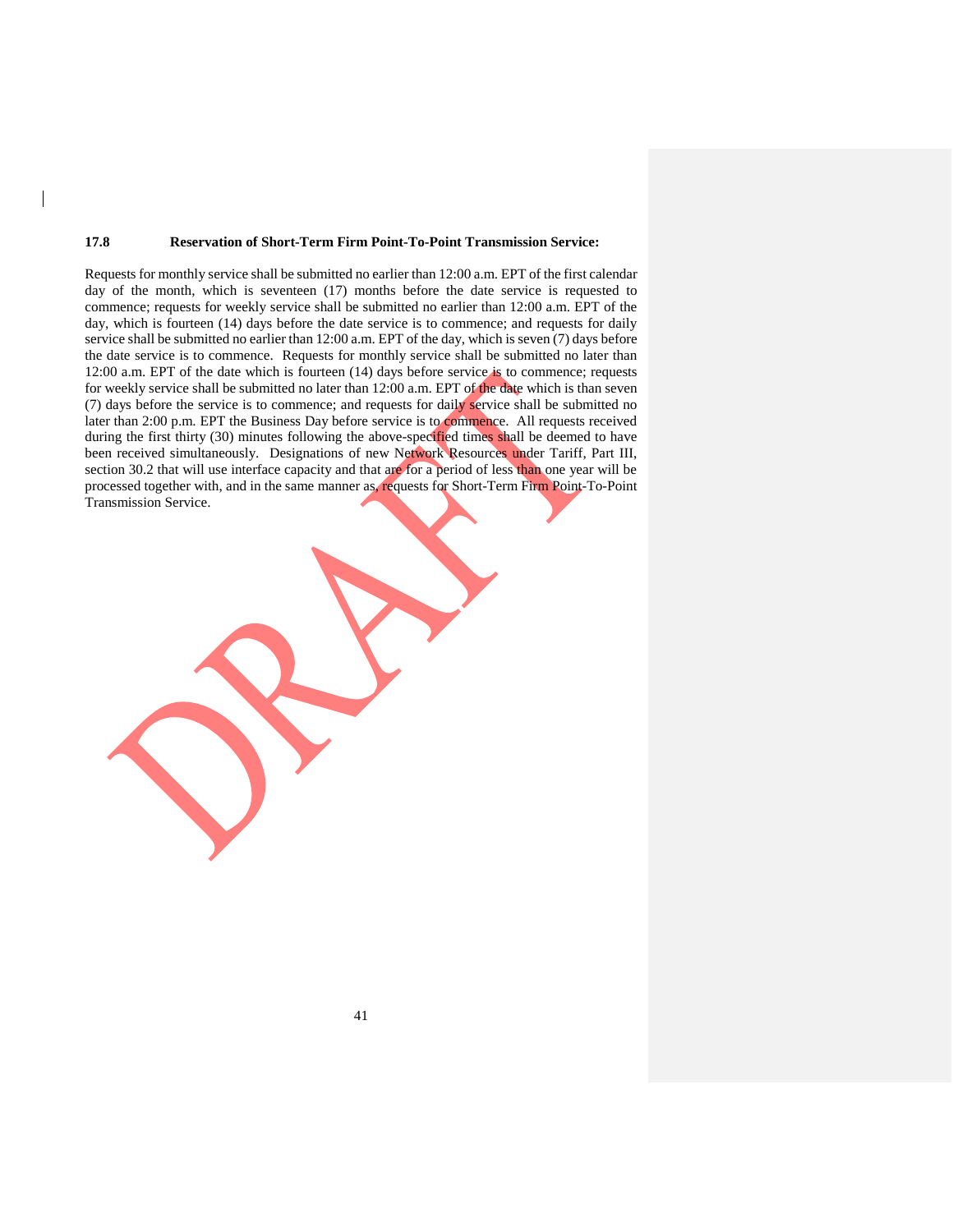### **17.9 Increases in Transfer Capability for Short-Term Transmission Service:**

Each hour, the Transmission Provider shall post on the Transmission Provider's OASIS, the capability of the Transmission System then available to accommodate firm Transmission Service and Network Integration Service for each of the following seventeen (17) months. Reservations with respect to any increases in transfer capability reflected in such posting may be made commencing at the time of posting. All requests for monthly Short-Term Firm Point-To-Point Transmission Service and monthly designation pursuant to Tariff, Part III, section 30.2 of a new Network Resource that will use interface capacity received during the first thirty (30) minutes after each posting shall be deemed to have been submitted simultaneously. The Transmission Provider shall respond to the requests no later than seven (7) Business Days from the time of request for monthly service and no later than two (2) Business Days from the time of the request for weekly service. The Transmission Provider shall respond to requests within four (4) normal business hours of receipt for daily service if feasible.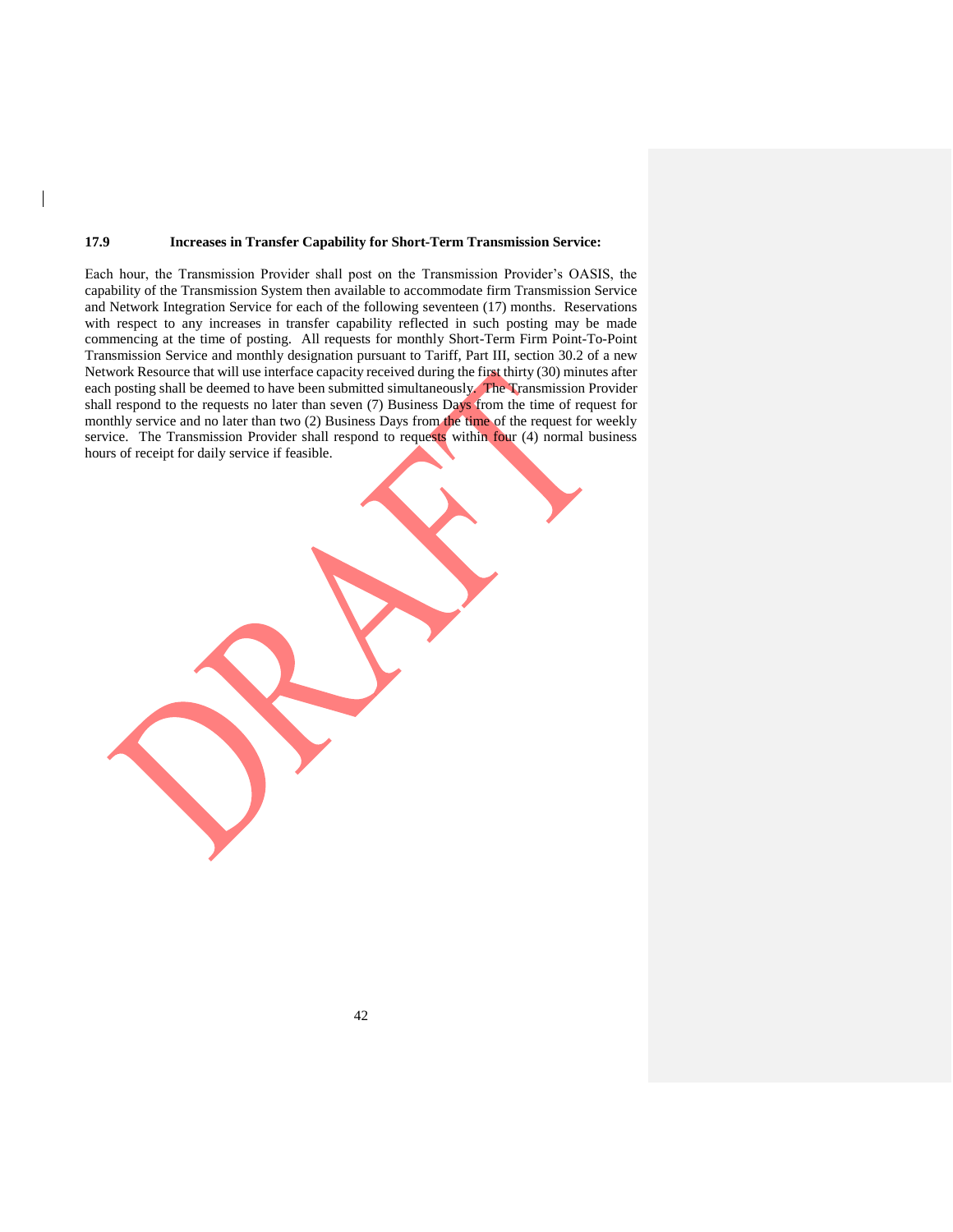## **Procedures for Arranging Non-Firm Point-To-Point Transmission Service**

 $\overline{\phantom{a}}$ 

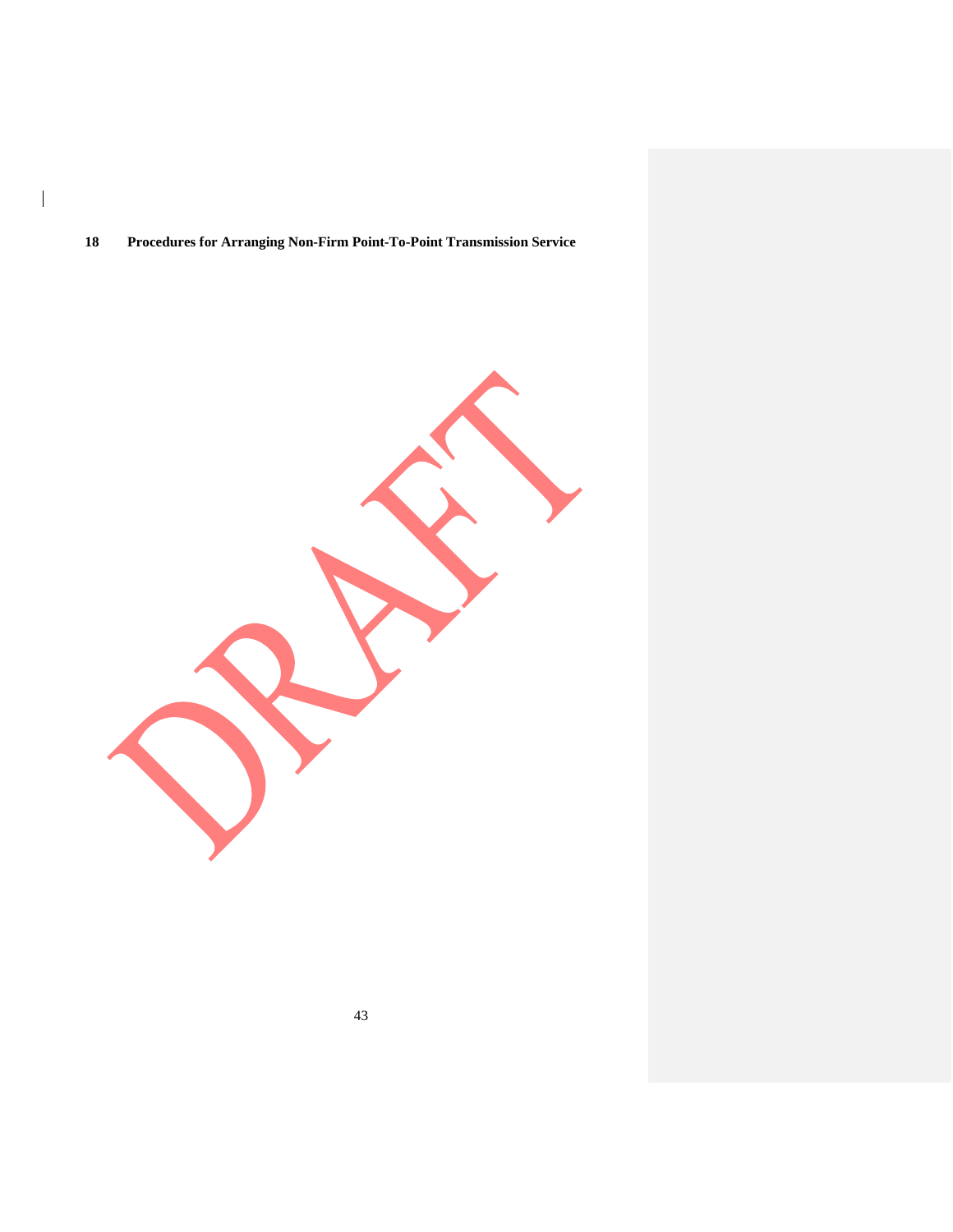## **18.1 Application:**

 $\overline{\phantom{a}}$ 

Eligible Customers seeking Non-Firm Point-To-Point Transmission Service must submit a Completed Application to the Transmission Provider. Applications should be submitted by entering the information listed below on the Transmission Provider's OASIS. Prior to implementation of the Transmission Provider's OASIS, a Completed Application may be submitted by (i) transmitting the required information to the Transmission Provider by telefax, or (ii) providing the information by telephone over the Transmission Provider's time recorded telephone line. Each of these methods will provide a time-stamped record for establishing the service priority of the Application.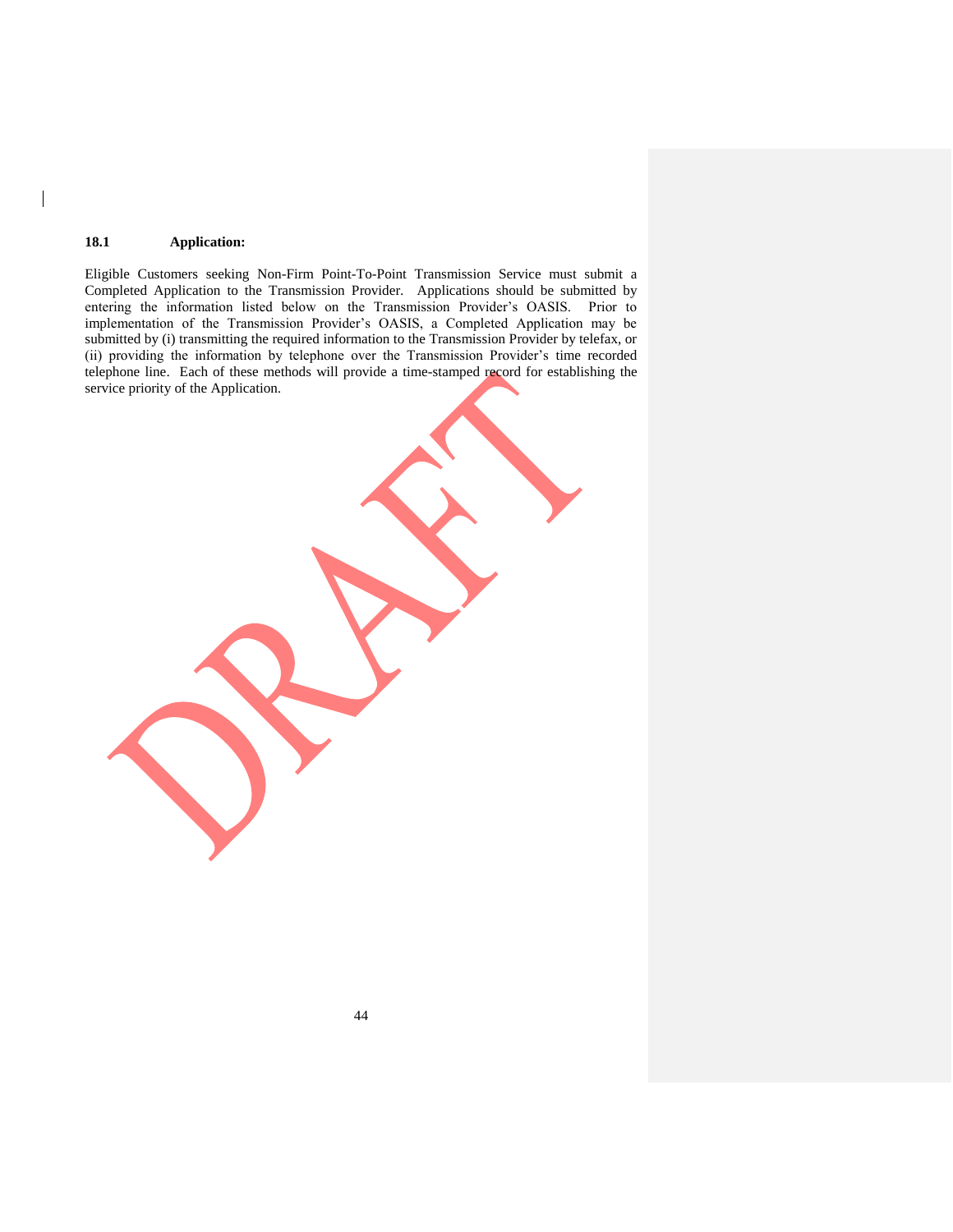### **18.2 Completed Application:**

A Completed Application shall provide all of the information included in 18 C.F.R. § 2.20 including but not limited to the following:

(i) The identity, address, telephone number and facsimile number of the entity requesting service;

(ii) A statement that the entity requesting service is, or will be upon commencement of service, an Eligible Customer under the Tariff;

(iii) The Point(s) of Receipt and the Point(s) of Delivery;

(iv) The maximum amount of capacity requested at each Point of Receipt and Point of Delivery; and

(v) The proposed dates and hours for initiating and terminating transmission service hereunder.

In addition to the information specified above, when required to properly evaluate system conditions, the Transmission Provider also may ask the Transmission Customer to provide the following:

(vi) The electrical location of the initial source of the power to be transmitted pursuant to the Transmission Customer's request for service; and

(vii) The electrical location of the ultimate load.

The Transmission Provider will treat this information in (vi) and (vii) as confidential at the request of the Transmission Customer except to the extent that disclosure of this information is required by this Tariff, by regulatory or judicial order, for reliability purposes pursuant to Good Utility Practice, or pursuant to Applicable Regional Entity transmission information sharing agreements. The Transmission Provider shall treat this information consistent with the standards of conduct contained in Part 37 of the Commission's regulations.

(viii) A statement indicating that, if the Eligible Customer submits a Pre-Confirmed Application, the Eligible Customer will execute a Service Agreement upon receipt of notification that the Transmission Provider can provide the requested Transmission Service.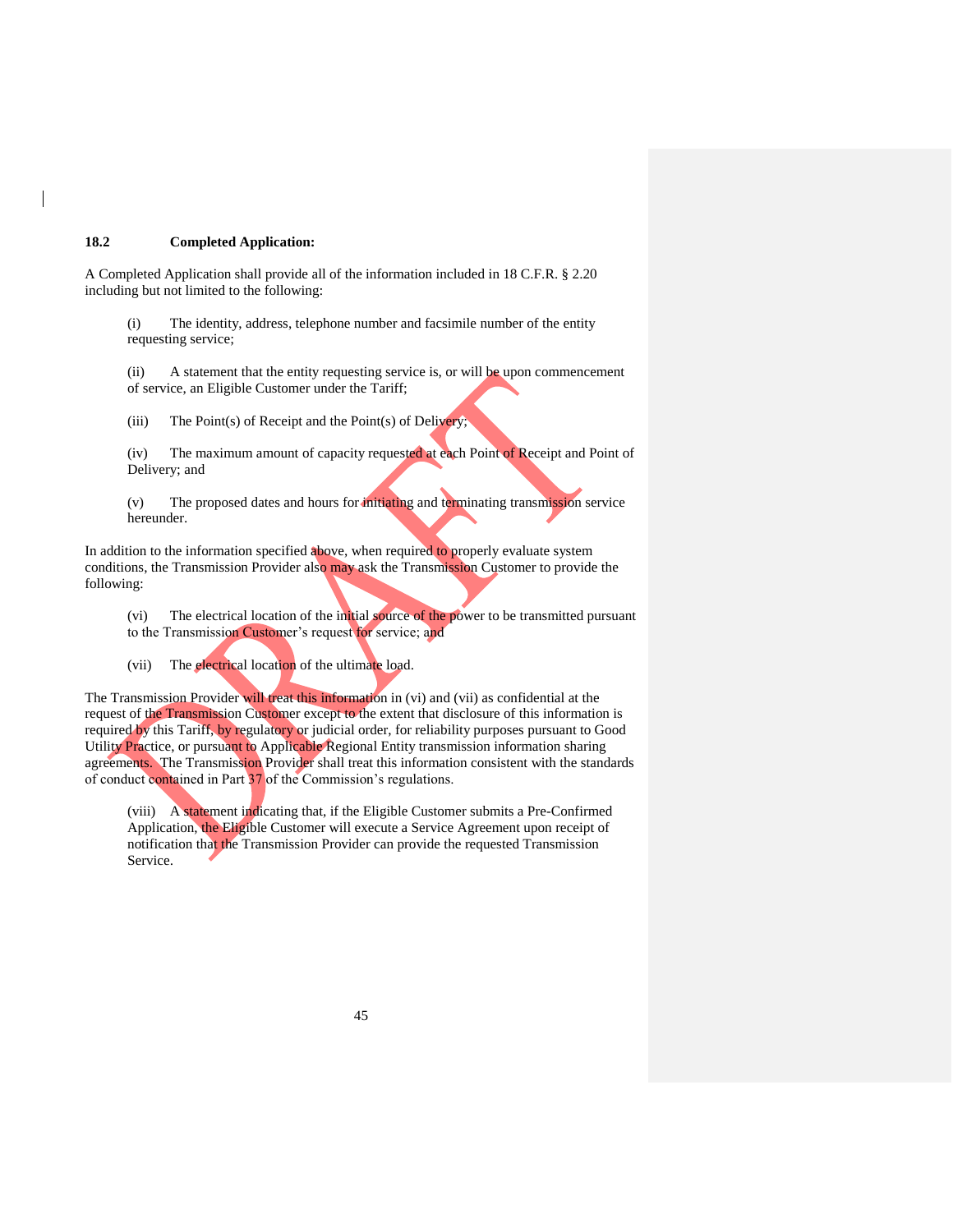#### **18.3 Reservation of Non-Firm Point-To-Point Transmission Service:**

Requests for monthly service shall be submitted no earlier than 12:00 a.m. EPT of the day which is sixty (60) calendar days before service is to commence; requests for weekly service shall be submitted no earlier than 12:00 a.m. EPT of the day which is fourteen (14) days before the service is to commence; requests for daily service shall be submitted no earlier than 12:00 a.m. EPT of the day which is three (3) Business Days before service is to commence; and requests for hourly service shall be submitted no earlier than 8:00 a.m. EPT the day before service is to commence. Requests for monthly service shall be submitted no later than 12:00 a.m. EPT of the date which is two (2) Business Days before service is to commence; requests for weekly service shall be submitted no later than thirty (30) hours before the service is to commence; requests for daily service shall be submitted no later than 2:00 p.m. EPT the day before service is to commence; and requests for hourly service shall be submitted no later than the end of the operating hour before service is to commence. All requests received during the first five (5) minutes following the abovespecified times shall be deemed to have been received simultaneously.

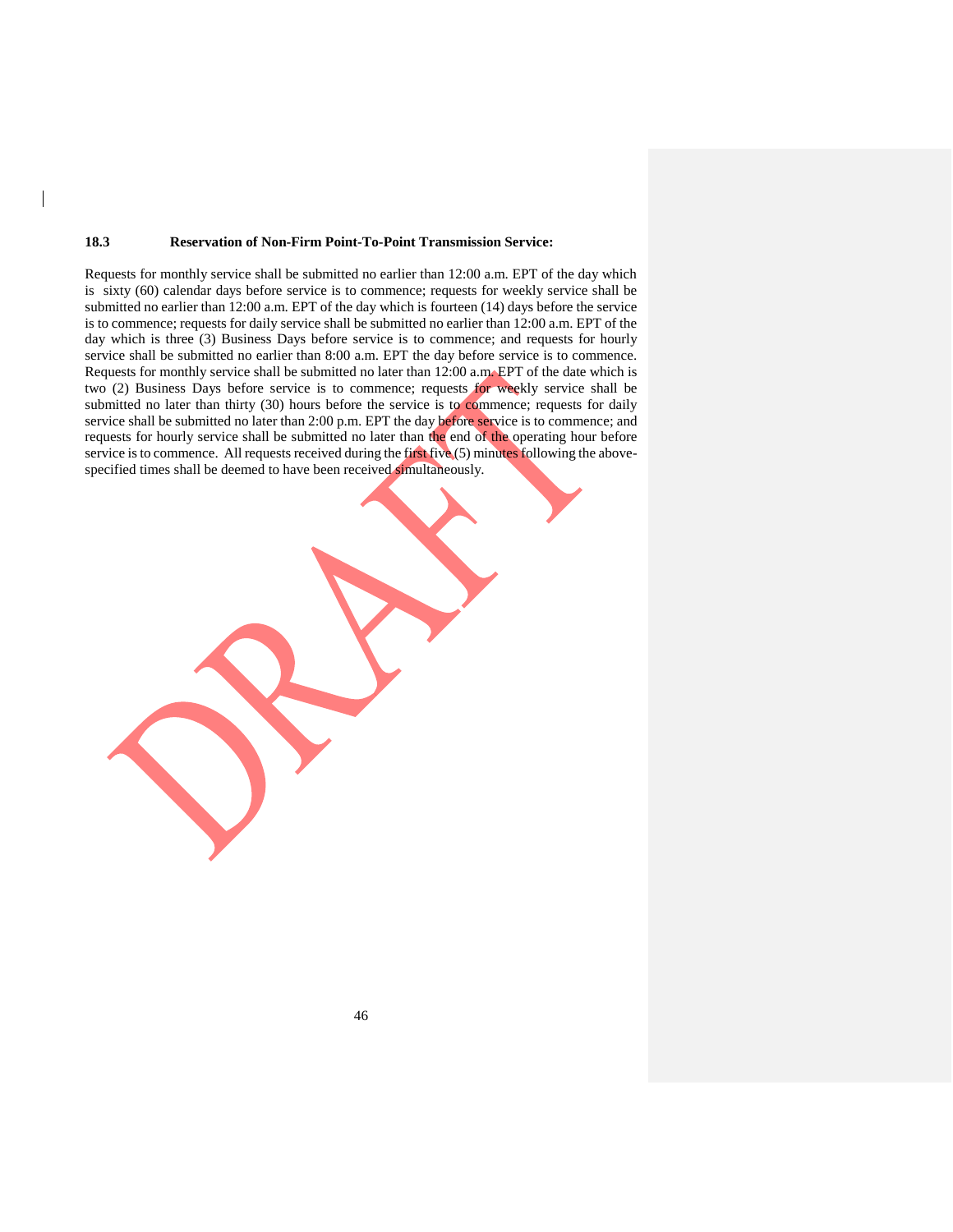## **18.4 Determination of Available Transfer Capability:**

 $\overline{\phantom{a}}$ 

Following receipt of a tendered schedule the Transmission Provider will make a determination on a non-discriminatory basis of available transfer capability pursuant to Tariff, Part II, section 15.2. Such determination shall be made as soon as reasonably practicable after receipt, but not later than the following time periods for the following terms of service (i) fifteen (15) minutes for hourly service, (ii) thirty (30) minutes for daily service, (iii) four (4) hours for weekly service, and (iv) twelve (12) hours for monthly service.

| $\alpha$ (12) notes for monthly service. |  |
|------------------------------------------|--|
|                                          |  |
|                                          |  |
|                                          |  |
|                                          |  |
|                                          |  |
|                                          |  |
|                                          |  |
|                                          |  |
|                                          |  |
|                                          |  |
|                                          |  |
|                                          |  |
|                                          |  |
|                                          |  |
|                                          |  |
|                                          |  |
|                                          |  |
|                                          |  |
|                                          |  |
|                                          |  |
|                                          |  |
|                                          |  |
|                                          |  |
|                                          |  |
|                                          |  |
|                                          |  |
|                                          |  |
|                                          |  |
|                                          |  |
|                                          |  |
|                                          |  |
|                                          |  |
|                                          |  |
|                                          |  |
|                                          |  |
|                                          |  |
|                                          |  |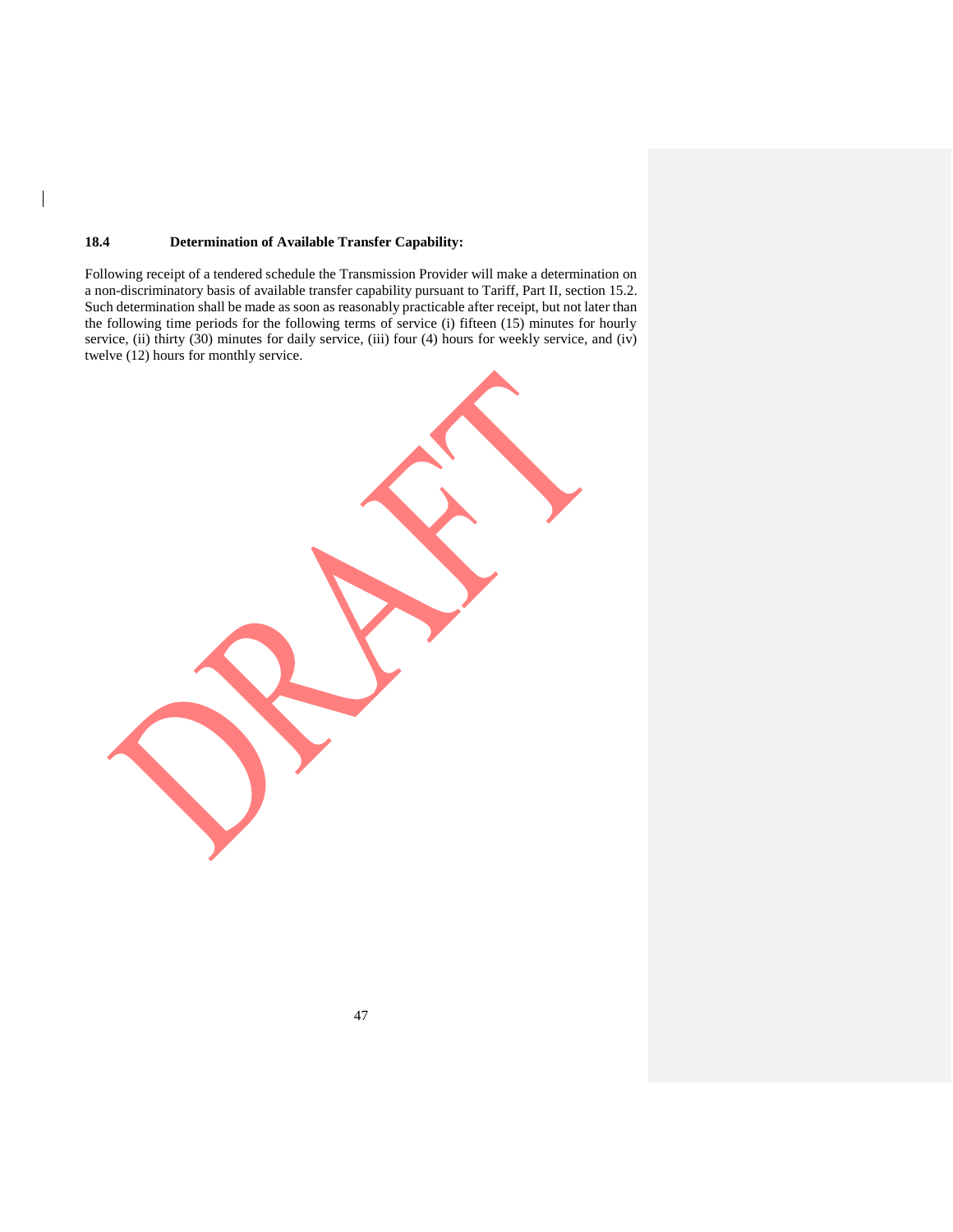**19 Firm Transmission Feasibility System Impact Study Procedures For Long-Term Firm Point-To-Point Transmission Service Requests**

 $\mathbf{I}$ 

 $\overline{\phantom{a}}$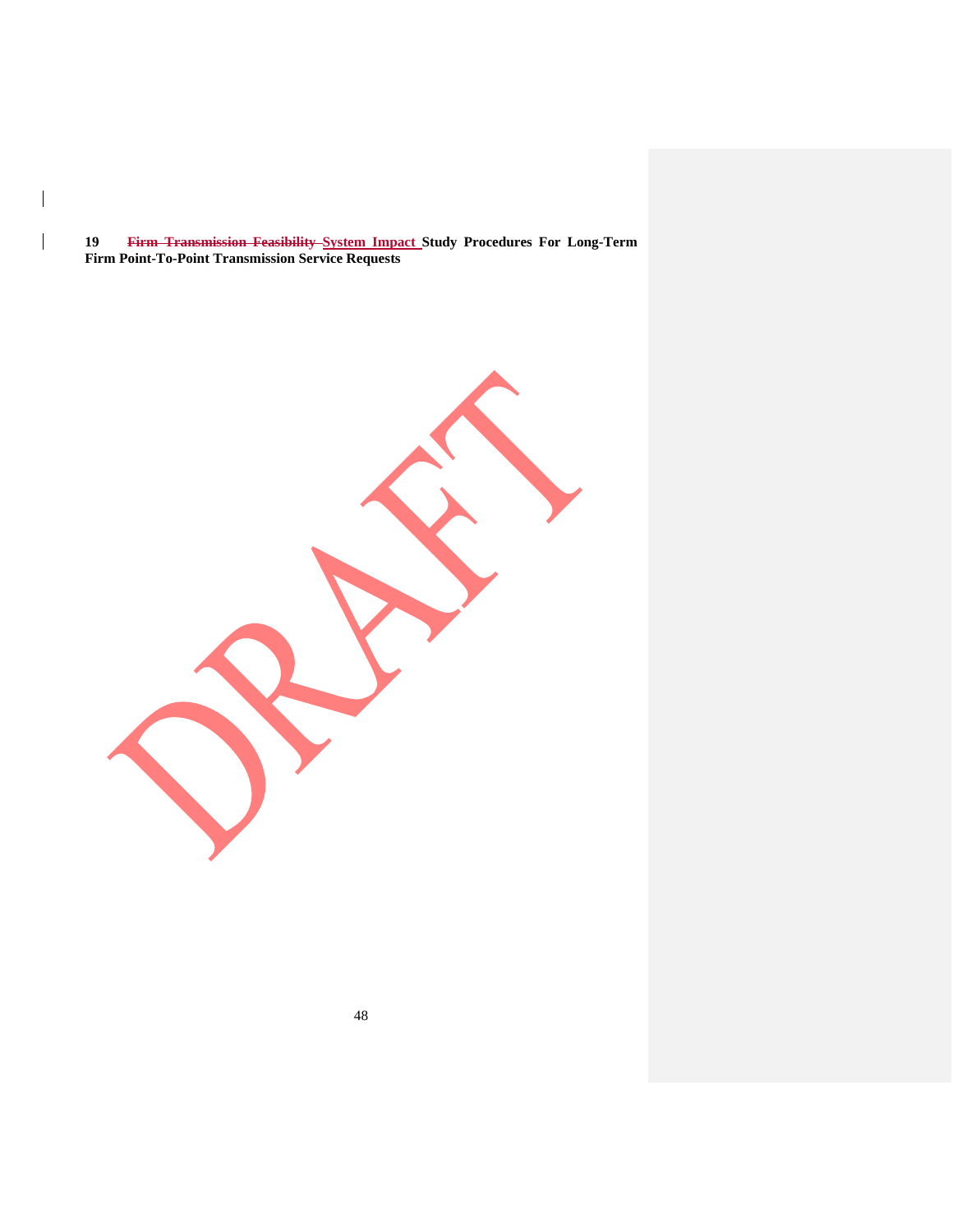### **19.1 Notice of Need for Firm Transmission Feasibility Phase I System Impact Study:**

After receiving a request for service, the Transmission Provider shall determine on a nondiscriminatory basis whether a Firm Transmission Feasibility Phase I System Impact Study is needed. The purpose of the Firm Transmission Feasibility Phase I System Impact Study shall be to assess whether the Transmission System has sufficient available capability to provide the requested service. If the Transmission Provider determines that a Phase I System Impact Firm Transmission Feasibility Study is necessary to evaluate the requested service, it shall so inform the Eligible Customer, as soon as practicable. In such cases, the Transmission Provider shall within thirty (30) days of receipt of a Completed Application, tender an Firm Transmission Feasibility Study Application and Studies Agreement pursuant to which the Eligible Customer shall agree to reimburse the Transmission Provider for the required Firm Transmission Feasibility Phase I System Impact Study(ies). For a service request to remain a Completed Application, the Eligible Customer shall execute the Firm Transmission Feasibility Study Application and Studies Agreement and return it to the Transmission Provider within fifteen (15) days and provide the Study Deposit and Readiness Deposit required pursuant to Tariff, Part VII, Subpart or Tariff, Part VIII, Subpart B, section A, as applicable. If the Eligible Customer elects not to execute the Firm Transmission Feasibility Study Application and Studies Agreement, its application shall be deemed withdrawn and its deposit, pursuant to Tariff, Part II, section 17.3, shall be returned with interest.

**Formatted:** Not Highlight **Formatted:** Not Highlight

**Formatted:** Not Highlight **Formatted:** Not Highlight

**Formatted:** Not Highlight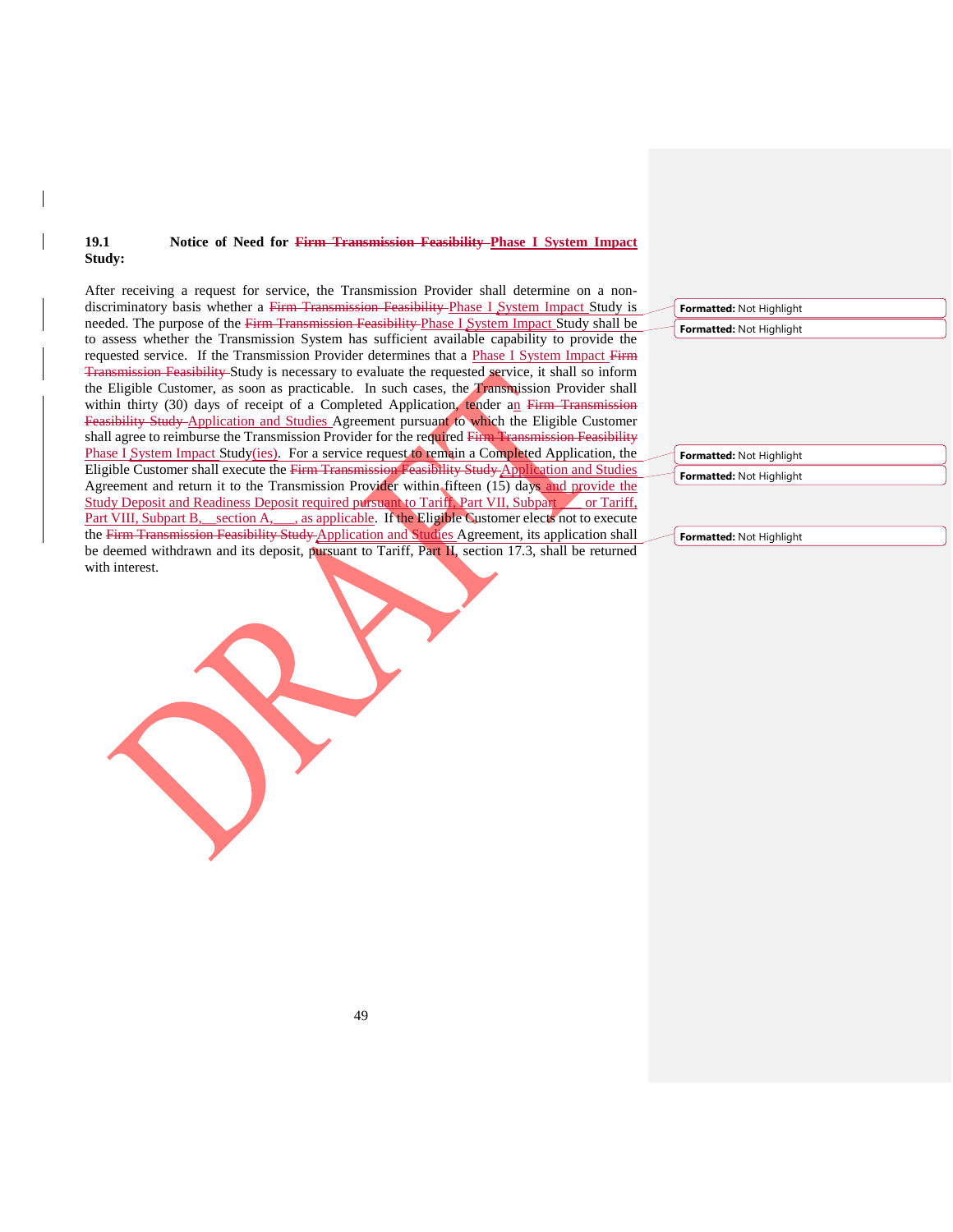**19.2 Firm Transmission Feasibility Study Application and Studies Agreement and Cost ReimbursementStudy Deposit and Readiness Deposit:**

A request for service for which a Phase I System Impact Study is required is subject to an Application and Studies Agreement along with a Study Deposit and Readiness Deposit(s), as set forth in Tariff, Part VII or Tariff, Part VIII, as applicable.

(i) The Firm Transmission Feasibility Study Agreement will clearly specify the Transmission Provider's estimate (determined in coordination with the affected Transmission Owner(s)) of the actual cost, and time for completion of the Firm Transmission Feasibility Study. The charge shall not exceed the actual cost of the study. In performing the Firm Transmission Feasibility Study, the Transmission Provider shall rely, to the extent reasonably practicable, on existing transmission planning studies. The Eligible Customer will not be assessed a charge for such existing studies; however, the Eligible Customer will be responsible for charges associated with any modifications to existing planning studies that are reasonably necessary to evaluate the impact of the Eligible Customer's request for service on the Transmission System.

(ii) If in response to multiple Eligible Customers requesting service in relation to the same competitive solicitation, a single Firm Transmission Feasibility Study is sufficient for the Transmission Provider to accommodate the requests for service, the costs of that study shall be pro-rated among the Eligible Customers.

(iii) The Transmission Provider shall reimburse the affected Transmission Owner(s) for their study costs, if any, in connection with a Firm Transmission Feasibility Study.

(iv) For Firm Transmission Feasibility Studies that the Transmission Provider conducts on behalf of a Transmission Owner, the Transmission Owner shall record the cost of the Firm Transmission Feasibility Studies pursuant to Tariff, Part I, section 8.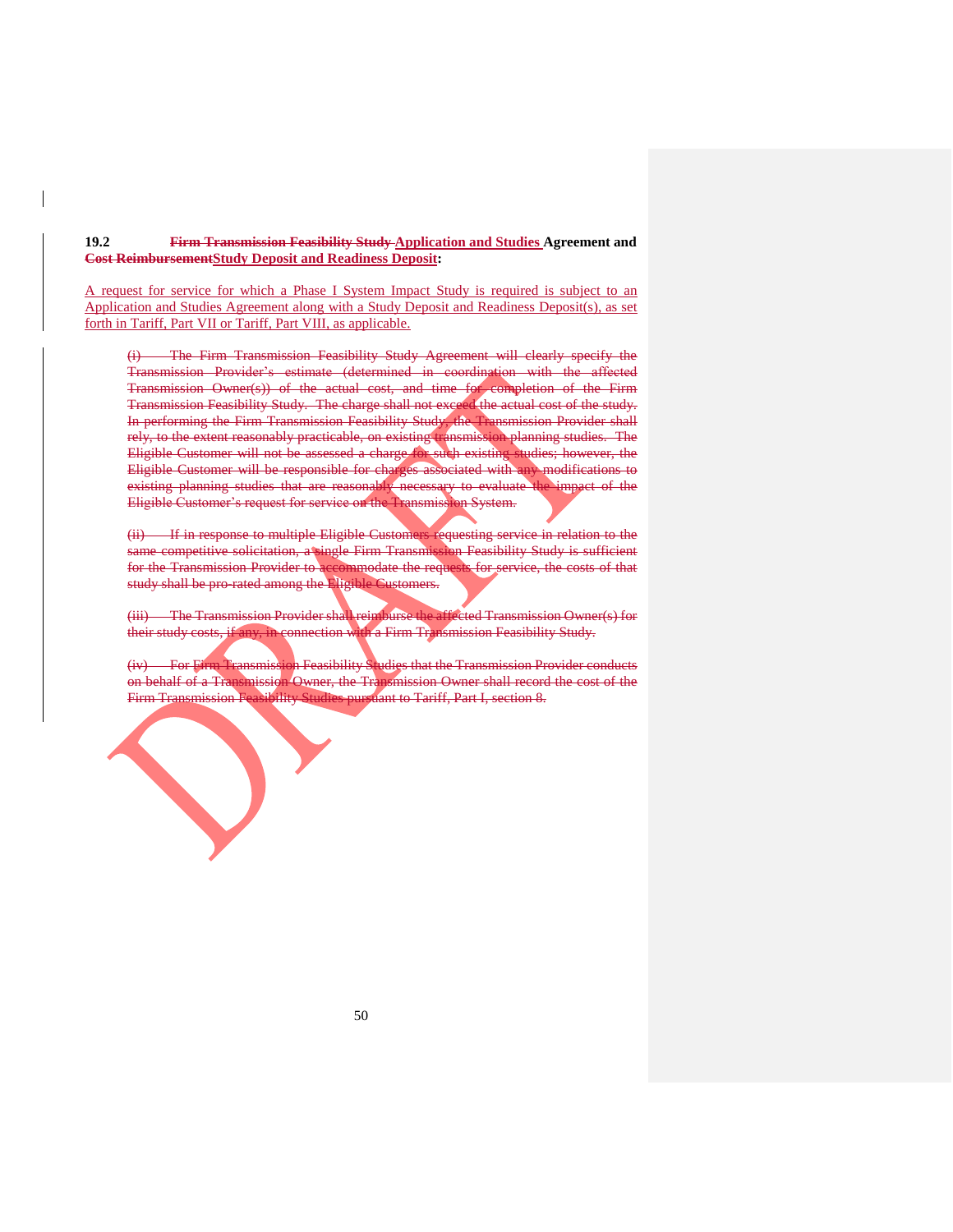#### **19.3 Firm Transmission Feasibility Phase I System Impact Study Procedures:**

A request for service for which a Phase I System Impact Study is required is subject to the System Impact Study Procedures, as set forth in Tariff, Part VII or Tariff, Part VIII, as applicable. After receiving a signed Firm Transmission Feasibility Study Agreement and the applicable deposit of \$20,000, the Transmission Provider shall conduct a Firm Transmission Service Feasibility Study to make a preliminary determination of the type and scope of and Direct Assignment Facilities, Local Upgrades, and Network Upgrades that will be necessary to accommodate the Completed Application and provide the Eligible Customer a preliminary estimate of the time that will be required to construct any necessary facilities and upgrades and the Eligible Customer's cost responsibility, estimated consistent with Tariff, Part VI, section 217. The Transmission Service Feasibility Study assesses the practicality and cost of accommodating the requested service. The analysis is limited to load-flow analysis of probable contingencies. The Transmission Provider shall provide a copy of the Transmission Service Feasibility Study and, to the extent consistent with the Office of the Interconnection's confidentiality obligations in Operating Agreement, section 18.17, related work papers to the Eligible Customer and the affected Transmission Owner(s). Upon completion, the Transmission Provider shall make the completed Transmission Service Feasibility Study publicly available. The Transmission Provider shall conduct Transmission Service Feasibility Studies two times each year in conjunction with the Interconnection Feasibility Studies conducted under Tariff, Part IV, section 36.2.

The Transmission Provider will use the same due diligence in completing the Firm Transmission Feasibility Study for an Eligible Customer as it uses when completing studies for a Transmission Owner. The Transmission Provider shall notify the Eligible Customer immediately upon completion of the Firm Transmission Feasibility Study whether a System Impact Study will be needed to more fully assess and identify the Network Upgrades and/or Local Upgrades that will be needed to accommodate all or part of the Eligible Customer's request for service or that no costs are likely to be incurred for new transmission facilities or upgrades. In the event that Transmission Provider determines that a System Impact Study will be needed, the procedures and other terms of Tariff, Part VI shall apply to the Completed Application.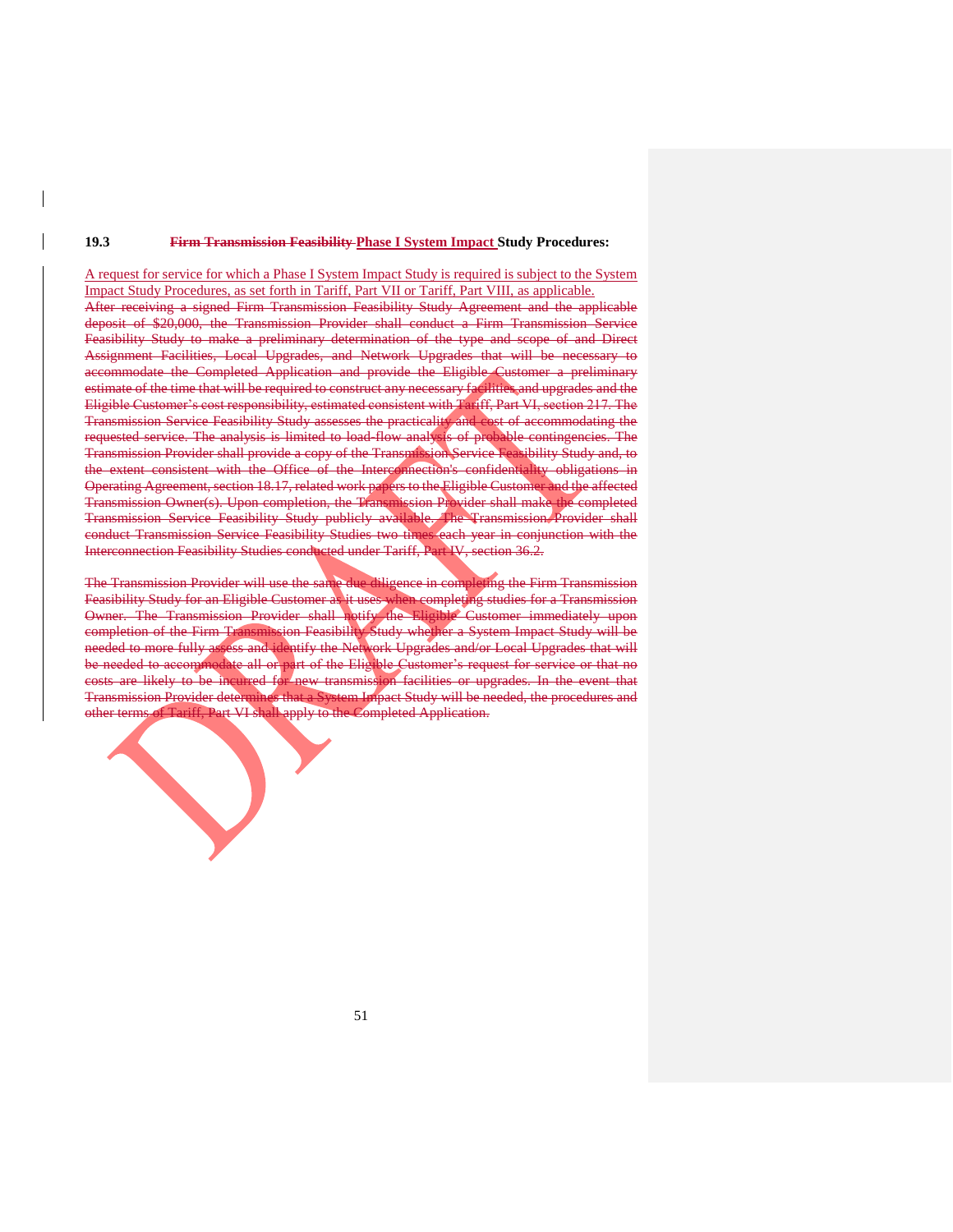## **19.3.1 [Reserved]Meeting with Transmission Provider:**

 $\overline{\phantom{a}}$ 

At the Eligible Customer's request, Transmission Provider, the Eligible Customer and the affected Transmission Owner shall meet at a mutually agreeable time to discuss the results of the Firm Transmission Feasibility Study. Such meeting may occur in person or by telephone or video conference.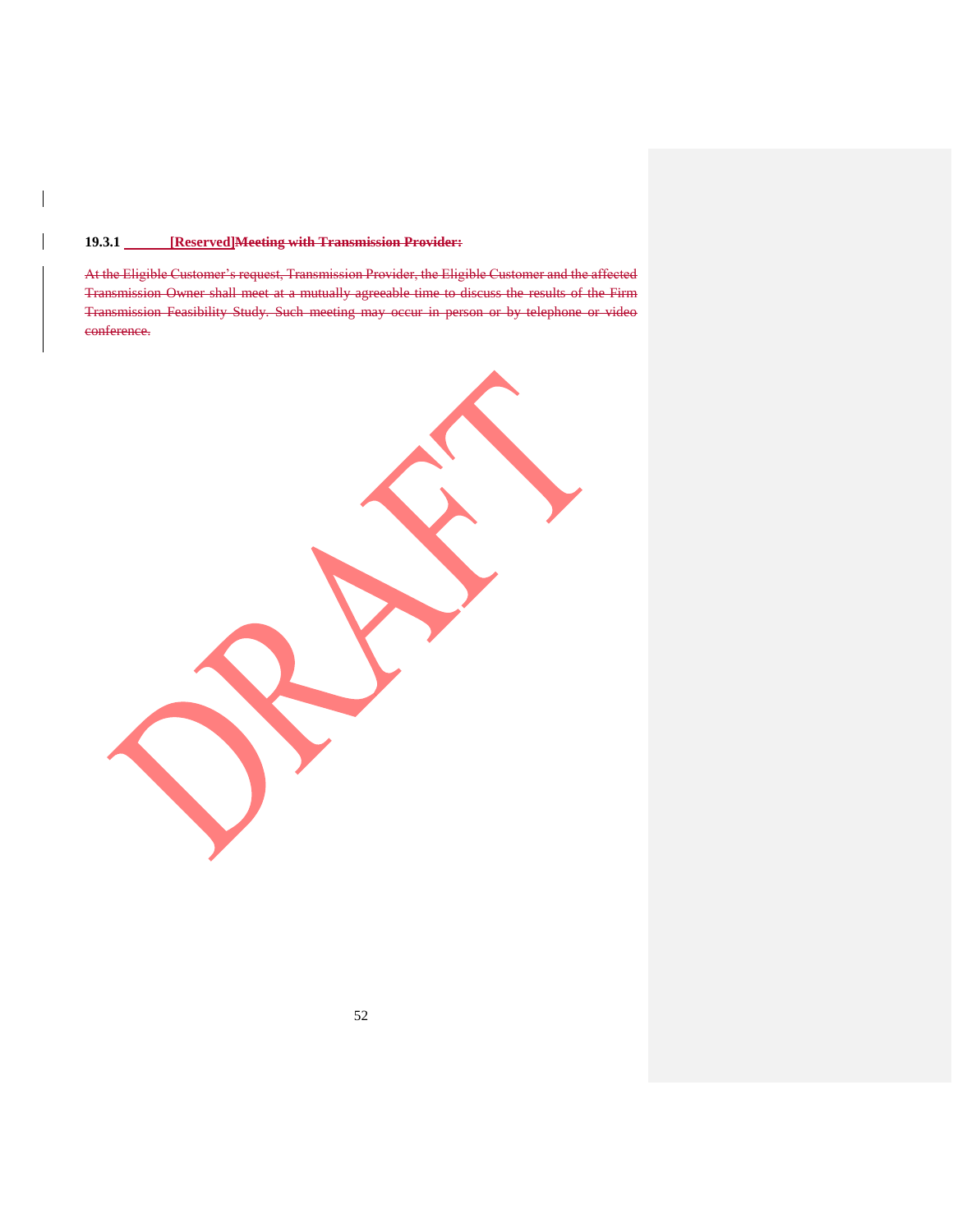## **19.4 [Reserved] Retaining Queue Position:**

Except when the Transmission Provider determines that a System Impact Study is needed, in order for a request to remain a Completed Application, within thirty (30) days after its receipt of the completed Firm Transmission Feasibility Study, the Eligible Customer must execute a Service Agreement or request the filing of an unexecuted Service Agreement pursuant to Tariff, Part II, section 15.3, or the Completed Application shall be deemed terminated and withdrawn.

**Formatted:** Level 3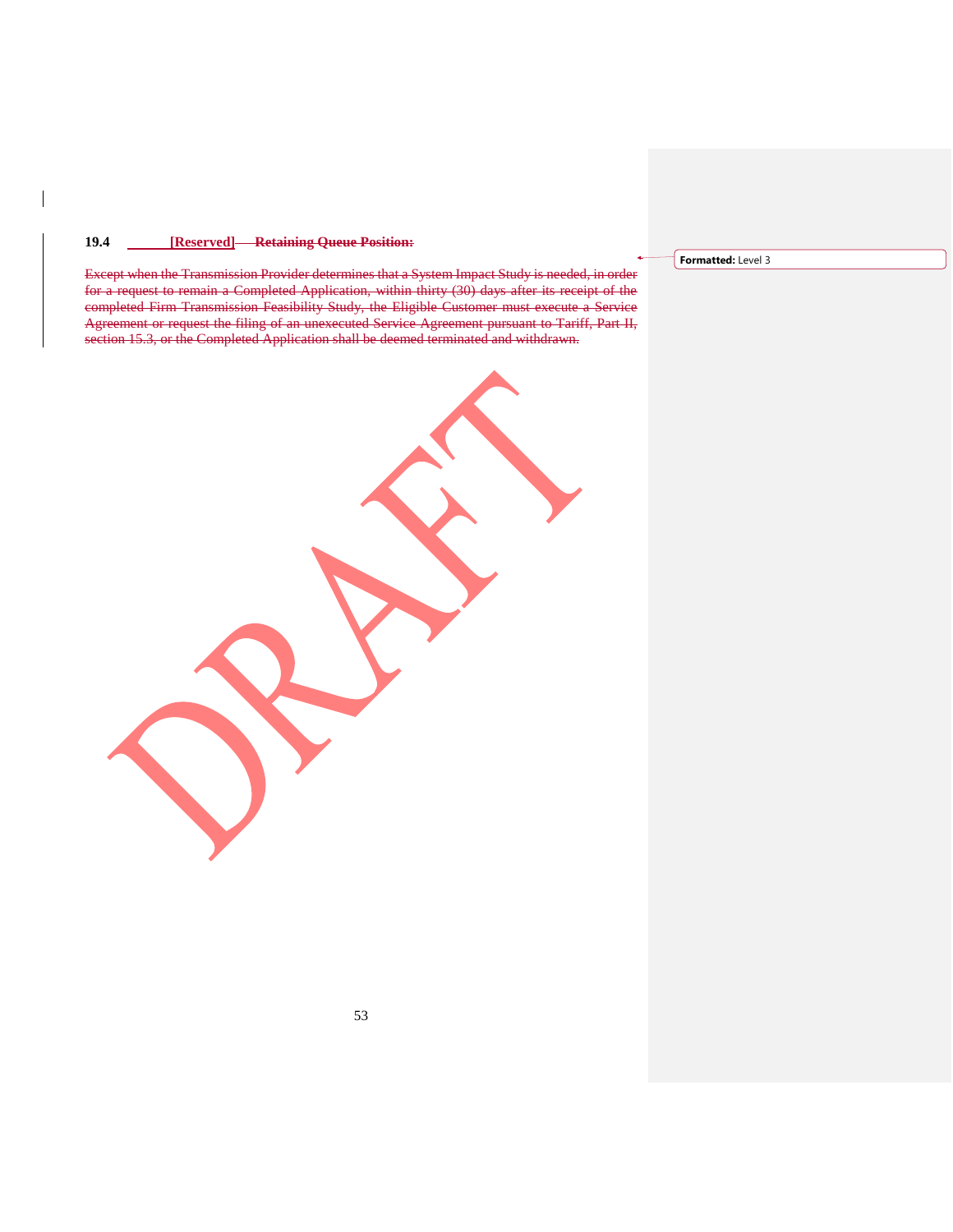**19.5 [Reserved]**

 $\overline{\phantom{a}}$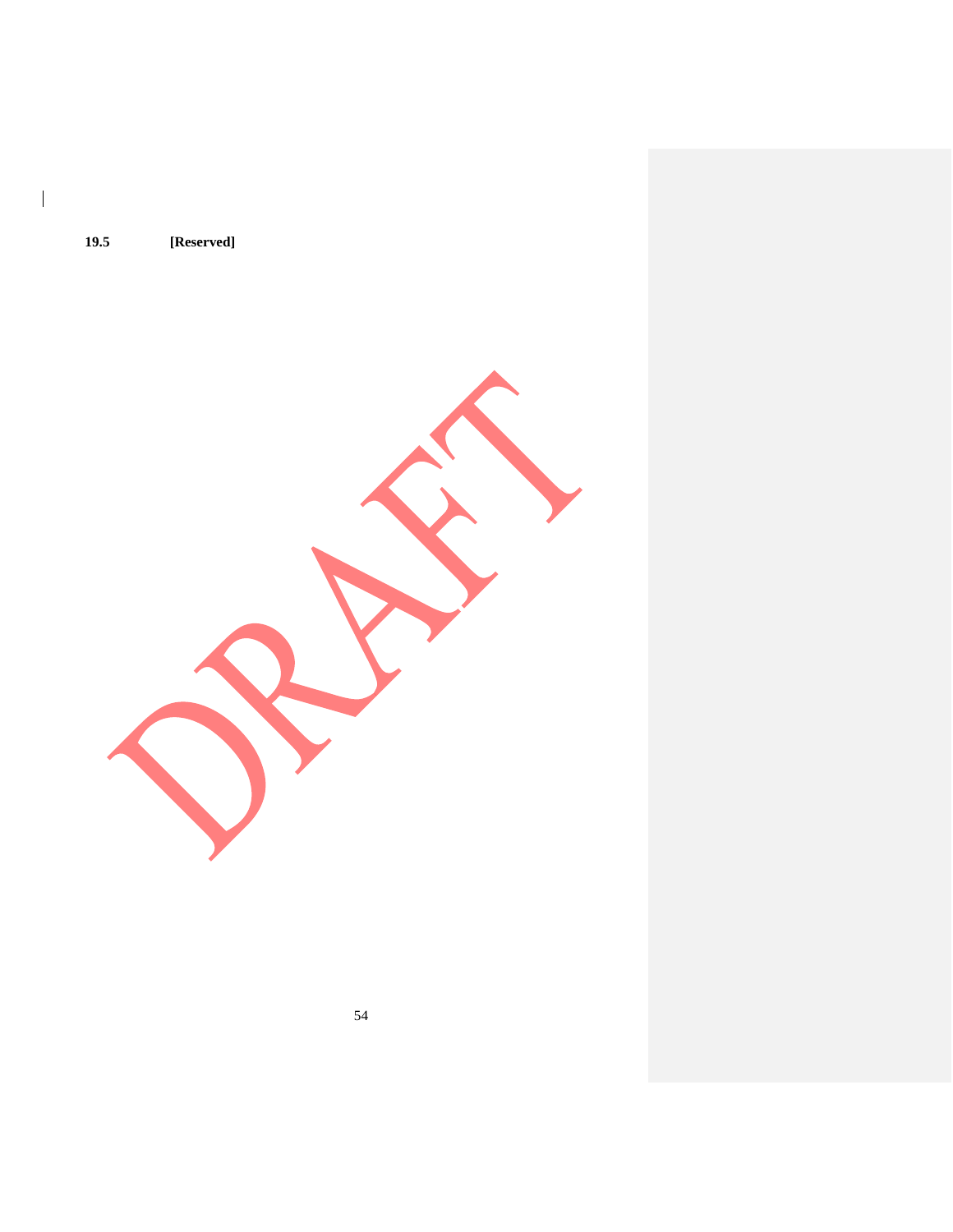**19.6 [Reserved]**

 $\mathsf I$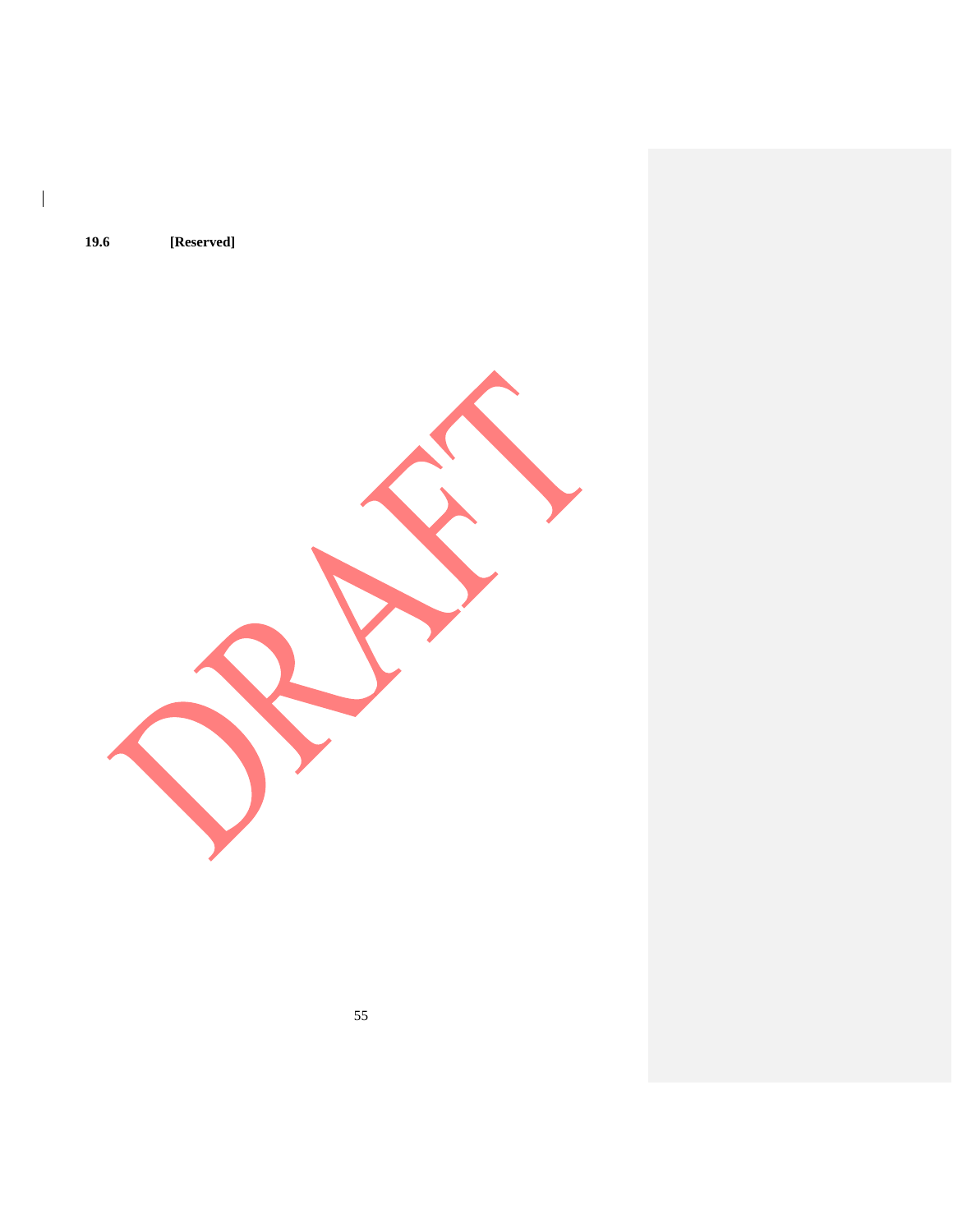## **19.7 Partial Interim Service:**

 $\overline{\phantom{a}}$ 

If the Transmission Provider determines that it will not have adequate transfer capability to satisfy the full amount of a Completed Application for Firm Point-To-Point Transmission Service, the Transmission Provider nonetheless shall be obligated to offer and provide the portion of the requested Firm Point-To-Point Transmission Service that can be accommodated without addition of any facilities and through redispatch. However, the Transmission Provider shall not be obligated to provide the incremental amount of requested Firm Point-To-Point Transmission Service that requires the addition of facilities or upgrades to the Transmission System until such facilities or upgrades have been placed in service.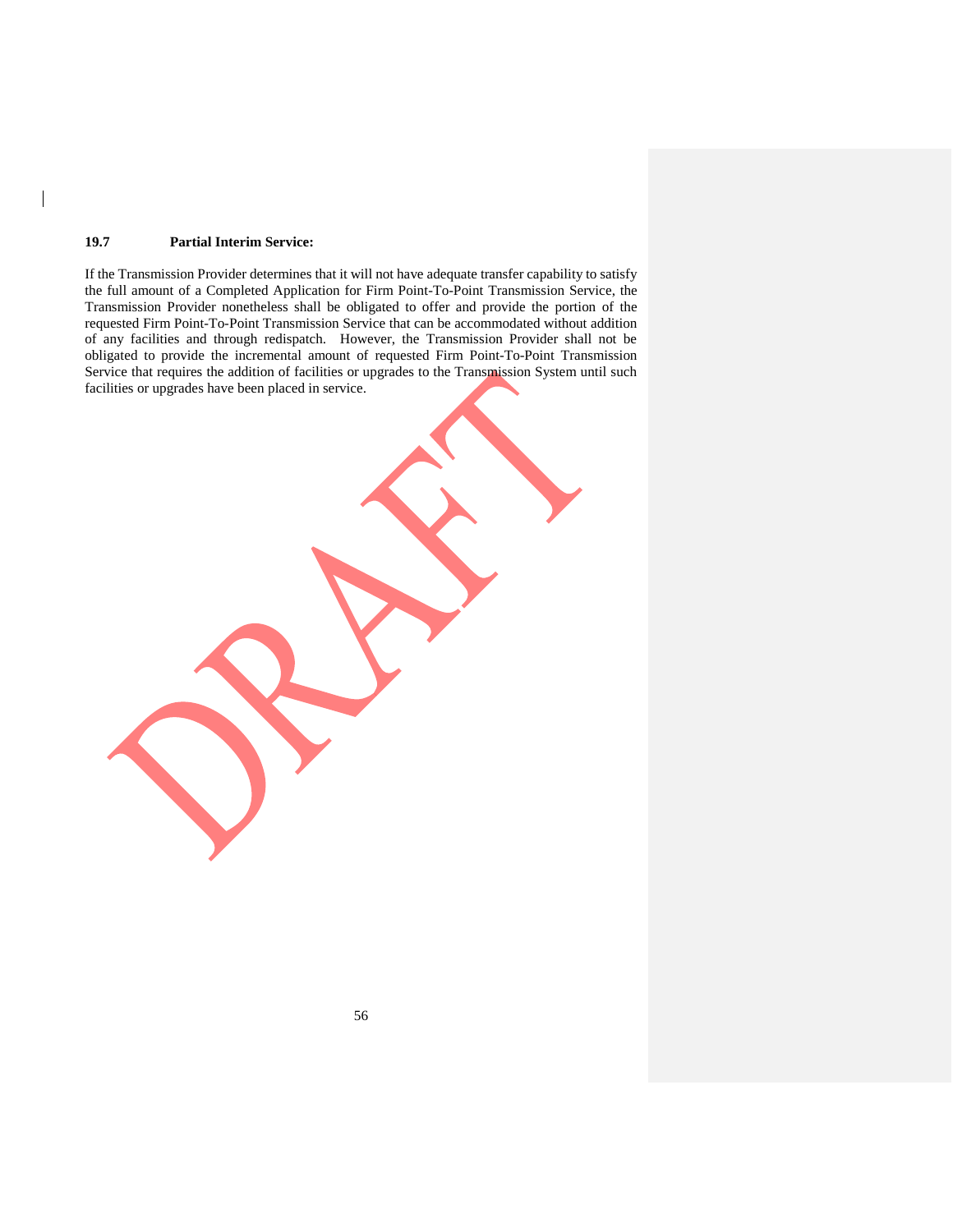#### **19.8 Penalties for Failure to Meet Deadlines:[Reserved]**

Tariff, Part II, section 19.3, Tariff, Part VI, section 205, and Tariff, Part VI, section 206 require a Transmission Provider to use due diligence to meet study completion deadlines for Firm Transmission Feasibility Studies, System Impact Studies, and Facilities Studies for Eligible Customers.

(i) The Transmission Provider is required to file a notice with the Commission in the event that more than twenty (20) percent of non-Affiliates' Firm Transmission Feasibility Studies, System Impact Studies, and Facilities Studies for Eligible Customers completed by the Transmission Provider in any two consecutive calendar quarters are not completed within the completion deadlines, consistent with Tariff, Part II, section 19.3, Tariff, Part VI, section 205, and Tariff, Part VI, section 206. Such notice must be filed within thirty (30) days of the end of the calendar quarter triggering the notice requirement.

(ii) For the purposes of calculating the percent of non-Affiliates' Firm Transmission Feasibility Studies, System Impact Studies, and Facilities Studies for Eligible Customers processed outside of the study completion deadlines set forth in Tariff, Part II, section 19.3, Tariff, Part VI, section 205, and Tariff, Part VI, section 206 for such studies for Eligible Customers, the Transmission Provider shall consider all Firm Transmission Feasibility Studies, System Impact Studies, and Facilities Studies for Eligible Customers that it completes for non-Affiliates during the calendar quarter. The percentage should be calculated by dividing the number of those studies which are completed on time by the total number of completed studies. The Transmission Provider may provide an explanation in its notification filing to the Commission if it believes there are extenuating circumstances that prevented it from meeting the study completion deadlines.

(iii) The Transmission Provider is subject to an operational penalty if it completes ten (10) percent or more of non-Affiliates' Firm Transmission Feasibility Studies, System Impact Studies, and Facilities Studies for Eligible Customers outside of the study completion deadlines set forth in Tariff, Part II, section 19.3, Tariff, Part VI, section 205, and Tariff, Part VI, section 206 for such studies for Eligible Customers, for each of the two calendar quarters immediately following the quarter that triggered its notification filing to the Commission. The operational penalty will be assessed for each calendar quarter for which an operational penalty applies, starting with the calendar quarter immediately following the quarter that triggered the Transmission Provider's notification filing to the Commission. The operational penalty will continue to be assessed each quarter until the Transmission Provider completes at least ninety (90) percent of all non-Affiliates' Firm Transmission Feasibility Studies, System Impact Studies and Facilities Studies for Eligible Customers within the study completion deadlines, set forth in Tariff, Part II, section 19.3, Tariff, Part VI, section 205, and Tariff, Part VI, section 206 for such studies for Eligible Customers.

(iv) For penalties assessed in accordance with subsection (iii) above, the penalty amount for each Firm Transmission Feasibility Study, System Impact Study, or Facilities Study for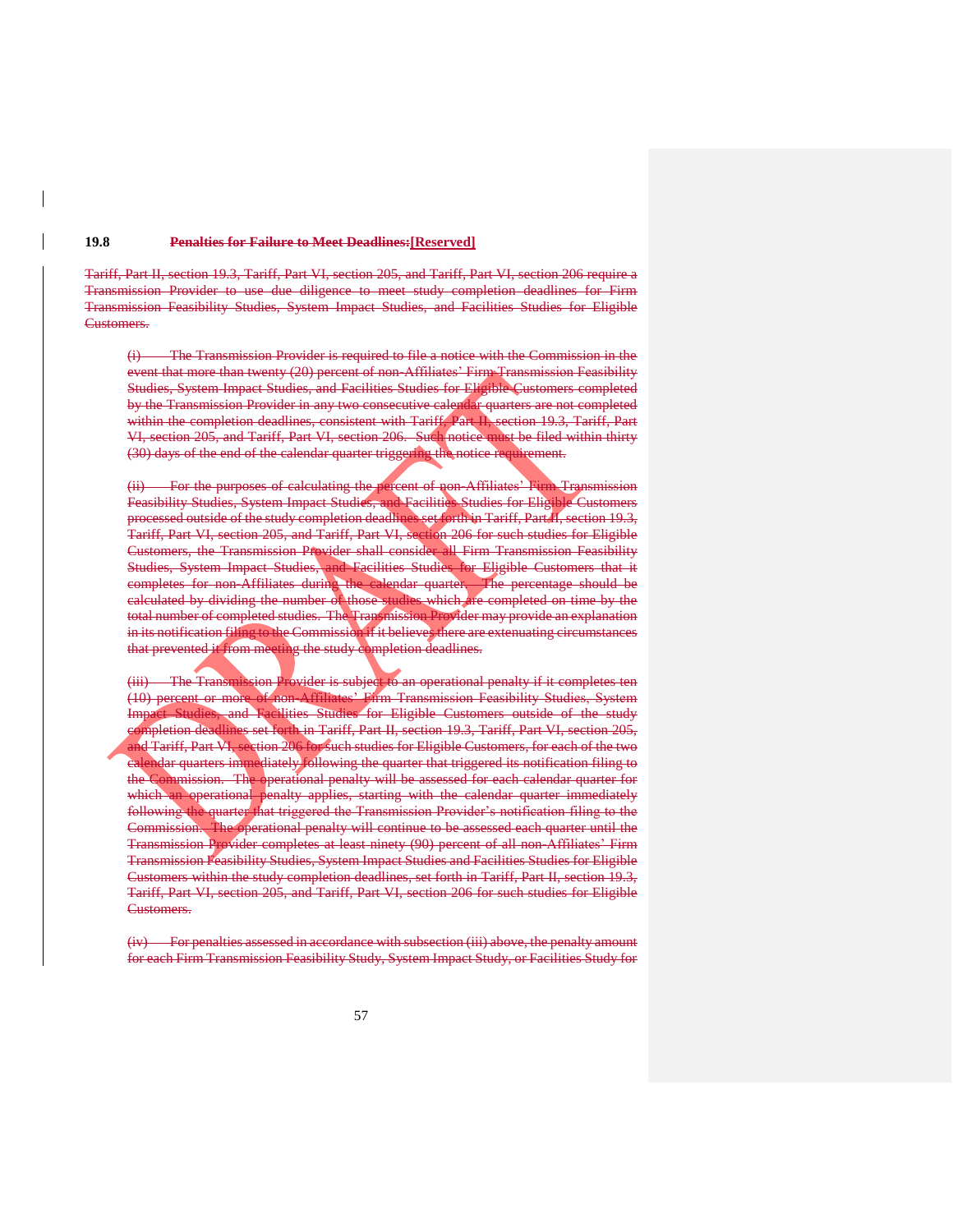Eligible Customers shall be equal to \$500 for each day the Transmission Provider takes to complete that study beyond the study completion deadline.

 $\overline{\phantom{a}}$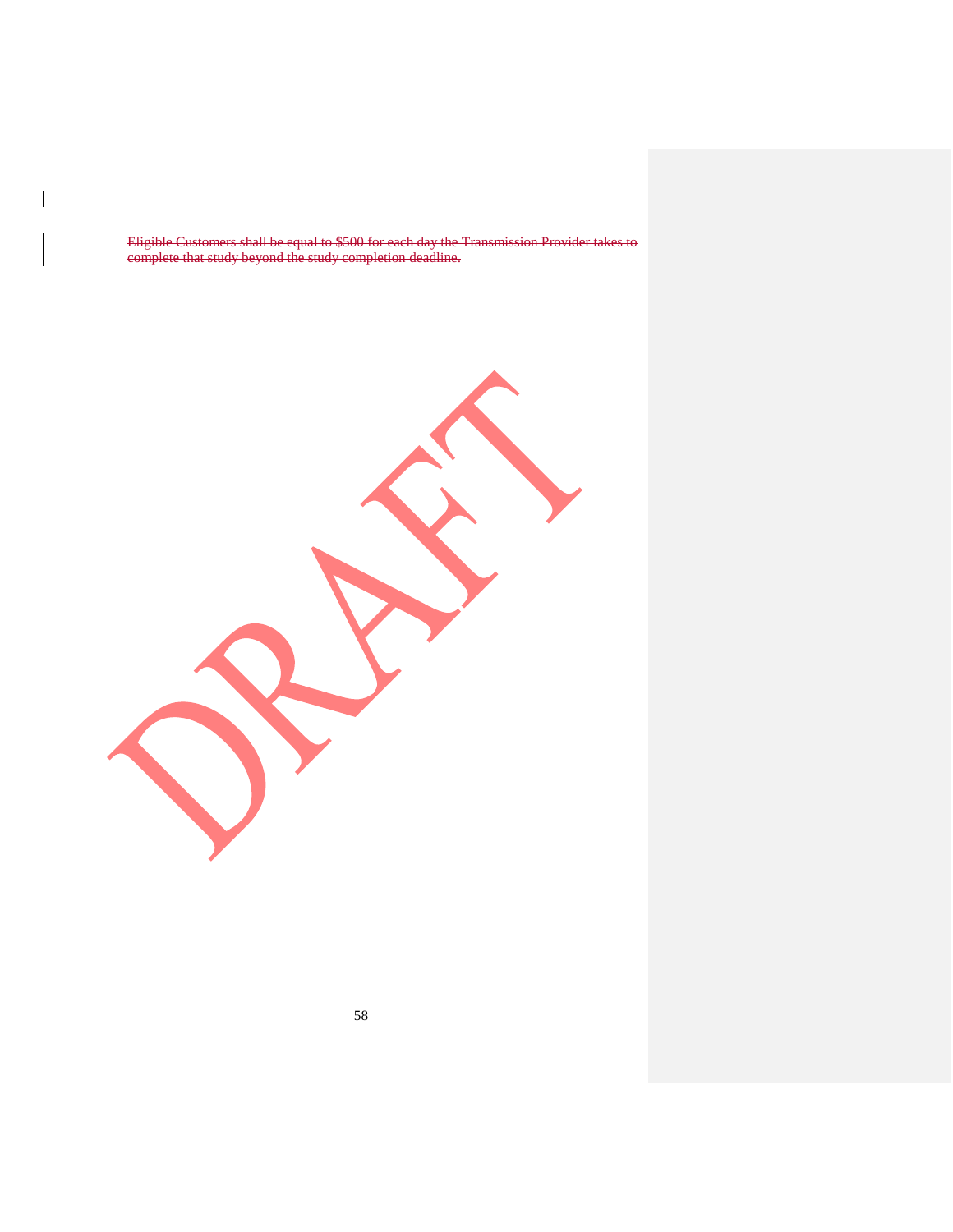**21 [Reserved]**

 $\overline{\phantom{a}}$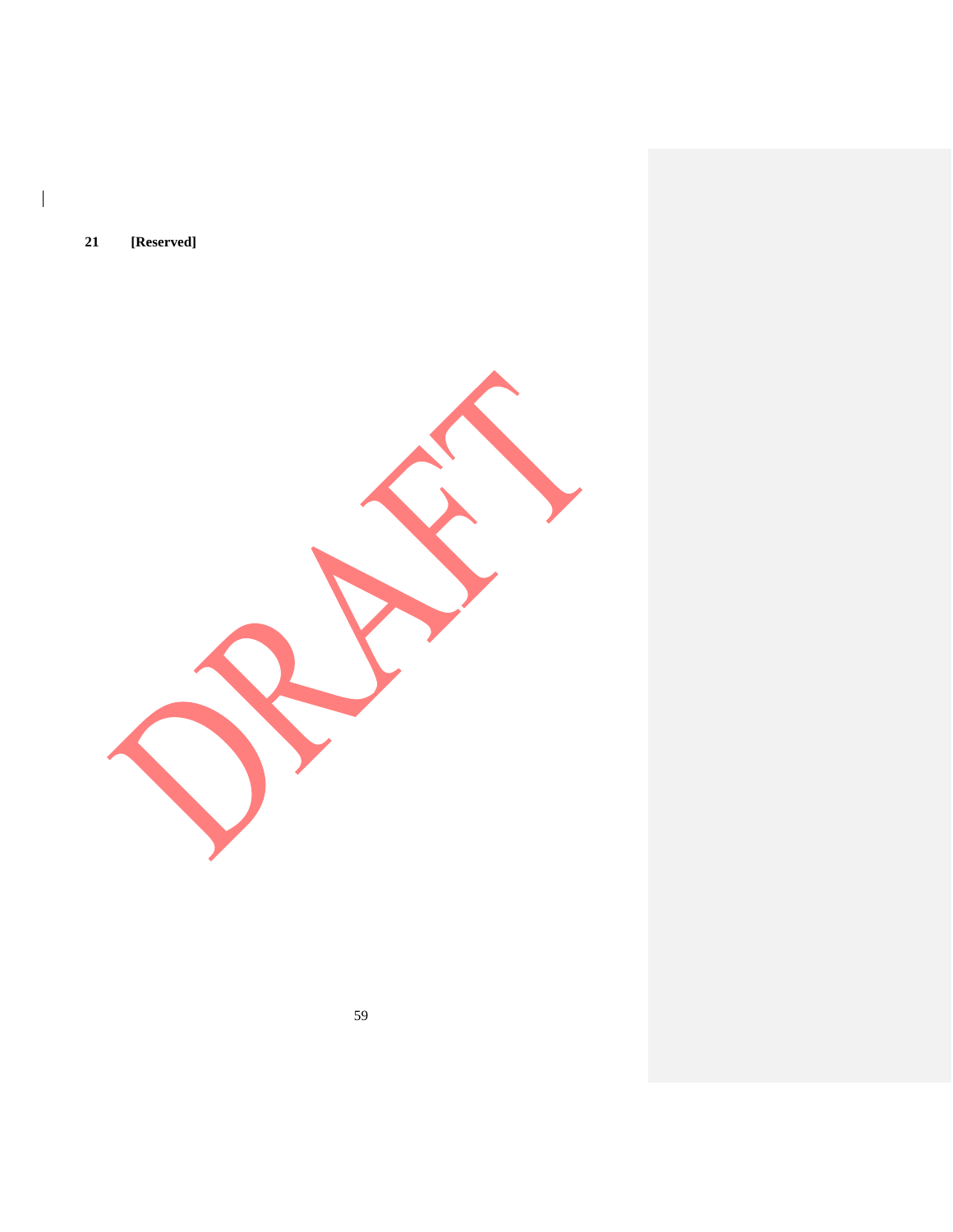# **Changes in Service Specifications**

 $\begin{array}{c} \hline \end{array}$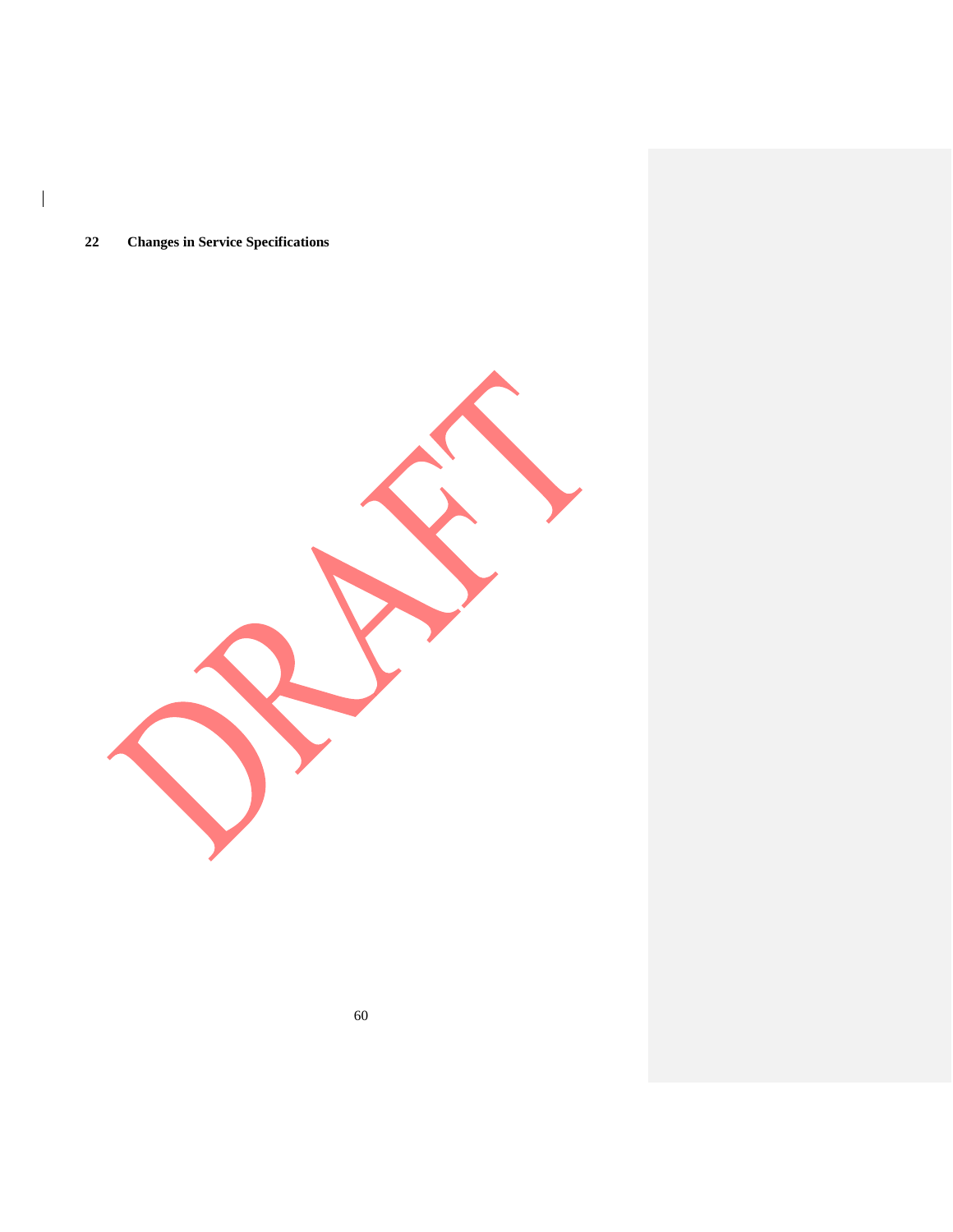#### **22.1 Modifications On a Non-Firm Basis:**

The Transmission Customer taking Firm Point-To-Point Transmission Service may request the Transmission Provider to provide transmission service on a non-firm basis over Receipt and Delivery Points other than those specified in the Service Agreement ("Secondary Receipt and Delivery Points"), in amounts not to exceed its firm capacity reservation, without incurring an additional Non-Firm Point-To-Point Transmission Service charge or executing a new Service Agreement, subject to the following conditions.

(a) Service provided over Secondary Receipt and Delivery Points will be non-firm only, on an as-available basis and will not displace any firm or non-firm service reserved or scheduled by third-parties under the Tariff or by a Transmission Owner on behalf of its Native Load Customers.

(b) The sum of all Firm and non-firm Point-To-Point Transmission Service provided to the Transmission Customer at any time pursuant to this section shall not exceed the Reserved Capacity in the relevant Service Agreement under which such services are provided.

(c) The Transmission Customer shall retain its right to schedule Firm Point-To-Point Transmission Service at the Receipt and Delivery Points specified in the relevant Service Agreement in the amount of its original capacity reservation.

(d) Service over Secondary Receipt and Delivery Points on a non-firm basis shall not require the filing of an Application for Non-Firm Point-To-Point Transmission Service under the Tariff. However, all other requirements of Tariff, Part II (except as to transmission rates) shall apply to transmission service on a non-firm basis over Secondary Receipt and Delivery Points.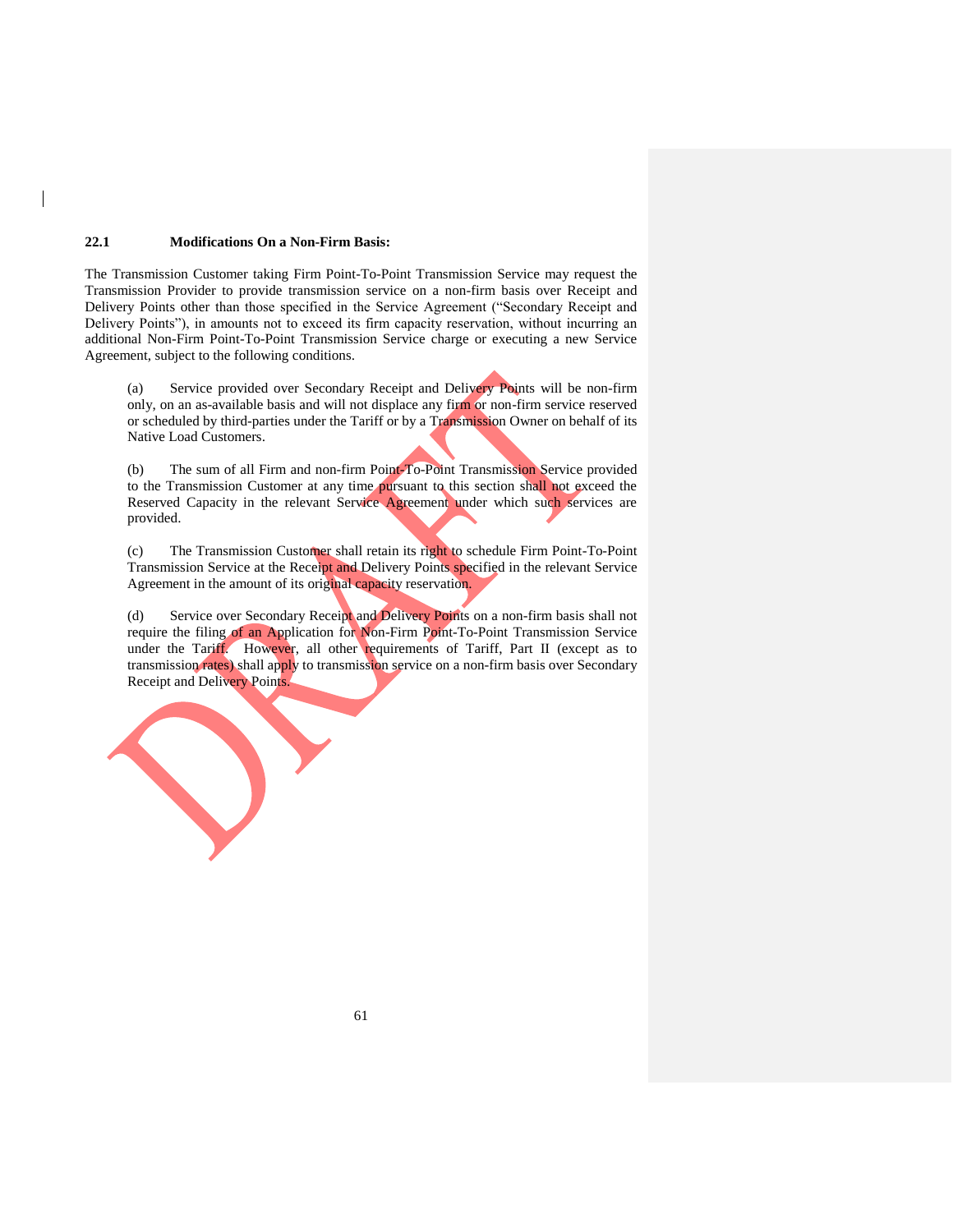### **22.2 Modification On a Firm Basis:**

Any request by a Transmission Customer to modify Receipt and Delivery Points of confirmed service on a firm basis shall be treated as a new request for service in accordance with Tariff, Part II, section 17 hereof and Tariff, Part II, section 19 hereof, as applicable, except that such Transmission Customer shall not be obligated to pay any additional deposit if the capacity reservation does not exceed the amount reserved in the existing Service Agreement. While such new request is pending, the Transmission Customer shall retain its priority for service at the existing firm Receipt and Delivery Points specified in its Service Agreement.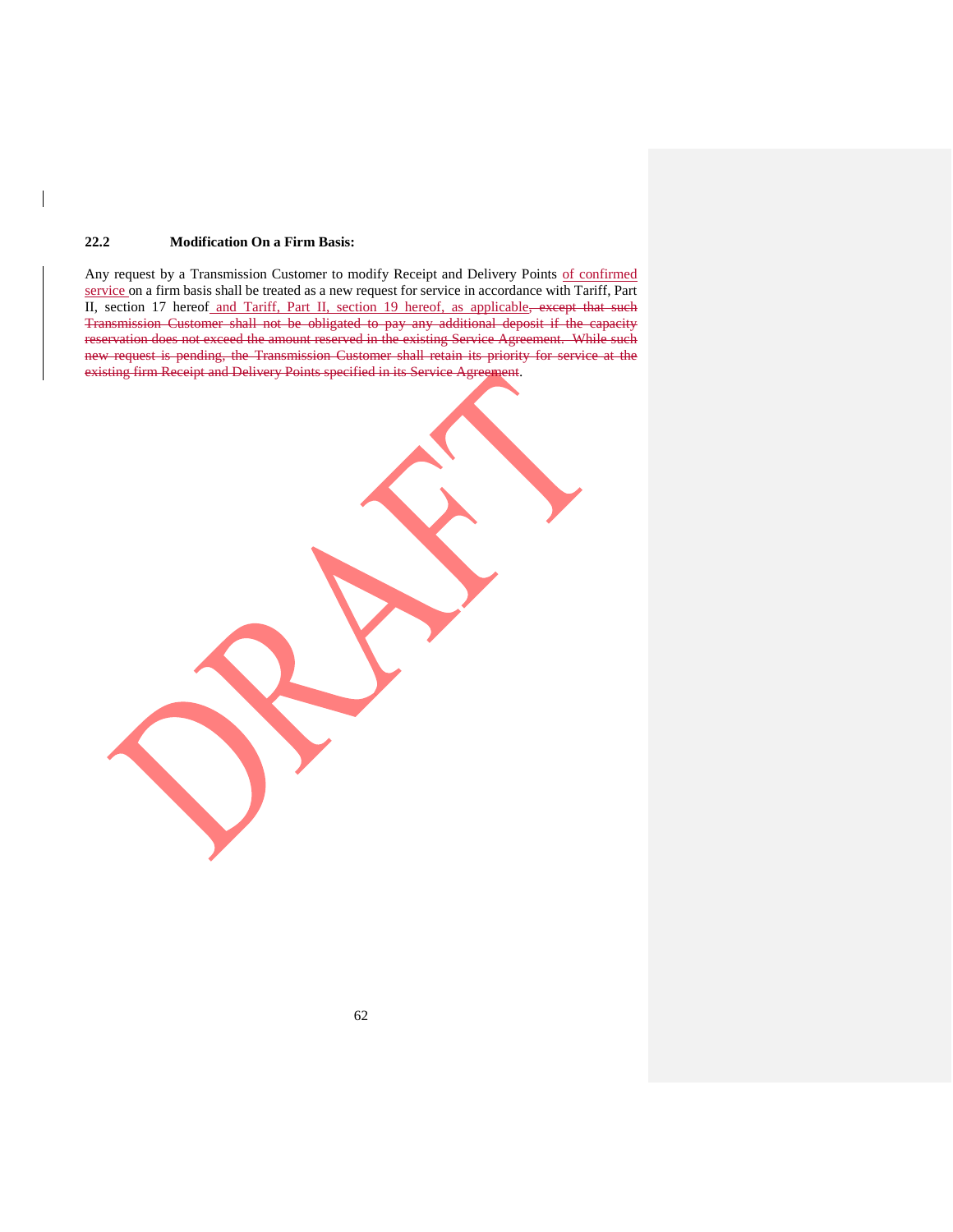## **Sale or Assignment of Transmission Service**

 $\begin{array}{c} \hline \end{array}$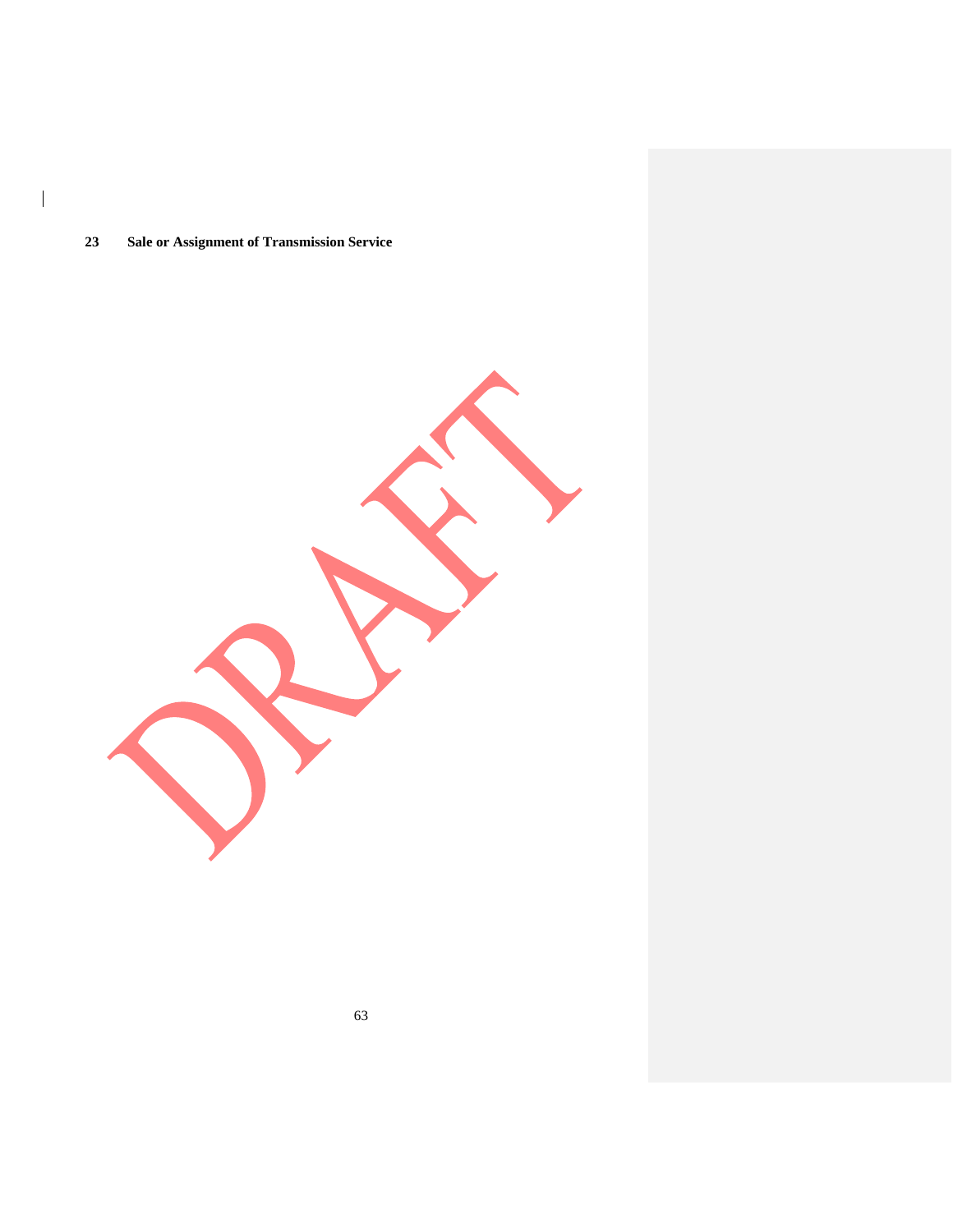#### **23.1 Procedures for Assignment or Transfer of Service:**

A Transmission Customer may sell, assign, or transfer all or a portion of its rights under its Service Agreement, but only to another Eligible Customer (the Assignee). The Transmission Customer that sells, assigns or transfers its rights under its Service Agreement is hereafter referred to as the Reseller. Compensation to Resellers shall be at rates established by agreement between the Reseller and the Assignee.

The Assignee must execute a service agreement with the Transmission Provider and PJMSettlement governing reassignments of transmission service prior to the date on which the reassigned service commences. PJMSettlement shall charge the Reseller, as appropriate, at the rate stated in the Reseller's Service Agreement with the Transmission Provider and PJMSettlement or the associated OASIS schedule and credit the Reseller with the price reflected in the Assignee's Service Agreement with the Transmission Provider and PJMSettlement or the associated OASIS schedule; provided that, such credit shall be reversed in the event of nonpayment by the Assignee. The If the Assignee cannot does not request any change to in the Point(s) of Receipt or the Point(s) of Delivery, or a change in any other term or condition set forth in the original Service Agreement, except for a change to commencement of service or reduction of the capacity, to the extent explicitly permitted by this Tariff. The the Assignee will receive the same services as did the Reseller and the priority of service for the Assignee will be the same as that of the Reseller. The Assignee will be subject to all terms and conditions of this Tariff. If the Assignee requests a change in service, the reservation priority of service will be determined by the Transmission Provider pursuant to Tariff, Part II, section 13.2.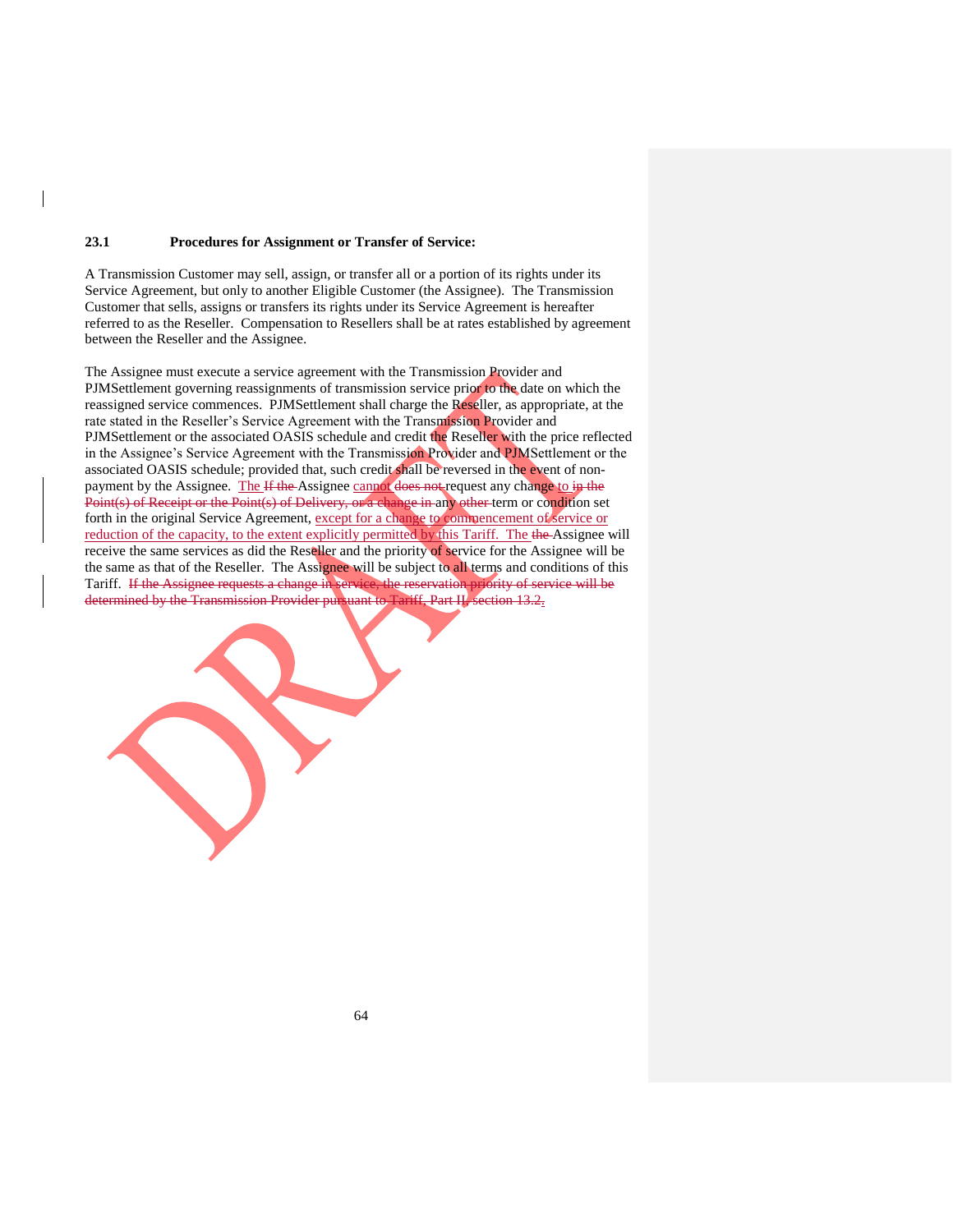#### **23.2 Limitations on Assignment or Transfer of Service:**

 $\overline{\phantom{a}}$ 

If the Assignee requests a change in the Point(s) of Receipt or Point(s) of Delivery, or a change in any other specifications set forth in the original Service Agreement, the Transmission Provider will consent to such change subject to the provisions of the Tariff, provided that the change will not impair the operation and reliability of the Transmission Provider's Transmission System or a Transmission Owner's generation, transmission, or distribution systems. The Assignee shall compensate the Transmission Provider for performing any System Impact Study(ies) needed to evaluate the capability of the Transmission System to accommodate the proposed change and any additional costs resulting from such change. The Reseller shall remain liable for the performance of all obligations under the Service Agreement, except as specifically agreed to by the Transmission Provider and the Reseller through an amendment to the Service Agreement.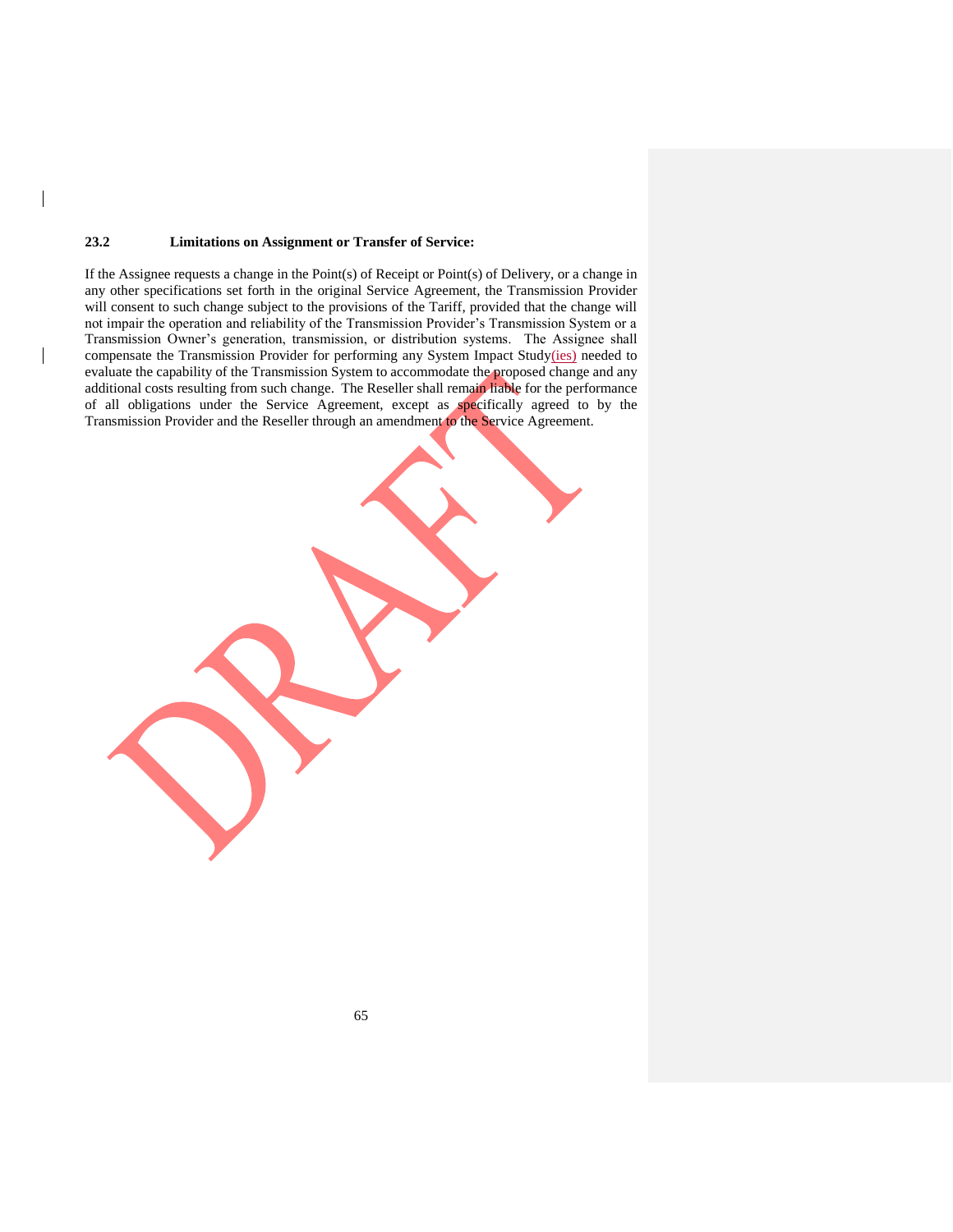### **23.3 Information on Assignment or Transfer of Service:**

 $\overline{\phantom{a}}$ 

In accordance with Tariff, Part I, section 4, all sales or assignments of capacity must be conducted through or otherwise posted on the Transmission Provider's OASIS on or before the day the reassigned service commences and are subject to Tariff, Part II, section 23.1. Resellers may also use the Transmission Provider's OASIS to post transmission capacity available for resale.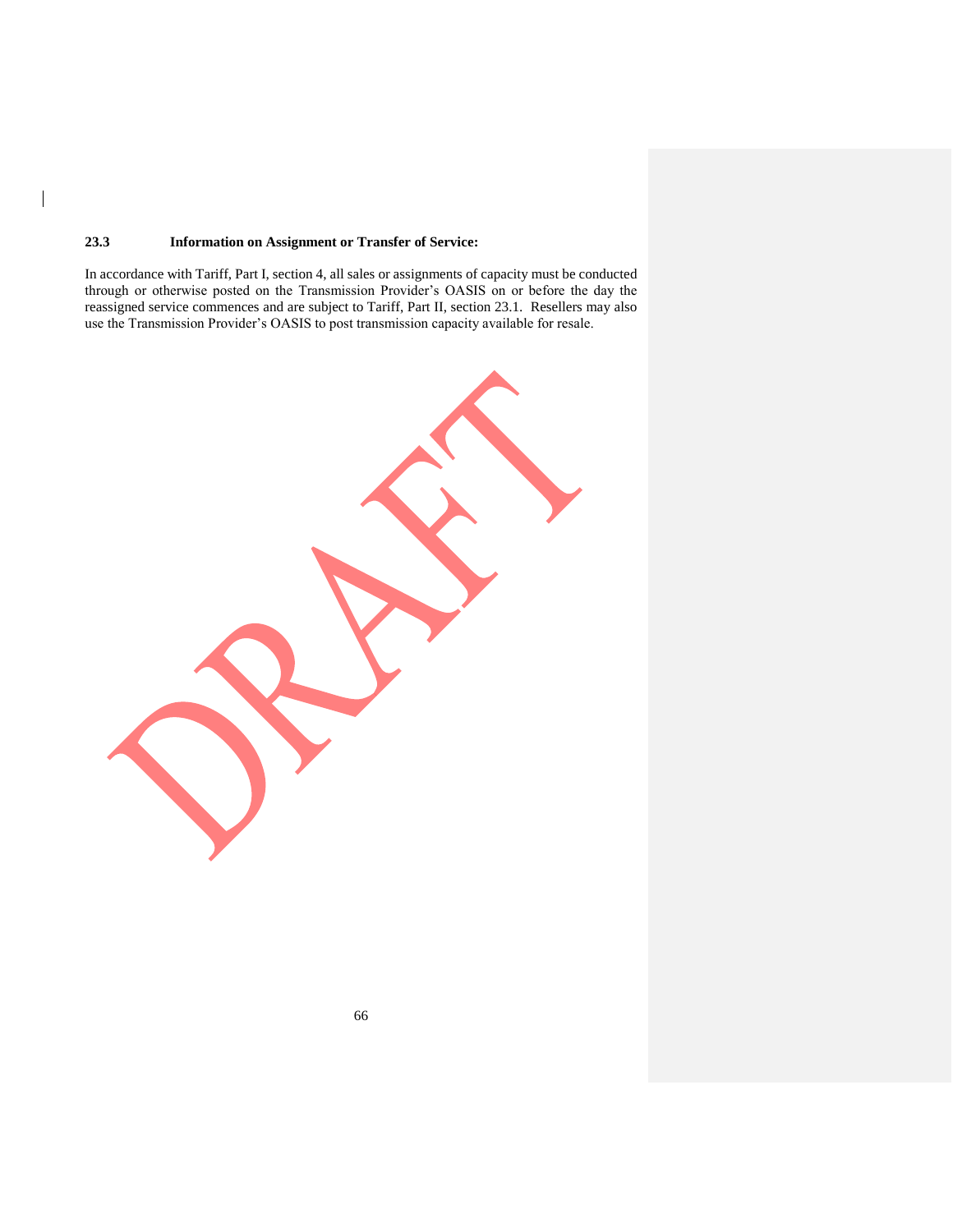# **Metering and Power Factor Correction at Receipt and Delivery Points(s)**

 $\begin{array}{c} \hline \end{array}$ 

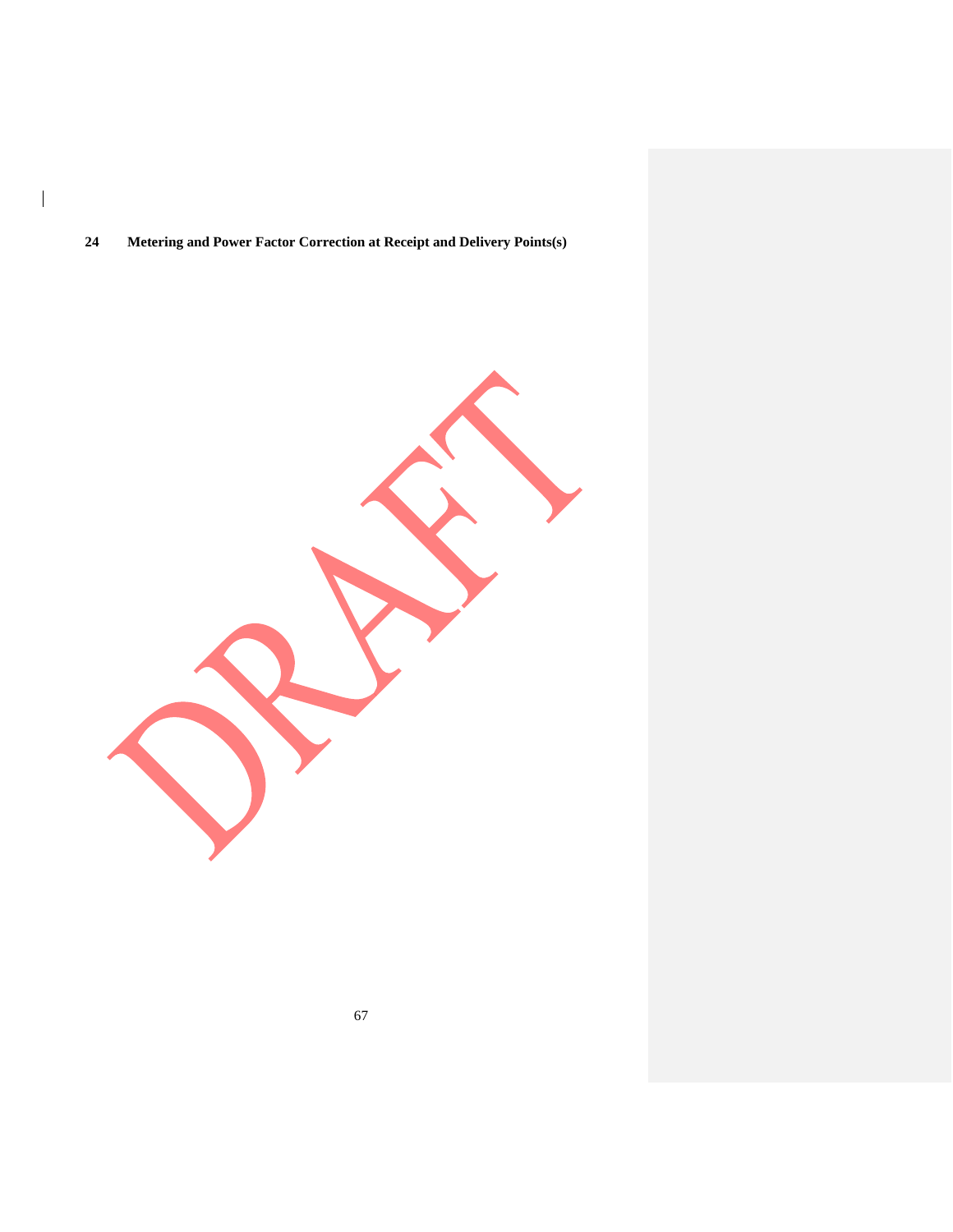### **24.1 Transmission Customer Obligations:**

 $\overline{\phantom{a}}$ 

Unless otherwise agreed, the Transmission Customer shall be responsible for installing and maintaining compatible metering and communications equipment to accurately account for the capacity and energy being transmitted under Tariff, Part II and to communicate the information to the Transmission Provider. Such equipment shall remain the property of the Transmission Customer.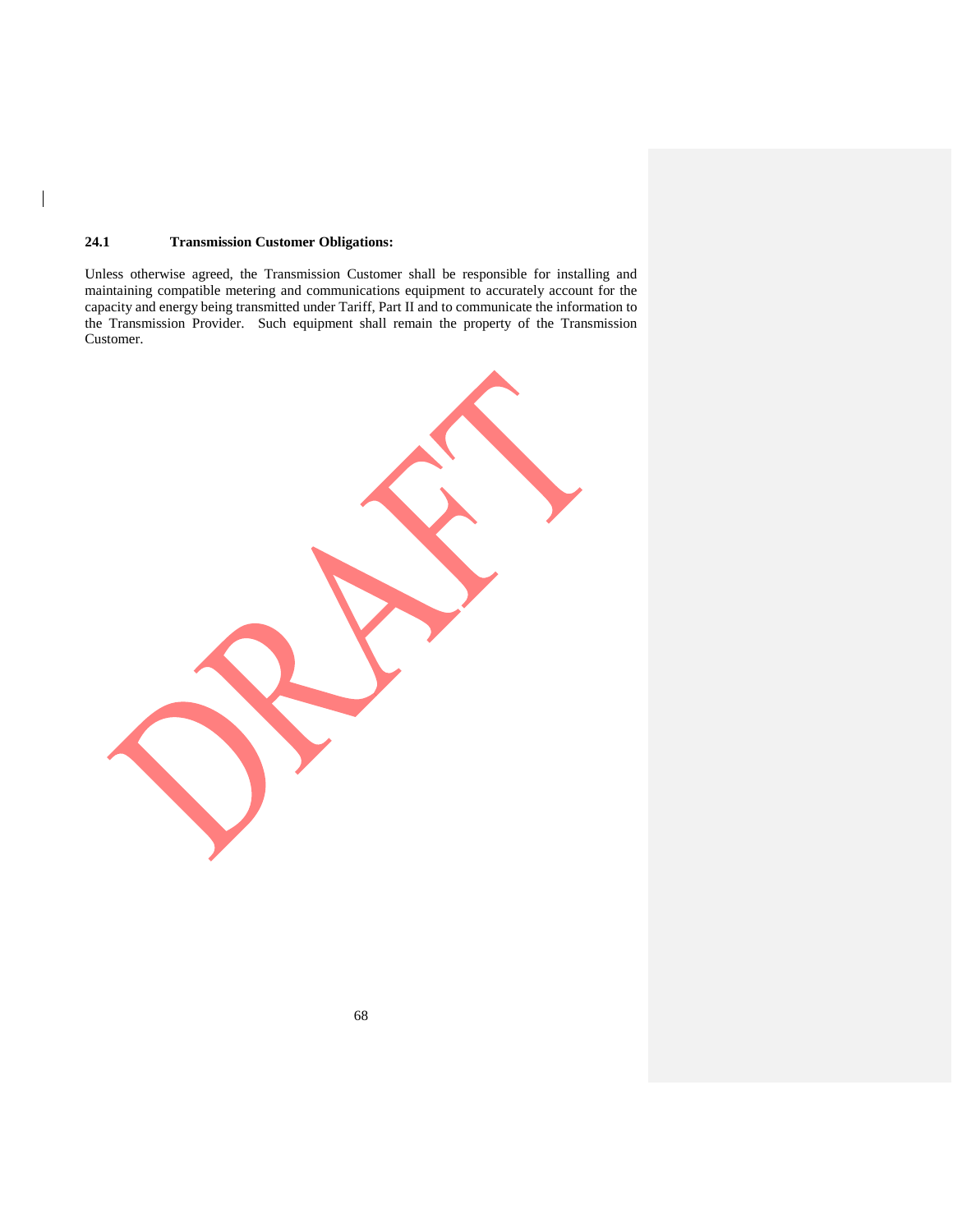## **24.2 Transmission Provider Access to Metering Data:**

 $\overline{\phantom{a}}$ 

The Transmission Provider shall have access to metering data, which may reasonably be required to facilitate measurements and billing under the Service Agreement.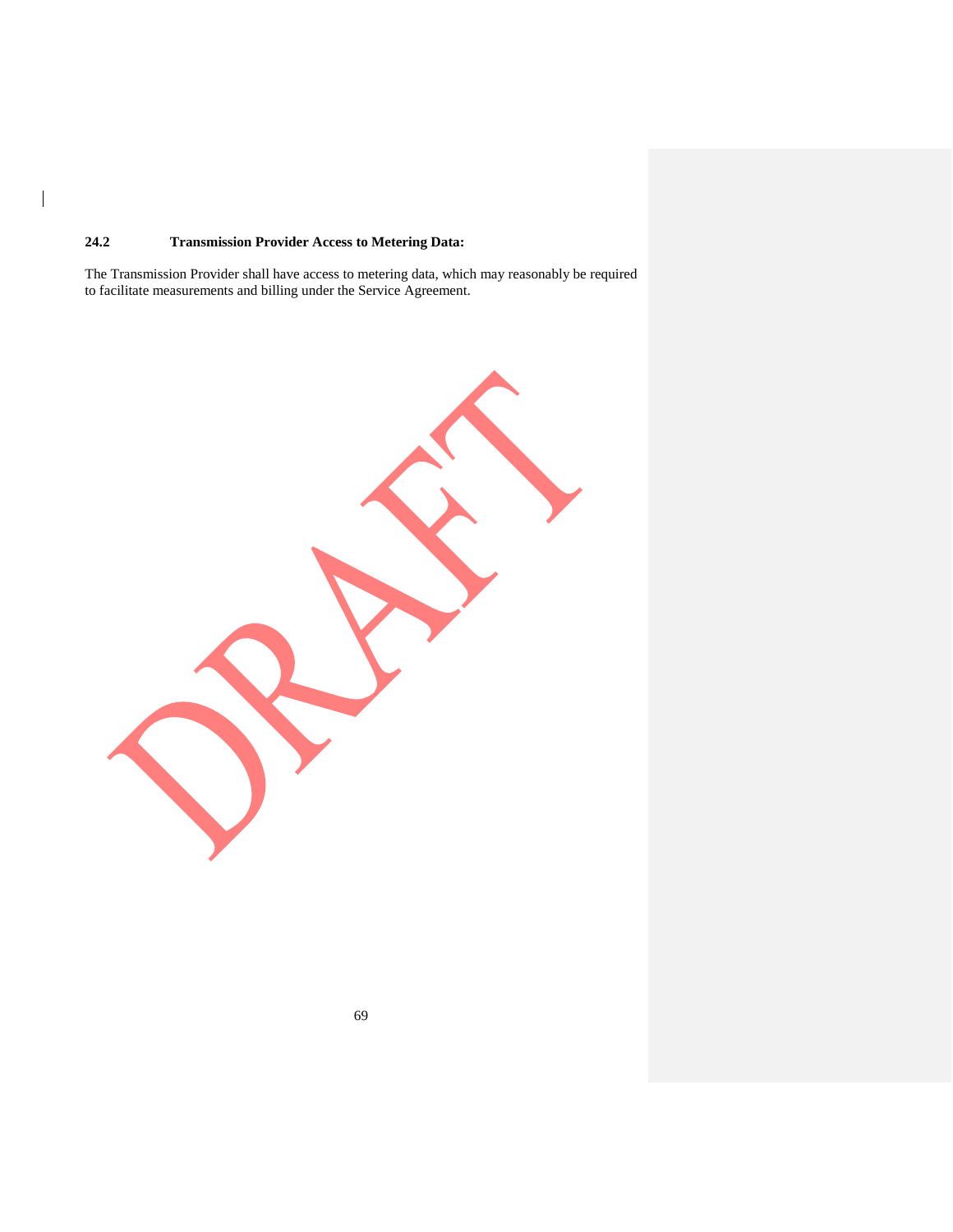## **24.3 Power Factor:**

 $\overline{\phantom{a}}$ 

Unless otherwise agreed, the Transmission Customer is required to maintain a power factor within the same range as the Transmission Owners pursuant to Good Utility Practices. The power factor requirements are specified in the Service Agreement where applicable.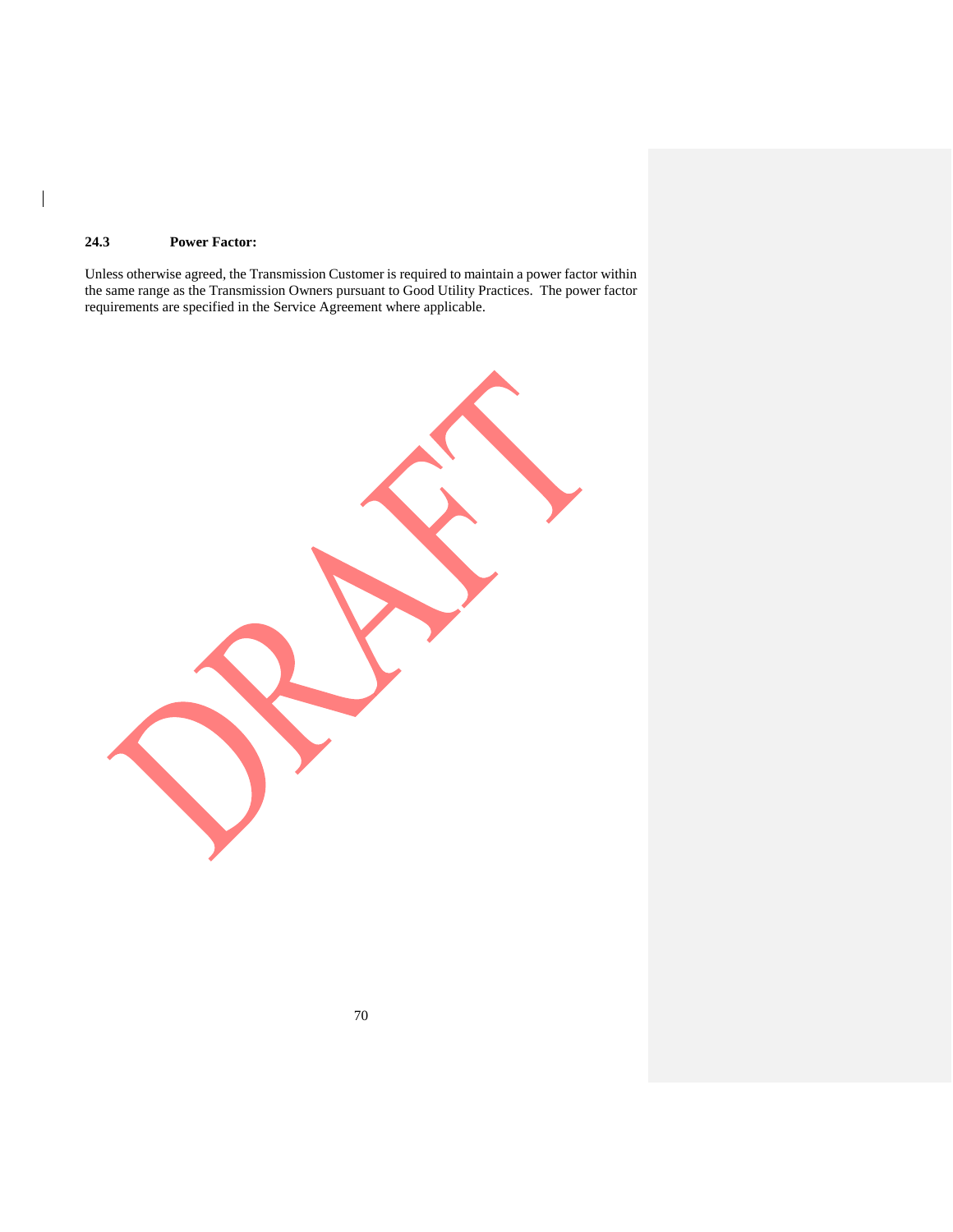#### **25 Compensation for Transmission Service**

Rates for Firm and Non-Firm Point-To-Point Transmission Service are provided in the Schedules appended to the Tariff: Firm Point-To-Point Transmission Service (Tariff, Schedule 7); and Non-Firm Point-To-Point Transmission Service (Tariff, Schedule 8). Customers may also be subject to Transmission Enhancement Charges as provided in Tariff, Schedule 12. Each Transmission Owner shall use Tariff, Part II to make its Third-Party Sales. Each Transmission Owner shall account for such use at the applicable Tariff rates, pursuant to Tariff, Part I, section 8.

Owner shall use Tariff, Part II to make its Third-Party Sales. Each Transmission Owner shall account for such use at the applicable Tariff rates, pursuant to Tariff, Part I, section 8.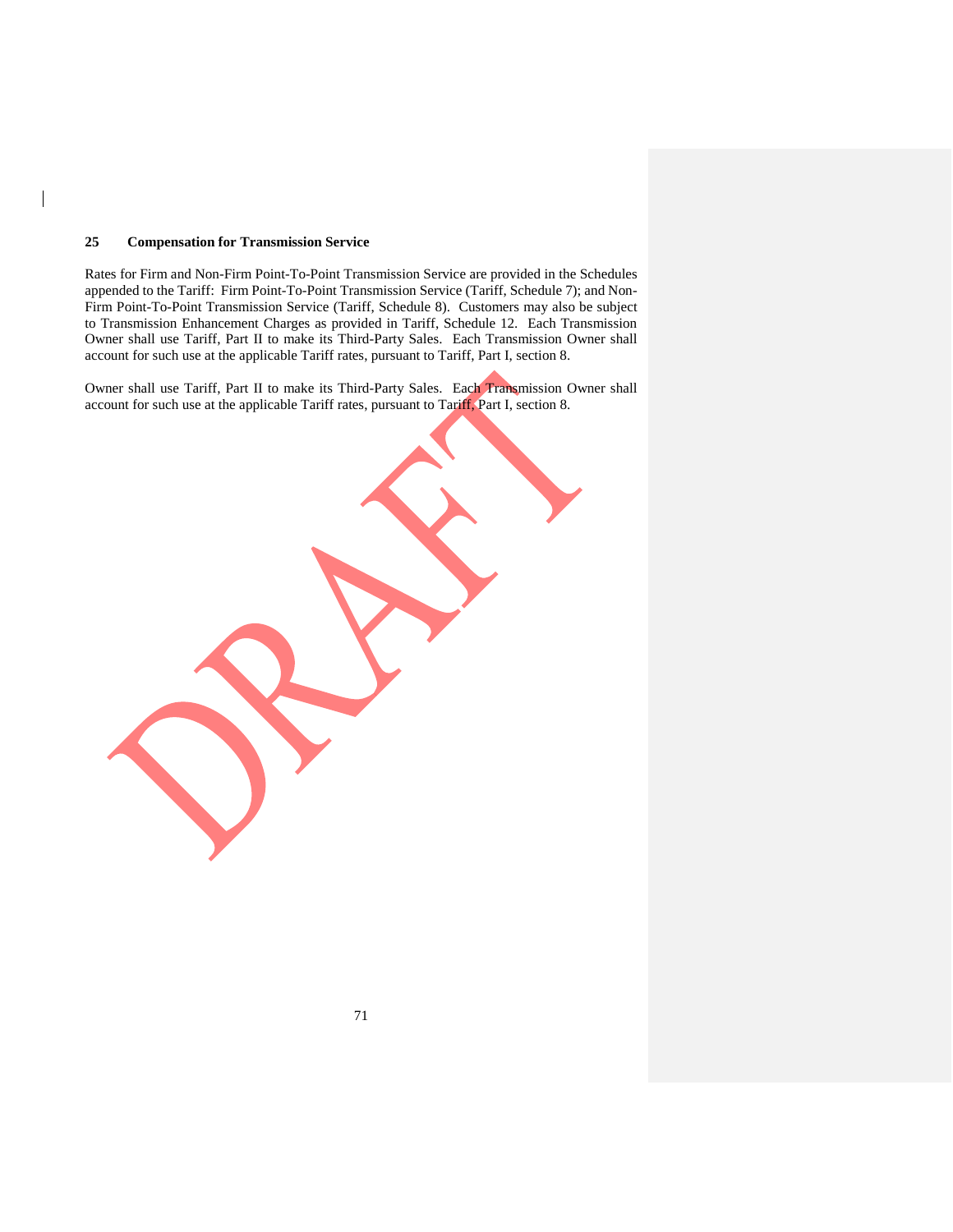## **26 Stranded Cost Recovery**

 $\overline{\phantom{a}}$ 

Any Transmission Owner may seek to recover stranded costs from the Transmission Customer pursuant to this Tariff in accordance with the terms, conditions and procedures set forth in FERC Order No. 888. However, the Transmission Owner must separately file any specific proposed stranded cost charge under Section 205 of the Federal Power Act.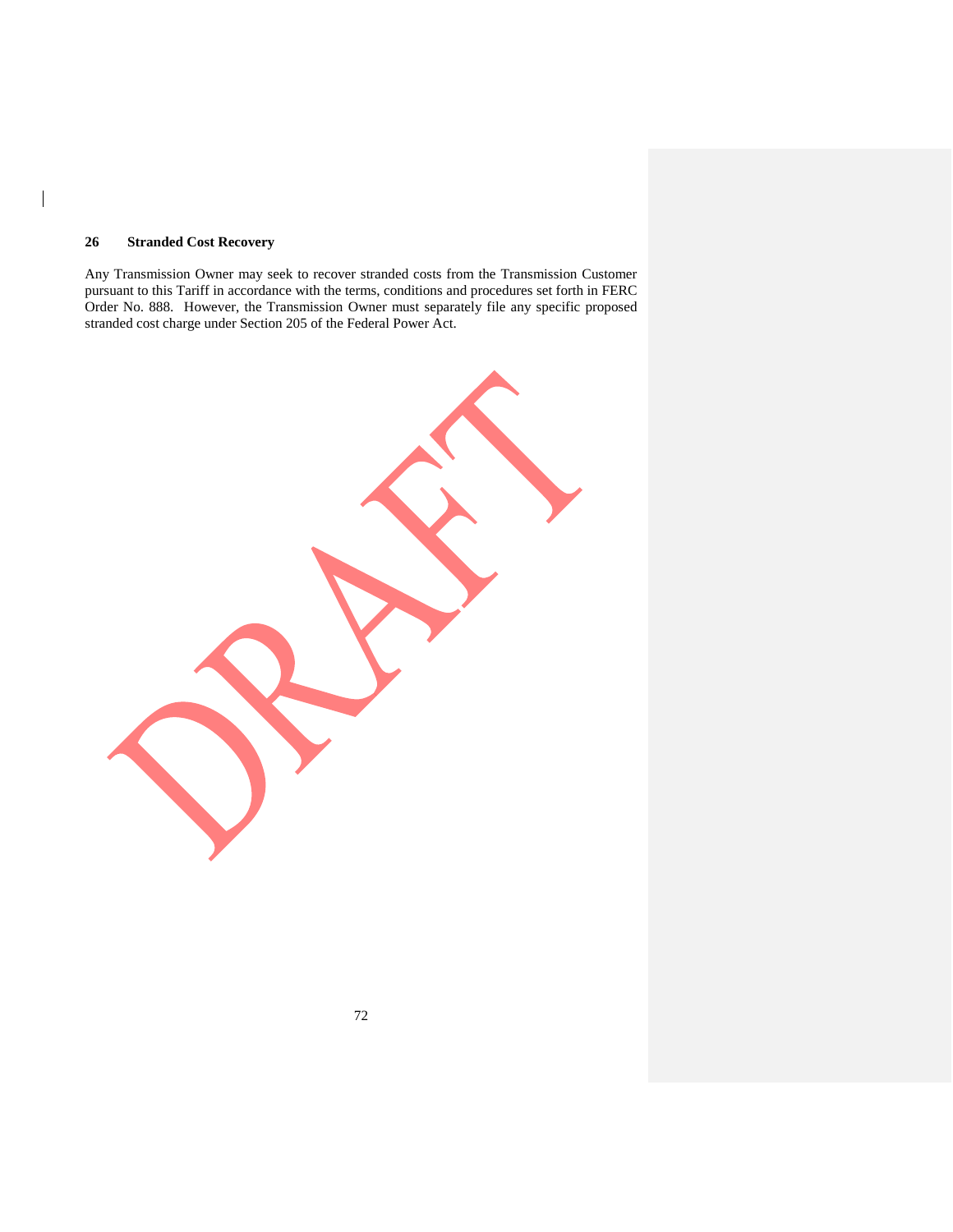## **Compensation for New Facilities and Redispatch Costs**

 $\begin{array}{c} \hline \end{array}$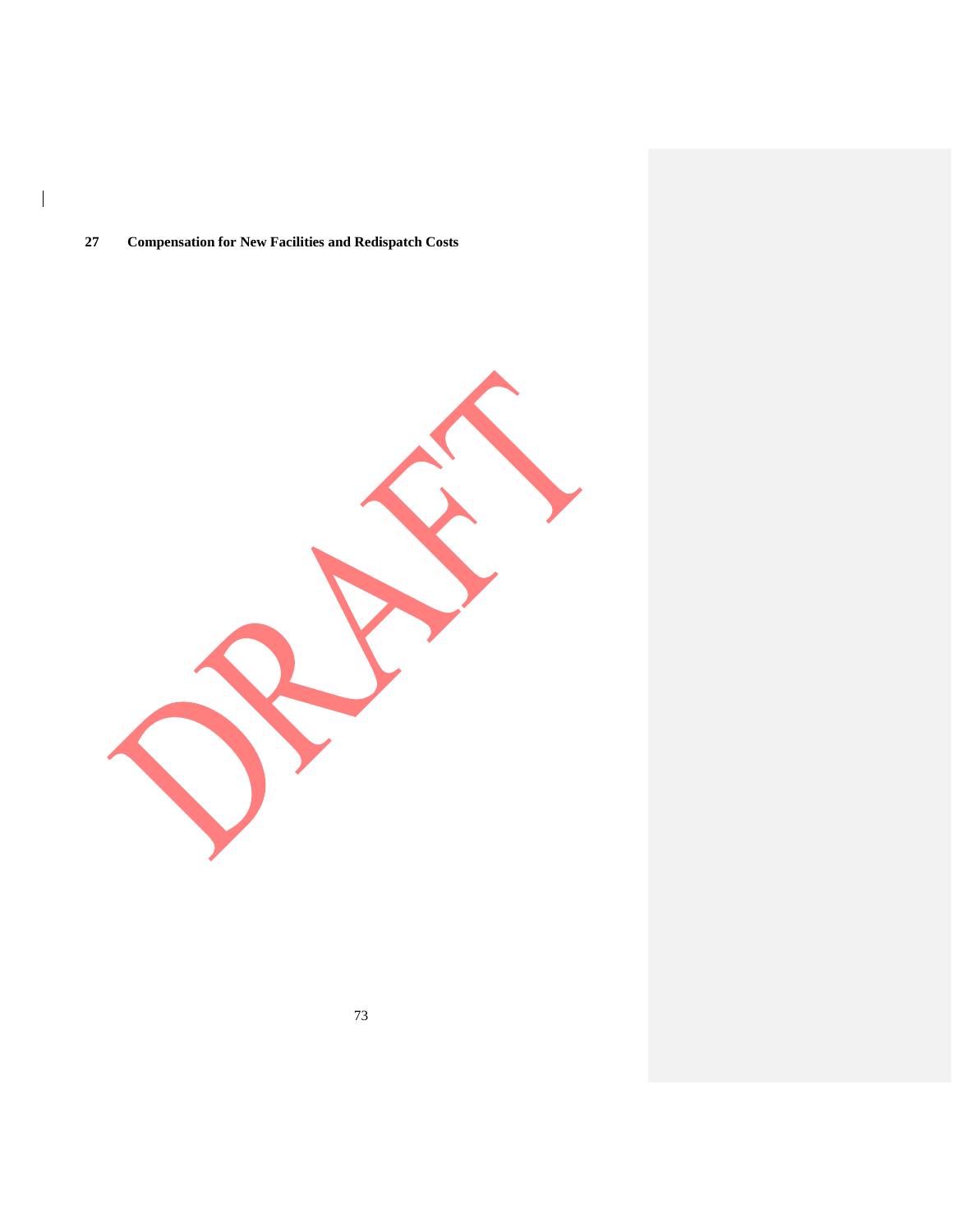## **27.1 New Facilities and Redispatch:**

Whenever a System Impact Study performed by or on behalf of the Transmission Provider in connection with the provision of Firm Point-To-Point Transmission Service identifies the need for new facilities, the Transmission Customer shall be responsible for such costs to the extent consistent with Commission policy. Whenever a System Impact Study performed by or on behalf of the Transmission Provider identifies transmission constraints that may be relieved by redispatching resources available to the PJM Region to eliminate such constraints, the Transmission Customer shall be responsible for the redispatch costs to the extent consistent with Commission policy.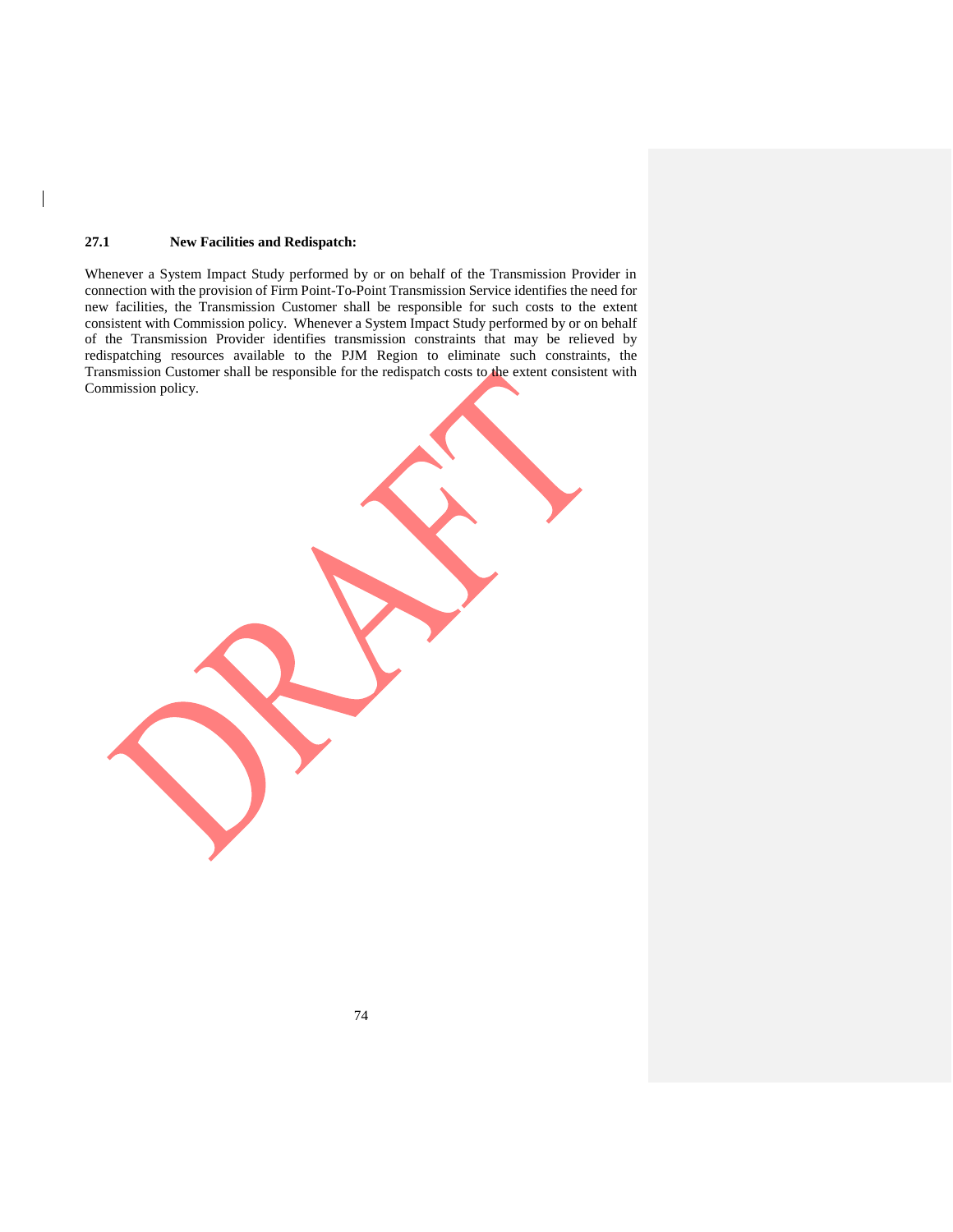## **27.2 Redispatch Using Locational Marginal Prices:**

 $\overline{\phantom{a}}$ 

 $\overline{\phantom{a}}$ 

Whenever in the operation of the PJM Region the Transmission Provider identifies transmission constraints, the provisions of Tariff, Attachment K shall apply to all Transmission Customers (including Native Load Customers and a Transmission Owner making a Third-Party Sale); provided, however, that a Transmission Customer receiving Non-Firm Point-To-Point Transmission Service may elect not to pay the costs of redispatch determined pursuant to Tariff, Attachment K when those costs would be imposed consistent with Commission policy and Transmission Service to such Transmission Customer may be interrupted.

**Formatted:** Highlight

**Formatted:** Highlight